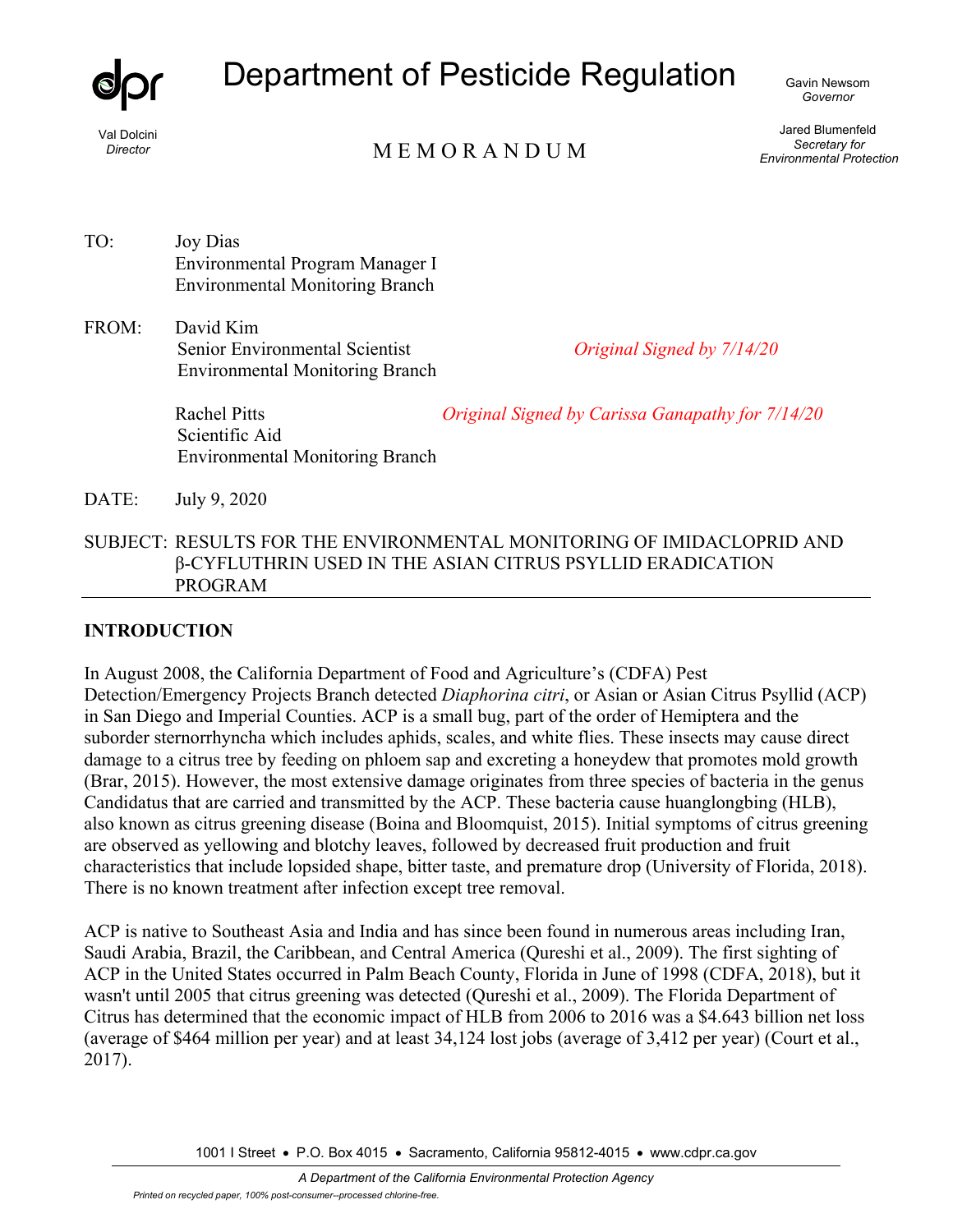In anticipation of the potential economic impact of citrus greening on the citrus industry, California implemented a statewide pest prevention and management program. One of the strategies of this program is to implement quarantines in counties where HLB is present (Cal. Code Regs. tit. 3, § 3439, 2012). In areas where ACP is detected, CDFA may authorize pesticide treatments of imidacloprid and β-cyfluthrin (Horizon Water and Environment, 2014). Imidacloprid is a chloronicotinyl insecticide that blocks nicotinic acetylcholine receptors in the central nervous system (Fossen, 2006). β-cyfluthrin is a synthetic pyrethroid insecticide that interferes with voltage gated sodium channels in the nervous system (Soderlund, 2012).

At the request of CDFA, the Environmental Monitoring Branch of the Department of Pesticide Regulation (DPR) developed a protocol for monitoring imidacloprid and β-cyfluthrin treatments (see Appendix), and DPR staff oversaw the pesticide monitoring. The monitoring results summarized in this document include imidacloprid and β-cyfluthrin treatments from March 17, 2009 to April 3, 2019 in the following counties: Alameda, Contra Costa, Fresno, Imperial, Kern, Kings, Los Angeles, Marin, Merced, Monterey, Orange, Placer, Riverside, Sacramento, San Benito, San Bernardino, San Diego, San Francisco, San Luis Obispo, San Mateo, Santa Barbara, Santa Clara, Solano, Stanislaus, Tulare, Ventura, and Yolo. Air, vegetation (fruit and leaf), soil, and tank mixture monitoring results are presented.

### **Description of Application**

Since 2009 CDFA has treated properties in California under the ACP eradication program. Treatment consisted of a soil drench of imidacloprid around citrus tree trunks followed by a foliar application of β-cyfluthrin to all citrus trees on each property. For the soil drench applications, Merit® 2F, active ingredient (A.I.) imidacloprid, was mixed with water to 0.027% A.I. Two gallons of mixed product per inch of trunk growth (maximum 7 gallons) was applied through a chemical applicator spray gun attached to a hose connected to the application truck tank. For the foliar applications, Tempo® SC Ultra (Bayer), A.I. β-cyfluthrin, was mixed with water to 0.0020% A.I. The mixed product was delivered through a chemical applicator spray gun attached to a hose connected to the application truck tank. All applications were supervised by CDFA staff and performed by CDFA staff or licensed contractors.

### **MATERIALS AND METHODS**

The protocol used for monitoring imidacloprid and β-cyfluthrin treatments for the ACP eradication program is described below. Air, vegetation, and soil were sampled at various pesticide application intervals: pre-treatment (background), treatment, and post-treatment. The pesticide application tank was also sampled to establish pesticide concentrations at the time of treatment. Appendix I: Table 7 identifies the analytical methods used for each sampling medium. All samples were analyzed by CDFA's Center for Analytical Chemistry. For the general sampling protocol that was used as a starting point for this study, see *Guide to Sampling Air, Water, Soil and Vegetation for Chemical Analysis* (Sava, 1994). For DPR's specific protocol for this study, see *Protocol for Monitoring Imidacloprid and Cyfluthrin in the Asian Citrus Psyllid Eradication Program* (Kim, 2009; Appendix II).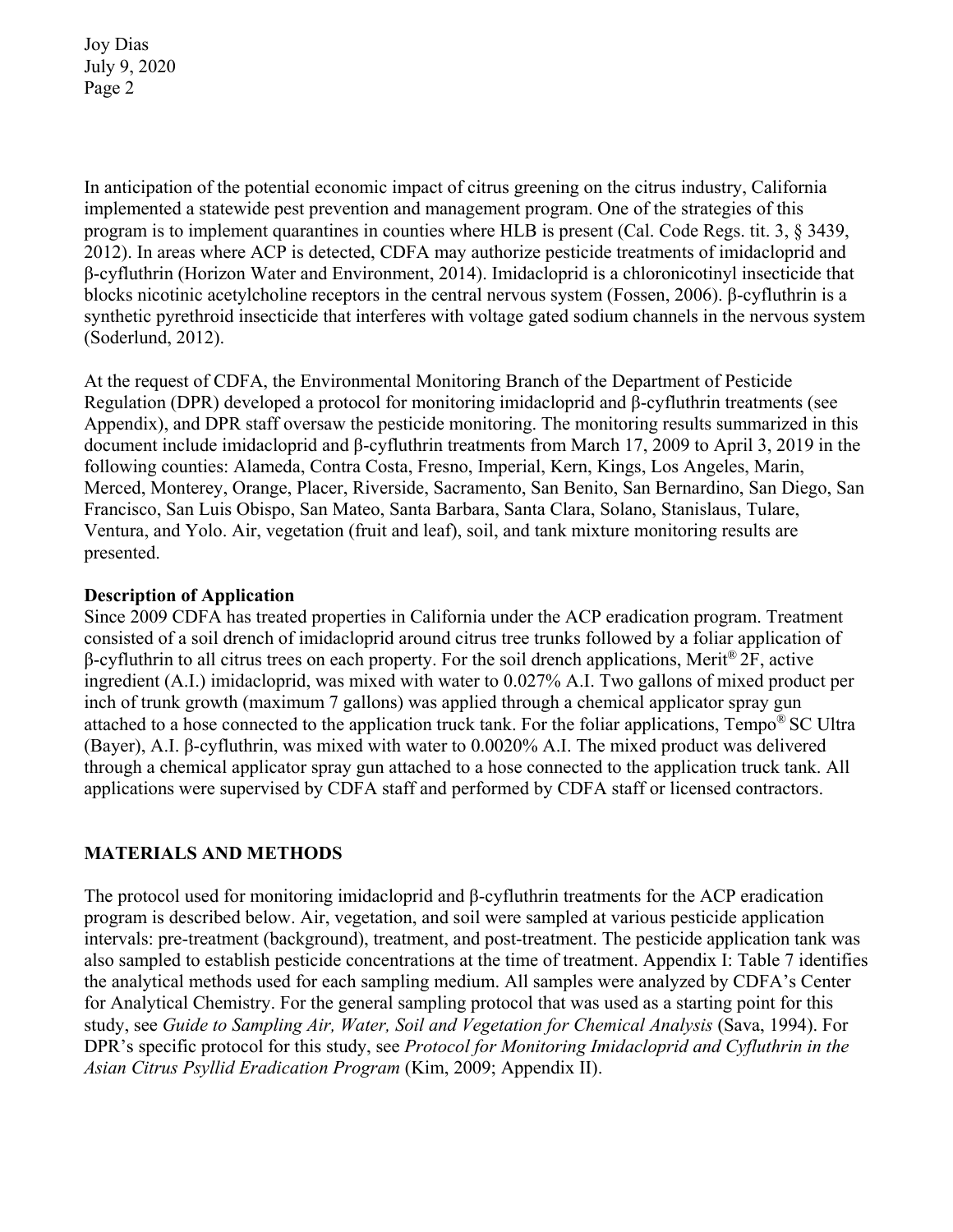### **Sampling Sites**

The initial discovery of ACP in a county prompted the emergency control treatment program and site selection for environmental monitoring. At least one site was selected for monitoring in that new county. Each site was assigned a county abbreviation (Caltrans) and sequential number. Site selection was based on the following criteria: sites must be (1) located in the treatment area and contain ACP host plants; (2) accessible the day before, during, and after the application; and (3) located in a secure area where any disturbance of the air sampling equipment would be unlikely. Residents authorized permission for DPR staff to access the area.

### **Air Sampling**

All air samples were collected using XAD-2 tubes (SKC# 226-30-02) and SKC air samplers (SKC# 224-PCXR8) calibrated at approximately 3 liters-per-minute. Air sampling equipment was located outdoors in an open area. Samples were collected at the following treatment intervals: 1) pre-treatment was 12-24 hours prior to pesticide application; 2) treatment was the duration of the application plus at least 2 hours; and 3) post-treatment was the interval immediately following the application period sample (sample #2), plus 12 to 24 hours. Samples were stored on dry ice until delivered to the laboratory for analysis.

### **Leaf Sampling**

Leaf samples were collected from one or two species of host plant in close proximity to air monitoring sites. Samples were collected prior to foliar application and after the spray had dried (at least one hour after treatment). Pre-treatment and post-treatment samples were collected from the same trees. Whole leaf samples were placed in a glass Mason® jar with an aluminum foil lined lid. Leaf punch samples were collected into a 4 oz glass jar then sealed with a Teflon®-lined cap. Dislodgeable foliar residue (DFR) samples were stored on wet ice and delivered to the laboratory within 24 hours. Total residue samples were stored on dry or wet ice and delivered to lab at completion of sampling, within 3 days.

DFR samples collected through January 2011 were collected with a leaf punch, to quantify the leaf surface area, and were reported in  $\mu$ g/cm<sup>2</sup>. The fluids from the citrus leaves interfered with the chemical analysis and the laboratory had problems reducing the detection limit which required a method change. Additional whole leaf samples were then collected to undergo DFR and total residue tests, reported in  $\mu$ g/cm<sup>2</sup> and ppm ( $\mu$ g/g), respectively.

The new DFR method, using whole leaves and a different solvent, decreased the detection limit but also increased the residue extraction to near 100%, effectively making it a total residue sample for the freshly applied pesticide. Both dislodgeable and total residue results are reported, with higher than real-world concentrations for DFR samples.

### **Fruit Sampling**

Fruit samples were collected at the time of pesticide treatment if the fruit was ready to harvest. This was done to confirm that United States Environmental Protection Agency (U.S. EPA) tolerances were not exceeded. The U.S EPA tolerances are the maximum amount of a pesticide allowed to remain in or on a food to ensure it is safe at the time it is marketed. Each sample was a composite of multiple fruit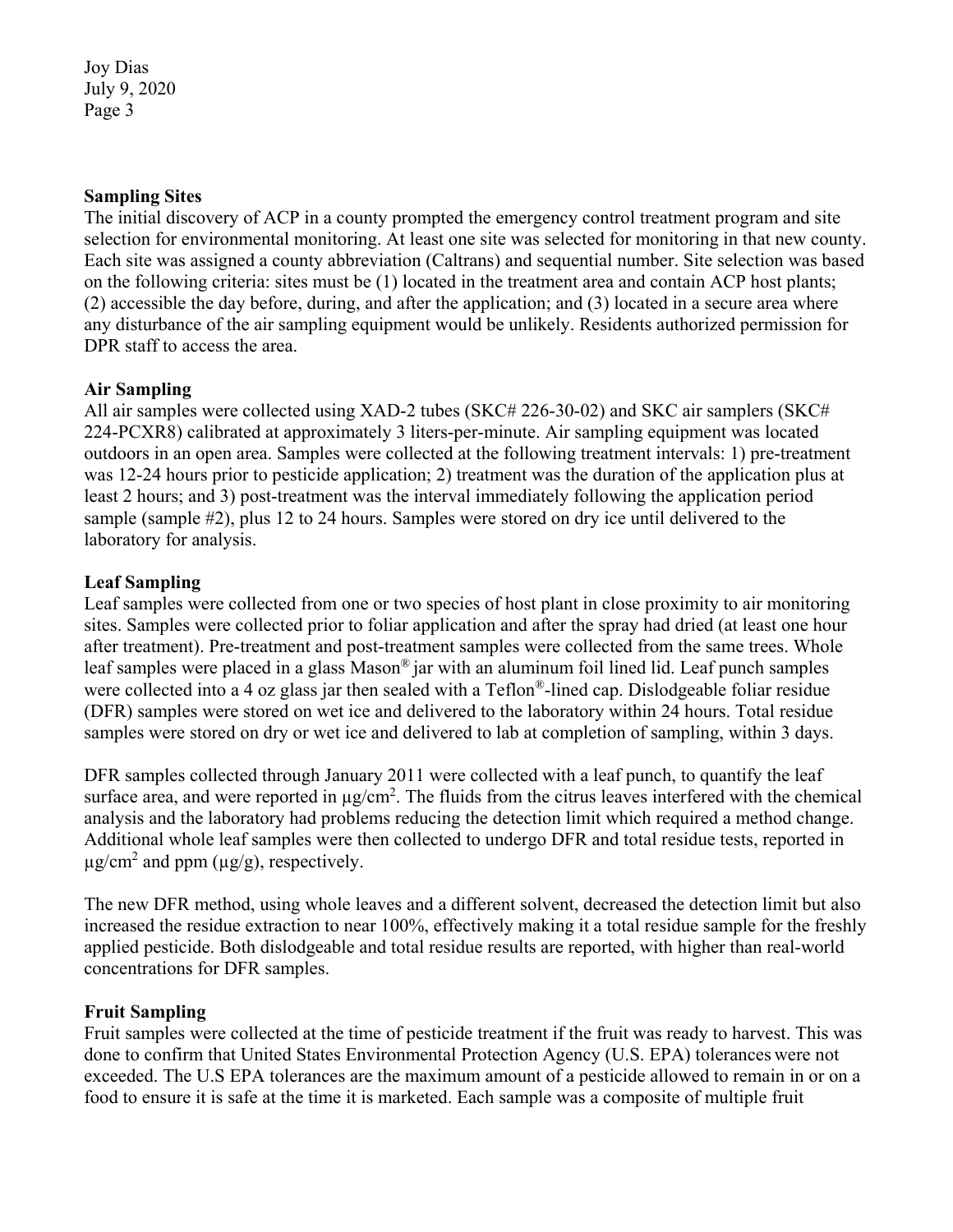samples collected from a single property or tree. Samples were collected at various intervals when mature fruit was available; pre-treatment samples were collected prior to pesticide application and posttreatment samples were collected after spray residue had dried. All samples were collected in paper bags, sealed in plastic bags, and stored on wet ice until delivered to the laboratory.

### **Soil Sampling**

Soil was sampled at treatment sites to measure the concentration of imidacloprid in the soil before and after treatment. The initial sample was collected prior to pesticide treatment. The post-treatment sample was collected at least one hour after treatment. Each sample consisted of three randomly selected soil cores taken to a depth of 1 inch. Cores were collected using a 2-1/2 inch (28.56 square centimeter [cm<sup>2</sup>]) diameter stainless steel tube and composited into one wide mouth glass Mason<sup>®</sup> jar with an aluminum foil lined lid. All samples were stored on wet ice until delivered to the laboratory.

### **Tank Mixture Sampling**

Tank mixtures were sampled to establish the concentration of imidacloprid and β-cyfluthrin in the spray material. Samples were collected from treatment spray guns immediately after treatment. Samples were collected in 500 mL Nalgene® wide mouth bottles; each bottle was triple bagged and kept on wet ice or refrigerated until delivered to the laboratory.

### **Quality Control**

The CDFA Center for Analytical Chemistry analyzed all samples collected for this monitoring study. Standard operating procedures for continuing quality control (QC) measures are specified in QAQC001.01 (Peoples, 2019). Continuing QC samples were evaluated by laboratory chemists and adjustments were made to the analytical equipment on an as-needed basis to ensure analytical integrity.

### **RESULTS AND DISCUSSION**

### **Air Samples**

A total of 299 air samples were collected. Of this total, 149 were for β-cyfluthrin and 150 were for imidacloprid. Typically, three samples were collected for each pesticide corresponding to pre-treatment, treatment, and post-treatment intervals. Some samples did not yield accurate results due to sample pump malfunction. These samples were not delivered to the CDFA Center for Analytical Chemistry laboratory and are not included in this report. None of the samples contained detectable residues of either imidacloprid or β-cyfluthrin. However, there was one application interval sample with a trace detection, below the detection limit, for imidacloprid of less than  $0.022 \mu g/m^3$ , (see Table 1 for the data analysis, Appendix I: Table 8 for individual sample results of β-cyfluthrin, and Table 9 for individual results of imidacloprid).

Acute inhalation screening levels have been developed by DPR, in consultation with the Office of Environmental Health Hazard Assessment, for imidacloprid and β-cyfluthrin at 150 micrograms per cubic meter ( $\mu$ g/m<sup>3</sup>) and 1.04  $\mu$ g/m<sup>3</sup>, respectively. Imidacloprid reporting limits were low enough to ensure air concentrations did not exceed acute screening levels. Due to a short sampling period during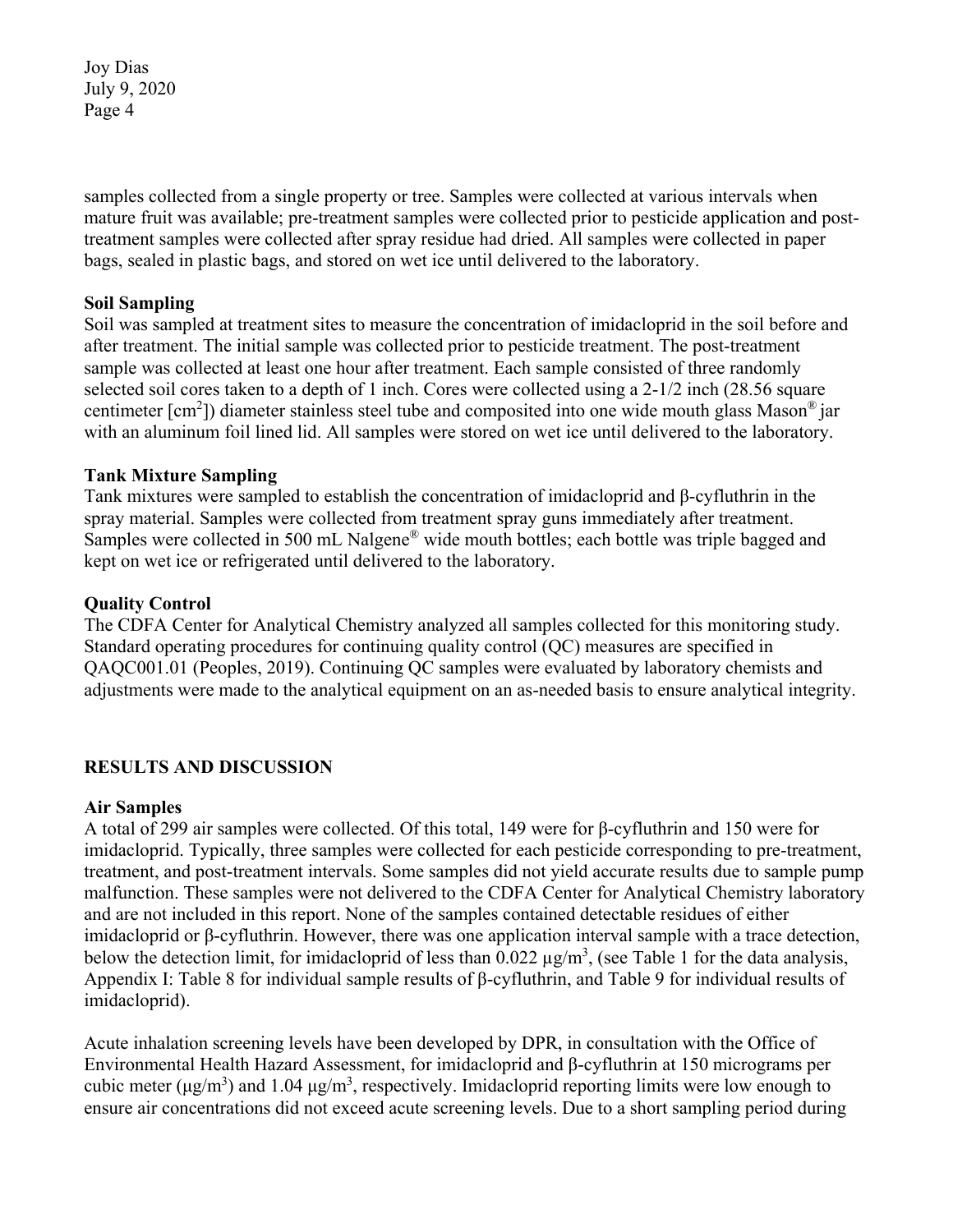β-cyfluthrin treatment (under three hours), six samples had reporting limits over 1.04 μg/m<sup>3</sup> at 1.10 to 1.19 μg/m<sup>3</sup> . These samples were collected during the early stages of the study. As a result, the sample volume was increased to lower the reporting limit.

**Table 1:** Reporting limits and data analysis of air sampling for imidacloprid and β-cyfluthrin treatments from March 17, 2009 to April 3, 2019. These values represent the highest concentration that may have gone undetected.

| <b>Tested A.I.</b>  | <b>Interval</b> | <b>MDL/LOO</b> | <b>Minimum</b><br><b>Reporting</b><br>Limit | <b>Maximum</b><br><b>Reporting</b><br>Limit | Average<br><b>Reporting</b><br>Limit | Count          |
|---------------------|-----------------|----------------|---------------------------------------------|---------------------------------------------|--------------------------------------|----------------|
|                     |                 | $\mu$ g/sample | $\mu$ g/m <sup>3</sup>                      | $\mu$ g/m <sup>3</sup>                      | $\mu$ g/m <sup>3</sup>               |                |
| $\beta$ -Cyfluthrin | Pre-treatment   | 0.05           | 0.016                                       | 0.023                                       | 0.019                                | 17             |
|                     |                 | 0.5            | 0.115                                       | 0.266                                       | 0.173                                | 31             |
|                     | Treatment       | 0.05           | 0.030                                       | 0.041                                       | 0.035                                | 20             |
|                     |                 | 0.5            | 0.326                                       | 1.190                                       | 0.692                                | 31             |
|                     | Post-treatment  | 0.05           | 0.014                                       | 0.019                                       | 0.016                                | 19             |
|                     |                 | 0.5            | 0.115                                       | 0.195                                       | 0.144                                | 31             |
| Imidacloprid        |                 | 0.01           | 0.003                                       | 0.004                                       | 0.004                                | 8              |
|                     | Pre-treatment   | 0.05           | 0.012                                       | 0.027                                       | 0.018                                | 37             |
|                     |                 | 0.5            | 0.143                                       | 0.217                                       | 0.186                                | $\overline{4}$ |
|                     |                 | 0.01           | 0.007                                       | 0.020                                       | 0.009                                | 10             |
|                     | Treatment       | 0.05           | 0.029                                       | 0.123                                       | 0.062                                | 37             |
|                     |                 | 0.5            | 0.329                                       | 0.580                                       | 0.450                                | $\overline{4}$ |
|                     |                 | 0.01           | 0.003                                       | 0.004                                       | 0.003                                | 9              |
|                     | Post-treatment  | 0.05           | 0.011                                       | 0.090                                       | 0.017                                | 37             |
|                     |                 | 0.5            | 0.130                                       | 0.374                                       | 0.199                                | $\overline{4}$ |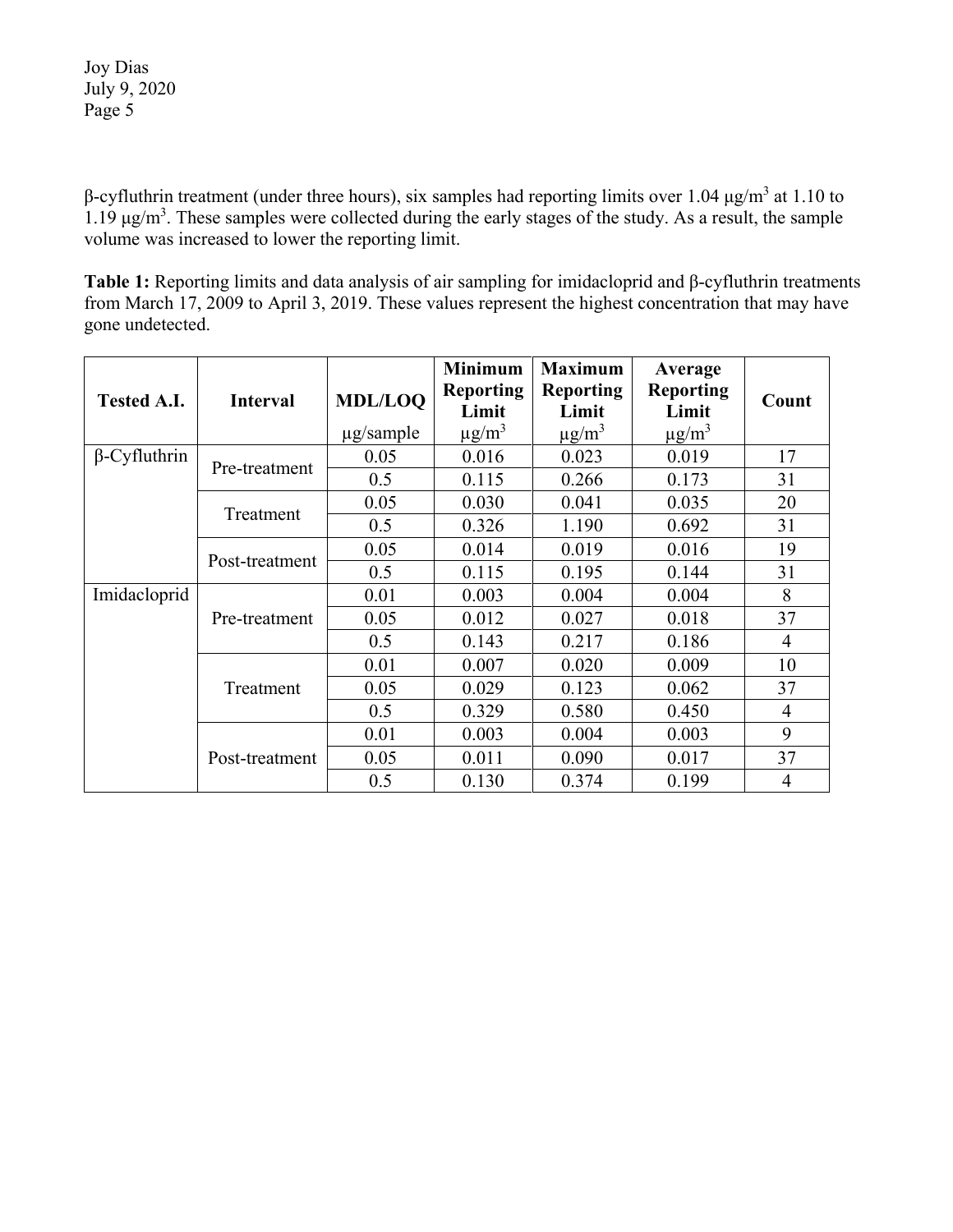### **Leaf Samples**

For the 27 leaf samples analyzed for pre-treatment total residue, 3 had detectable residues of 0.24, 0.28, and 0.5 ppm, yielding an average of 0.34 ppm of β-cyfluthrin. The other 24 samples were below the detection limit (ND). The ND samples are not given a numeric value and therefore not used in any statistical calculations.

For the 36 leaf samples analyzed for post-treatment total residue the average was 2.66 ppm of βcyfluthrin with a maximum of 9.57 ppm, Table 2.

As mentioned in the methods section, early DFR samples had detection issues and were all non-detects; the results are included in this report but are not used in the statistics. The new method extracted all recently applied surface residues, and is not a realistic representation of dislodgeable residues with the freshly (~1hr) applied samples, but instead is a maximum that can be used as a worst case scenario.

For the 36 leaf pre-treatment dislodgeable samples taken, one sample had detectable residues of βcyfluthrin at  $0.000028 \mu\text{g/cm}^2 (0.015 \text{ ppm})$ . Eight of the 44 post-treatment dislodgeable leaf samples were below the detection limit (ND). The ND samples are not given a numerical value or used in the statistical calculations. The average of the post-treatment dislodgeable leaf samples is 1.01  $\mu$ g/cm<sup>2</sup> with a maximum of  $6.77 \mu g/cm^2$ , Table 3.

**Table 2:** Data analysis of total residue vegetation (leaf) sample results for β-cyfluthrin treatments from March 17, 2009 to April 3, 2019 with results in parts per million.

| <b>Sample Type</b>   | Average | <b>Median</b> | Min        | <b>Max</b> | <b>Standard Deviation</b> | Count* |
|----------------------|---------|---------------|------------|------------|---------------------------|--------|
| Leaf-T Pre-treatment | 0.34    | ND            | ND         |            | 0.14                      |        |
| Leaf-T Post-         | 2.66    | 1.61          | ${\rm ND}$ | 9.57       | 2.63                      | 34     |
| treatment            |         |               |            |            |                           |        |

\*Count of non ND samples used for Average and Standard Deviation.

**Table 3:** Data analysis of leaf dislodgeable sampling for β-cyfluthrin treatments from March 17, 2009 to April 3, 2019 with results in  $\mu$ g/cm<sup>2</sup>. Measuring β-cyfluthrin for leaf samples.

| <b>Sample Type</b>    | Average | Median | Min       | Max     | <b>Standard Deviation</b> | Count* |
|-----------------------|---------|--------|-----------|---------|---------------------------|--------|
| Leaf-D Pre-treatment  | 0.00003 | ND     | <b>ND</b> | 0.00003 |                           |        |
| Leaf-D Post-treatment | l .01   | .05    | ND        | 6.77    |                           |        |

\*Count of non ND samples used for Average and Standard Deviation.

### **Fruit Samples**

A total of 34 fruit samples (rind and pulp) were collected prior to treatment and none of them had detectable residues of β-cyfluthrin. For the 36 samples collected a few hours after treatment or later when the fruit was ripe, 12 samples had detections with an average of 0.066 ppm of β-cyfluthrin and a maximum of 0.14 ppm. One of the analytical methods used had a detection limit of 0.1 ppm (higher than the 0.066 ppm average); those samples should be considered to have similar levels. No fruit samples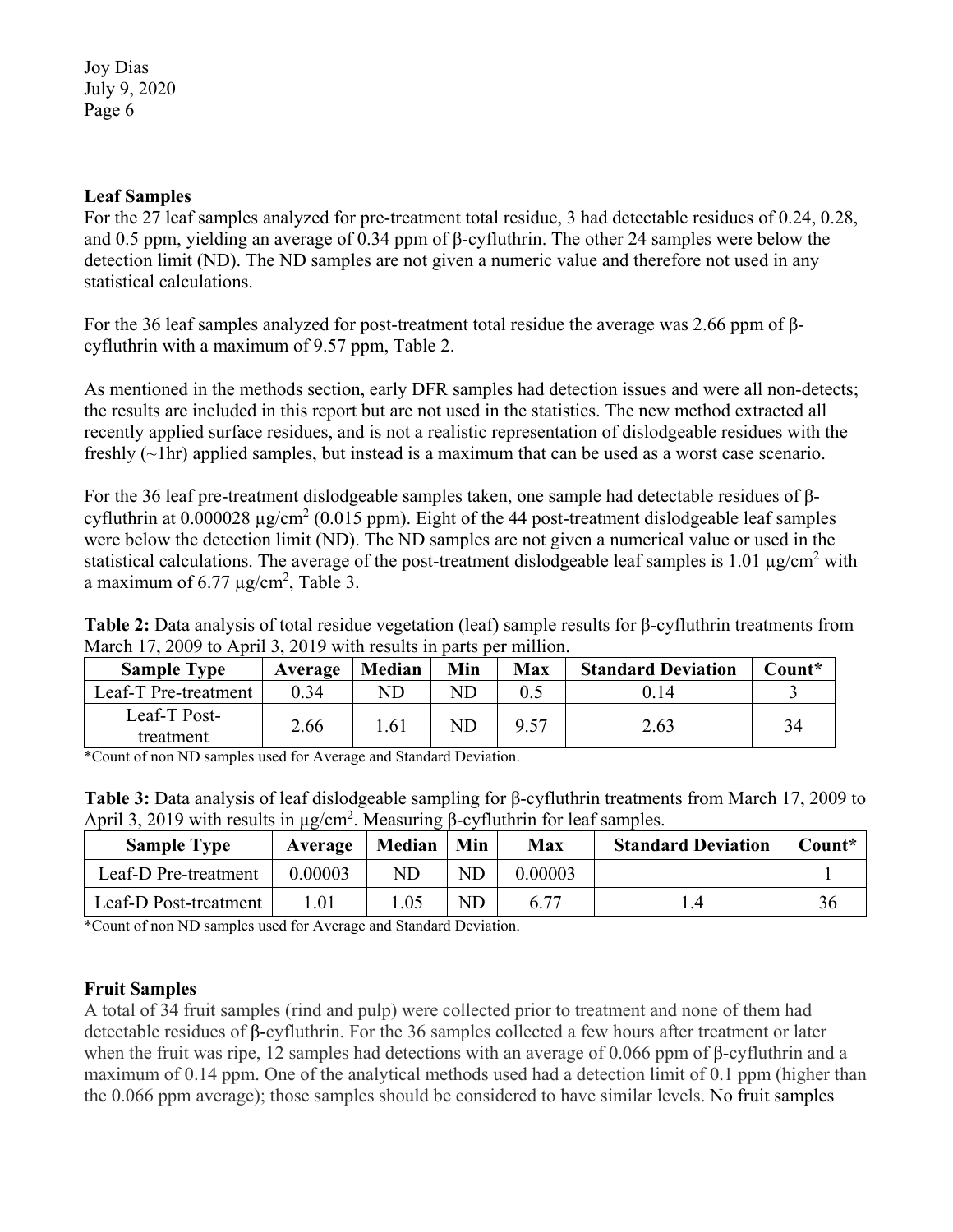exceeded U.S. EPA tolerances for citrus (0.20 ppm). See Table 4 for data analysis of β-cyfluthrin results in ppm and Appendix I: Table 12 for individual sample results and detection limits.

**Table 4:** Data analysis of vegetation (fruit) sample results for β-cyfluthrin treatments from March 17, 2009 to April 3, 2019 with results in parts per million.

| <b>Sample Type</b>          | Average | <b>Median</b> | Min | <b>Max</b> | <b>Standard Deviation</b> | Count |
|-----------------------------|---------|---------------|-----|------------|---------------------------|-------|
| <b>Fruit Pre-treatment</b>  |         | ND            |     | ND         |                           |       |
| <b>Fruit Post-treatment</b> | 0.066   | ND            |     | 0.14       | $0.04\,$                  | つ*    |

\*Count of non ND samples used for Average and Standard Deviation.

### **Soil Samples**

A total of 56 pre-treatment samples were collected, four of which had detectable residues of imidacloprid (0.01 to 0.48 ppm) with an average of 0.14 ppm. All 54 post-treatment samples had detectable residues. At one site the applicator mixed the wrong concentration of Merit<sup>®</sup> 2F (0.13%) instead of 0.027%) resulting in high soil concentrations, 199 and 737 ppm. These sites were treated from the same treatment tank mixture and the values were not used in the following calculations. The average for the other 52 post-treatment soil samples was 39.93 ppm of imidacloprid. The results were between 0.24 ppm and 178 ppm of imidacloprid. See Table 5 for data analysis for imidacloprid results for soil samples and Appendix I: Table 13 for individual sample results.

**Table 5:** Data analysis of soil sample results for imidacloprid treatments from March 17, 2009 to April 3, 2019 with results in parts per million.

| <b>Sample Type</b>  | Average | <b>Median</b> | Min  | <b>Max</b> | <b>Standard</b><br><b>Deviation</b> | Count* |
|---------------------|---------|---------------|------|------------|-------------------------------------|--------|
| Soil Pre-treatment  | 0.14    | ${\rm ND}$    | ND   | 0.483      | 0.23                                |        |
| Soil Post-treatment | 39.93   | 30.85         | 0.24 | 178.3      | 38.03                               |        |

\*Count of non ND samples used for Average and Standard Deviation.

### **Tank mix**

Tank samples had average concentrations of 0.0014 and 0.034% A.I. of β-cyfluthrin and imidacloprid, respectively. The range of the 46 samples taken from the Tempo® tank was from 0.000094 and 0.00596 percent A.I. of β-cyfluthrin. The range of the 44 samples taken from the Merit® tank was from 0.0059 to 0.134 percent A.I. of imidacloprid. As described in the Soil Samples section, the values from the tank with the wrong concentration (0.126% and 0.134%) are not included in the following calculations, Table 6. The target application rate was 0.0020% A.I. of β-cyfluthrin 0.027% A.I. of imidacloprid. See Appendix I: Table 14 for individual sample results of Tempo® tanks and Table 15 for individual sample results of Merit® tanks.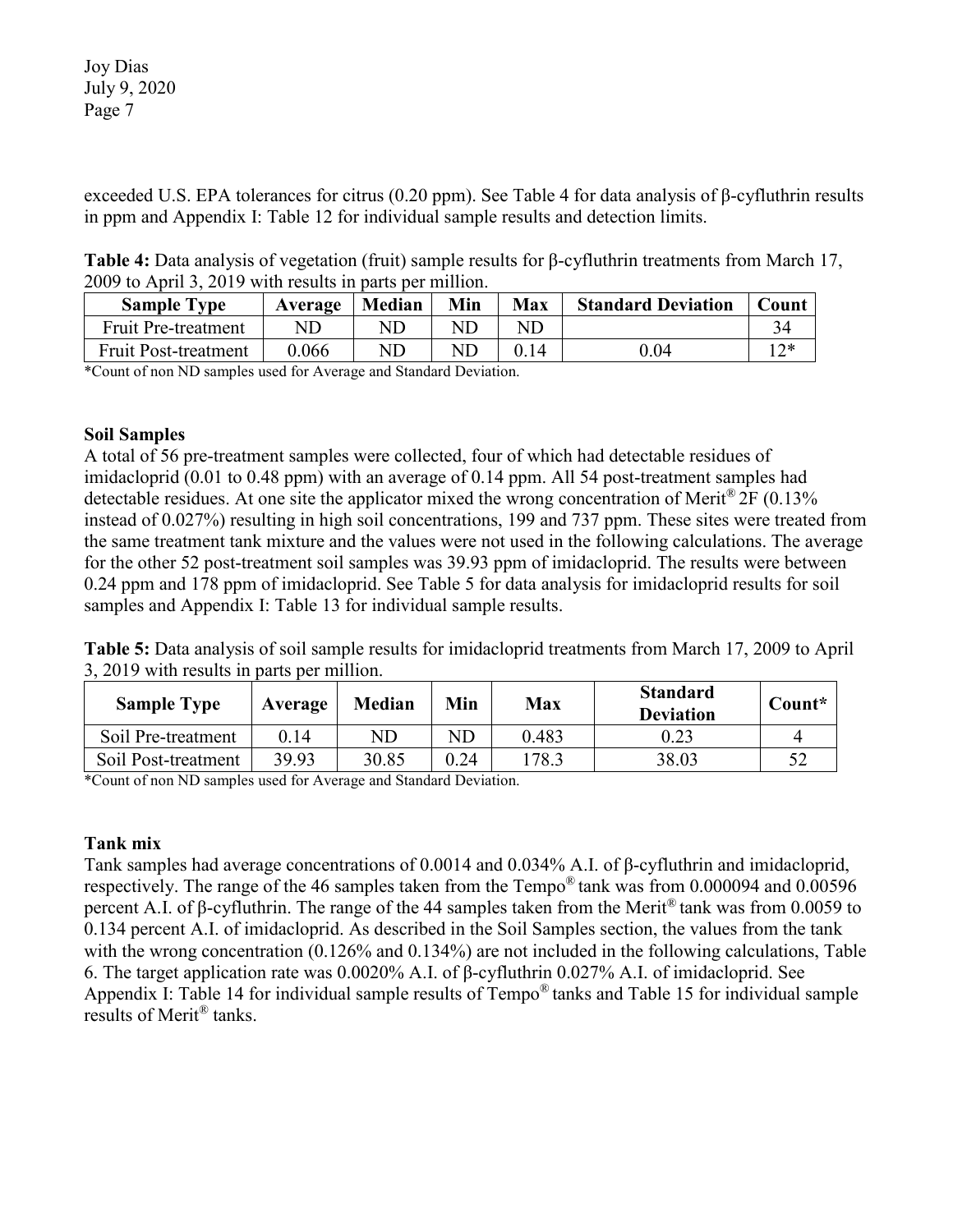**Table 6:** Data analysis of tank sampling for imidacloprid and β-cyfluthrin treatments from March 17, 2009 to April 3, 2019 with results in percentage of active ingredient.

| <b>Sample</b>            | Average | <b>Median</b> | Min      | Max     | <b>Standard</b><br><b>Deviation</b> | Count |
|--------------------------|---------|---------------|----------|---------|-------------------------------------|-------|
| Tank $\beta$ -Cyfluthrin | 0.0014  | 0.0011        | 0.000094 | 0.00596 | 0.0013                              | 46    |
| Tank Imidacloprid        | 0.0309  | 0.0280        | 0.0059   | 0.057   | 0.0097                              | 4'    |

The two incorrectly mixed imidacloprid samples are not included

### **CONCLUSIONS**

Imidacloprid and β-cyfluthrin monitoring for treatments on 60 sites in 26 counties from March 17, 2009 to April 3, 2019, yielded the following results:

- Pre-treatment, treatment, and post-treatment air samples contained no detected residues of β-cyfluthrin. Pre-treatment and post-treatment air samples contained no detected residues of imidacloprid, one treatment sample had a trace detection of  $\leq 0.022 \mu g/m^3$  of imidacloprid.
- Pre-treatment samples testing surface of leaf (dislodgeable) found one detectable amount of β-cyfluthrin, 0.00003 μg/cm<sup>2</sup>. Post-treatment samples testing surface of leaf found 1.01 μg/cm<sup>2</sup> of β-cyfluthrin on average.
- Pre-treatment samples testing whole leaf (total) found three samples (0.34 ppm average) with β-cyfluthrin. Post-treatment samples contained an average of 2.66 ppm of β-cyfluthrin.
- No whole fruit samples (rind and pulp) exceeded U.S. EPA tolerances for citrus. Pre-treatment fruit samples had no detectable residues of β-cyfluthrin. Post-treatment fruit samples had less than  $0.14$  ppm of  $β$ -cyfluthrin.
- Four pre-treatment soil samples had detectable imidacloprid residues (average of 0.14 ppm). Post-treatment samples had an average of 39.93 ppm of imidacloprid (excluding the errant application) with a large standard deviation due to the various soil types and moisture levels.
- Tank sample average concentrations were  $0.0014$  and  $0.032\%$  A.I. of β-cyfluthrin and imidacloprid, respectively.
- One imidacloprid tank (two samples) was mixed incorrectly (0.13% instead of 0.027%) resulting in high soil concentrations at two sample sites.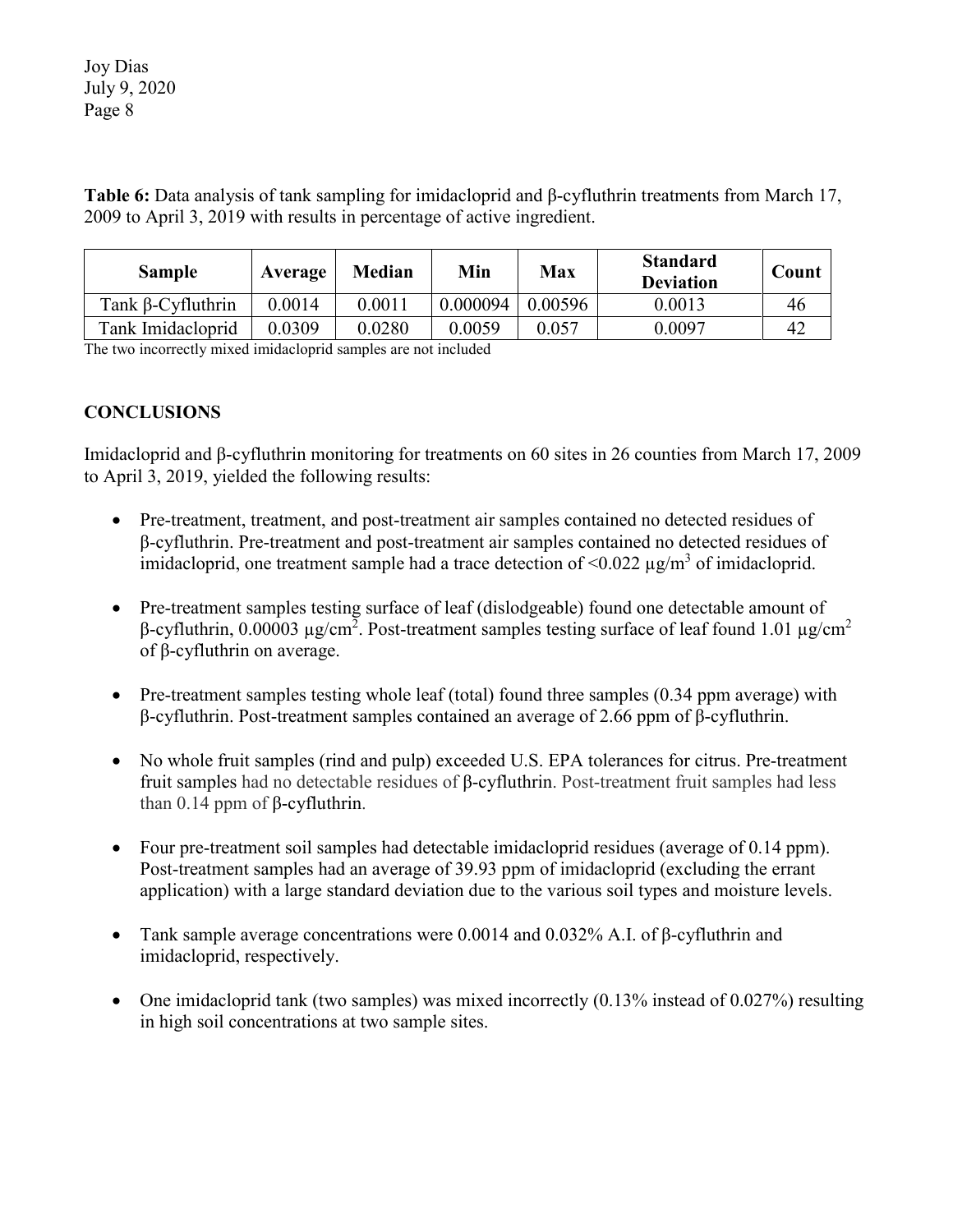### **REFERENCES**

Brar, G. S., Meyer, W., & Stelinski, L. L. (2015). Effects of methoprene, a juvenile hormone analog, on survival of various developmental stages, adult emergence, reproduction and behavior of Asian citrus psyllid, Diaphorina citri Kuwayama. *Pest Management Science, 71*(12), 1657-1665.

Boina, D. R., & Bloomquist, J. R. (2015). Chemical control of the Asian citrus psyllid and of huanglongbing disease in citrus. *Pest Management Science, 71*(6), 808-823.

California Department of Food and Agriculture. (2018, June 4). Asian Citrus Psyllid Pest Profiles. Retrieved June 18, 2018, from [https://www.cdfa.ca.gov/plant/PDEP/target\\_pest\\_disease\\_profiles/ACP\\_PestProfile.html](https://www.cdfa.ca.gov/plant/PDEP/target_pest_disease_profiles/ACP_PestProfile.html)

Court, C. D., Hodges, A. W., Rahmani, M., & Spreen, T. H. (2017, May). *Economic Contributions of the Florida Citrus Industry in 2015-16* (Rep.). Retrieved July 2, 2018, from Florida Department of Citrus website: [https://fred.ifas.ufl.edu/pdf/economic-impact](https://fred.ifas.ufl.edu/pdf/economic-impact-analysis/Economic_Impacts_of_the_Florida_Citrus_Industry_2015_16.pdf)analysis/Economic Impacts of the Florida Citrus Industry 2015 16.pdf

Fossen, M. (2006, April). *Environmental Fate of Imidacloprid* (Publication). California Department of Pesticide Regulation. Sacramento, California. Retrieved July 3, 2018, fro[mhttps://www.cdpr.ca.gov/docs/emon/pubs/fatememo/Imidclprdfate2.pdf](https://www.cdpr.ca.gov/docs/emon/pubs/fatememo/Imidclprdfate2.pdf)

Horizon Water and Environment. (2014). *Statewide Plant Pest Prevention and Management Program*  (Rep. No. SCH # 2011062057). California Department of Food and Agriculture. <https://www.cdfa.ca.gov/plant/peir/>

Kim, D. (2009). *Protocol for Monitoring Imidacloprid and Cyfluthrin in the Asian Citrus Psyllid Eradication Program* (pp. 1-10). California Department of Pesticide Regulation, Environmental Monitoring Branch. Sacramento, California.

Peoples, C. (2019). Chemistry Laboratory Quality Control. SOP QAQC001.01. California Department of Pesticide Regulation, Environmental Monitoring Branch. Sacramento, California. Retrieved from <https://www.cdpr.ca.gov/docs/emon/pubs/sops/qaqc00101.pdf>

Qureshi, J. A., Rogers, M. E., Hall, D. G., & Stansly, P. A. (2009). Incidence of Invasive *Diaphorina citri* (Hemiptera: Psyllidae) and Its Introduced Parasitoid *Tamarixia radiate* (Hymenoptera: Eulophidae) in Florida Citrus. *Journal of Economic Entomology, 102*(1), 247-256. Retrieved July 18, 2017, from <http://www.bioone.org.lp.hscl.ufl.edu/doi/pdf/10.1603/029.102.0134>

Sava, R. (1994). *Guide to Sampling Air, Water, Soil, and Vegetation for Chemical Analysis*. EH 94-04. California Department of Pesticide Regulation, Environmental Monitoring Branch. Sacramento, California.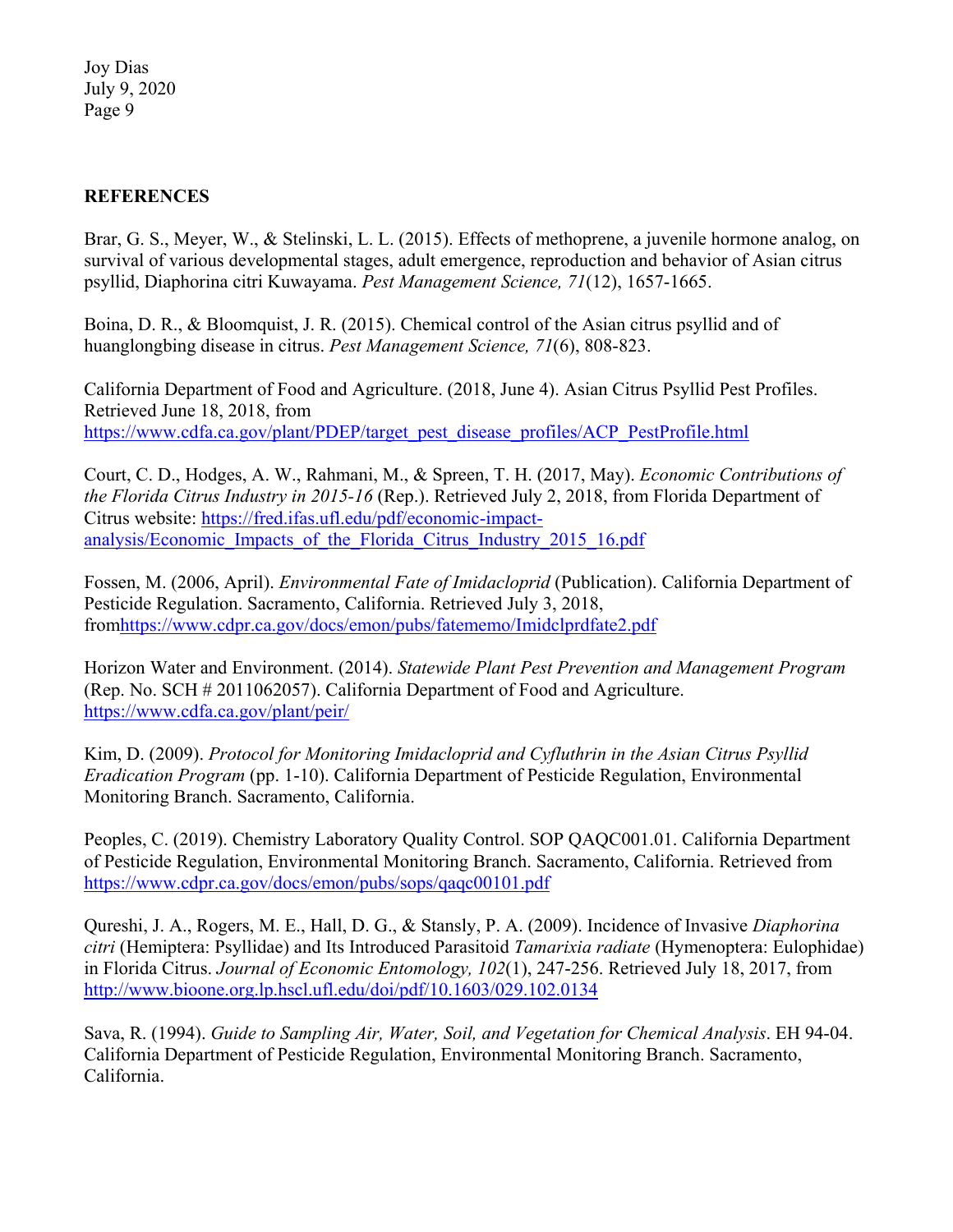Soderlund, D. M. (2012). Molecular Mechanisms of Pyrethroid Insecticide Neurotoxicity: Recent Advances. *Archives of Toxicology*, *86*(2), 165–181. <https://www.ncbi.nlm.nih.gov/pmc/articles/PMC3218237/>

University of Florida: Institute of Food and Agricultural Sciences. (2018). Citrus Greening (Huanglongbing). Retrieved June 26, 2018, from <http://www.crec.ifas.ufl.edu/extension/greening/index.shtml>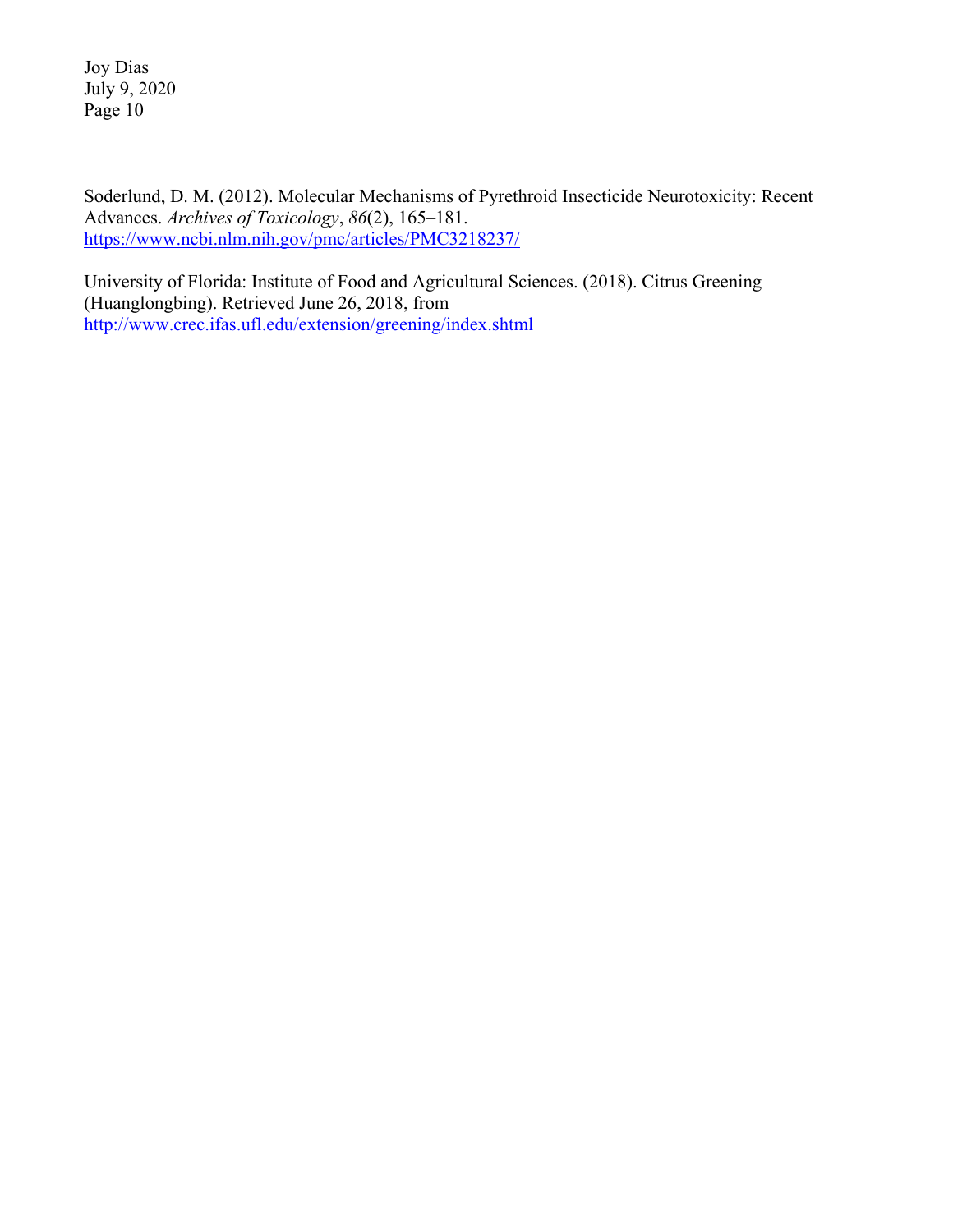# **APPENDIX I**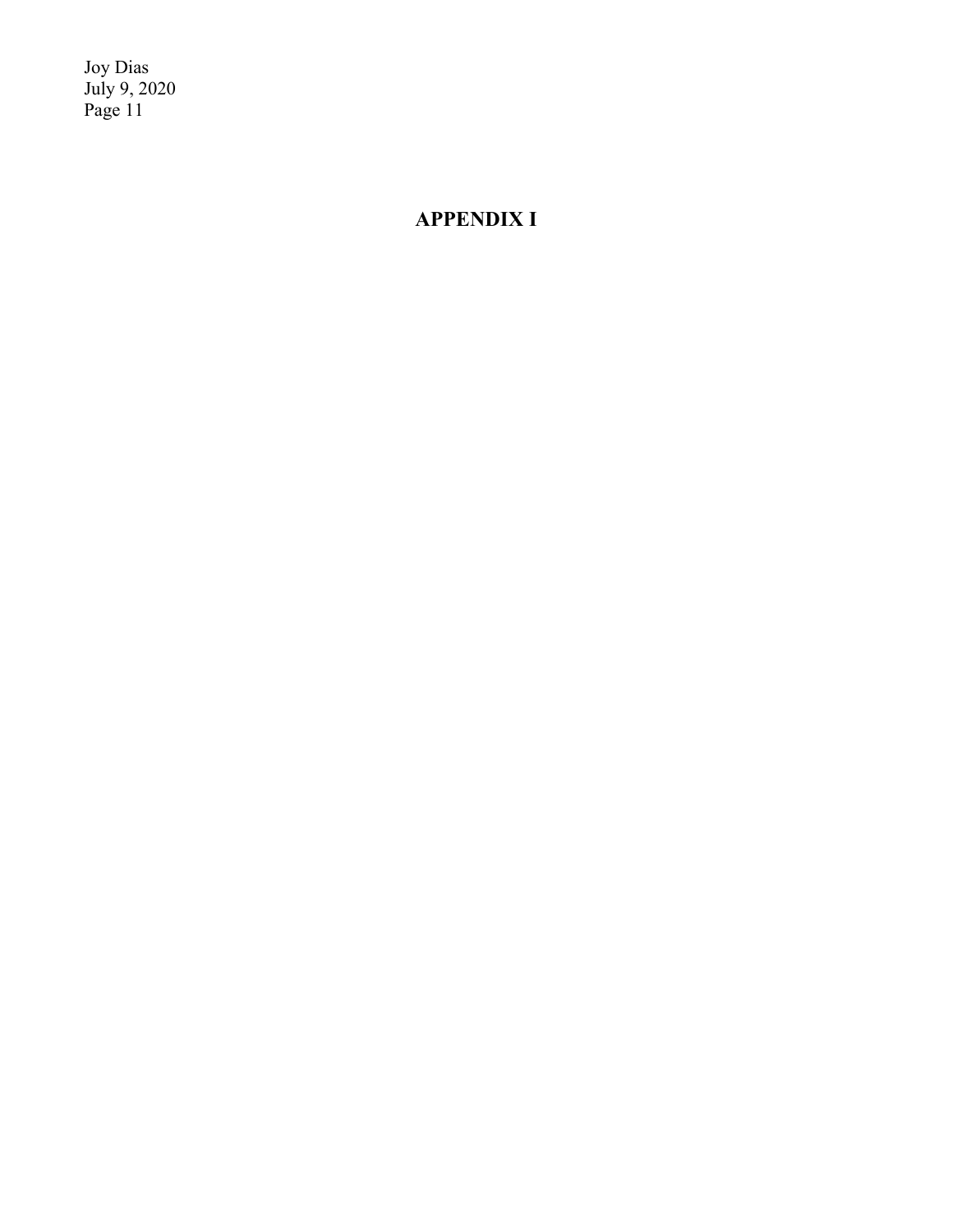### **ADDITIONAL TABLES**

**Table 7.** Analytical methods used for imidacloprid and β-cyfluthrin in all sampling media. Reporting limits presented in micrograms per cubic meter  $(\mu g/m^3)$ , parts per million (ppm), parts per billion (ppb) and percent active ingredient (% A.I.).

|                                | $\beta$ -Cyfluthrin                                          |                                         | Imidacloprid                 |                                           |
|--------------------------------|--------------------------------------------------------------|-----------------------------------------|------------------------------|-------------------------------------------|
| <b>Sample</b><br><b>Medium</b> | Analytical<br><b>Method</b>                                  | <b>Reporting</b><br>Limit               | Analytical<br><b>Method</b>  | <b>Reporting Limit</b>                    |
| Air                            | <b>EMON 16.0</b><br>Modified<br><b>EMON 12.3</b><br>Modified | $0.02 - 1.19$<br>$\mu$ g/m <sup>3</sup> | <b>EMON 12.3</b><br>Modified | $0.003 - 0.552$<br>$\mu$ g/m <sup>3</sup> |
| Leaf-D                         | WHS-SM-1<br>Modified                                         | $0.02 - 0.53$ ppm                       | N/A                          | N/A                                       |
| Leaf-T                         | <b>EMON 12.5</b><br>Modified                                 | $0.002 - 1.0$ ppm                       | N/A                          | N/A                                       |
| Fruit                          | <b>OuEChERS</b>                                              | $0.001 - 0.1$ ppm                       | N/A                          | N/A                                       |
| Soil                           | N/A                                                          | N/A                                     | <b>EMON 12.6</b><br>Modified | $0.01$ ppm                                |
| Tank<br>Mixture                | <b>HPLC</b>                                                  | percent                                 | <b>HPLC</b>                  | percent                                   |

‡ Analytical methods protocols available at: http://www.cdpr.ca.gov/docs/emon/pubs/em\_methd\_main.htm or available upon request

 $\dagger$  The reporting limit for air samples varies from 0.003 - 0.552  $\mu$ g/m<sup>3</sup> for imidacloprid and from 0.02 - 1.19  $\mu$ g/m<sup>3</sup> for β-cyfluthrin due to the variation in sample collection duration (sample volume)

‡‡ List of all analytical methods used for analysis in each respective sampling medium during 2009-2017 monitoring

†† Reporting limits vary depending on sample and analytical method used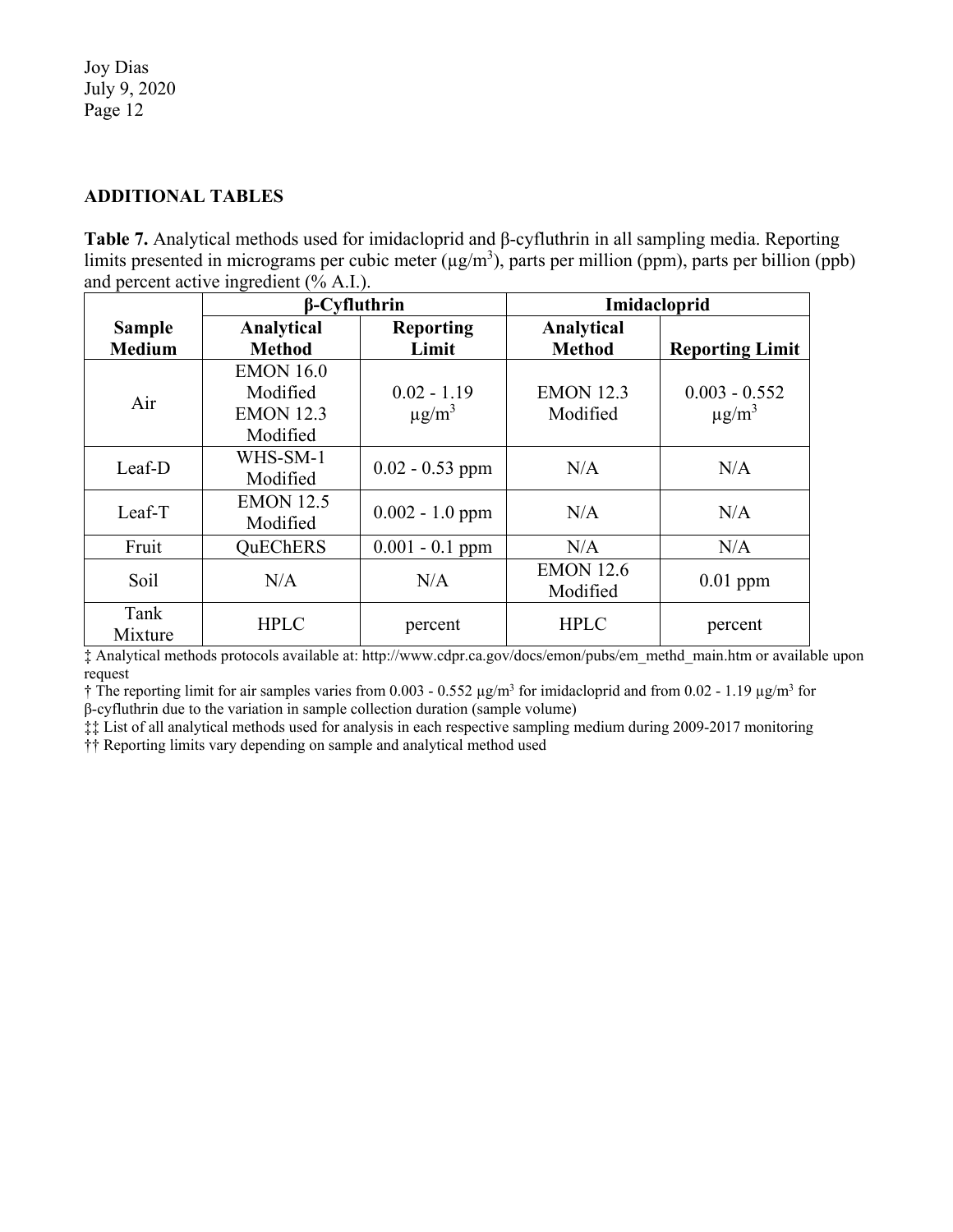|          |                   |           |                | Amount<br>Detected | MDL/LOQ<br>Results | Reporting<br>Limit |                           |
|----------|-------------------|-----------|----------------|--------------------|--------------------|--------------------|---------------------------|
| Sample # | Site #            | Date On   | Interval       | $(\mu g/m^3)$      | (µg/sample)        | $(\mu g/m^3)$      | Method                    |
| 120      | IMP3              | 3/16/2009 | Pre-treatment  | ND                 | 0.5                | 0.166              | EMON 12.3 Modified        |
| 123      | IMP3              | 3/17/2009 | Treatment      | ND                 | 0.5                | 1.019              | EMON 12.3 Modified        |
| 124      | IMP3              | 3/17/2009 | Post-treatment | ND                 | 0.5                | 0.115              | EMON 12.3 Modified        |
| 180      | SD1               | 3/25/2009 | Pre-treatment  | ND                 | 0.5                | 0.126              | EMON 12.3 Modified        |
| 181      | SD <sub>2</sub>   | 3/25/2009 | Pre-treatment  | ND                 | 0.5                | 0.135              | EMON 12.3 Modified        |
| 173      | SD1               | 3/26/2009 | Treatment      | ND                 | 0.5                | 0.569              | EMON 12.3 Modified        |
| 176      | SD <sub>2</sub>   | 3/26/2009 | Treatment      | ND                 | 0.5                | 0.597              | EMON 12.3 Modified        |
| 172      | SD <sub>1</sub>   | 3/26/2009 | Post-treatment | ND                 | 0.5                | 0.121              | EMON 12.3 Modified        |
| 178      | SD <sub>2</sub>   | 3/26/2009 | Post-treatment | ND                 | 0.5                | 0.148              | EMON 12.3 Modified        |
| 210      | IMP3              | 5/11/2009 | Pre-treatment  | ND                 | 0.5                | 0.165              | EMON 12.3 Modified        |
| 215      | IMP3              | 5/12/2009 | Treatment      | ND                 | 0.5                | 1.113              | EMON 12.3 Modified        |
| 209      | IMP3              | 5/12/2009 | Post-treatment | ND                 | 0.5                | 0.134              | EMON 12.3 Modified        |
| 334      | LA1               | 9/23/2009 | Pre-treatment  | ND                 | 0.5                | 0.122              | EMON 12.3 Modified        |
| 327      | LA1               | 9/24/2009 | Treatment      | ND                 | 0.5                | 0.921              | EMON 12.3 Modified        |
| 333      | LA1               | 9/24/2009 | Post-treatment | ND                 | 0.5                | 0.120              | EMON 12.3 Modified        |
| 355      | LA3               | 10/5/2009 | Pre-treatment  | ND                 | 0.5                | 0.148              | EMON 12.3 Modified        |
| 358      | LA3               | 10/6/2009 | Treatment      | ND                 | 0.5                | 0.922              | EMON 12.3 Modified        |
| 356      | LA3               | 10/6/2009 | Post-treatment | ND                 | 0.5                | 0.116              | EMON 12.3 Modified        |
| 958      | SBD1              | 12/7/2010 | Pre-treatment  | <b>ND</b>          | 0.5                | 0.134              | EMON 12.3 Modified        |
| 960      | SBD <sub>2</sub>  | 12/7/2010 | Pre-treatment  | ND                 | 0.5                | 0.188              | EMON 12.3 Modified        |
| 360      | SBD1              | 12/8/2010 | Treatment      | ND                 | 0.5                | 1.127              | EMON 12.3 Modified        |
| 963      | SB <sub>D</sub> 2 | 12/8/2010 | Treatment      | ND                 | 0.5                | 0.799              | EMON 12.3 Modified        |
| 957      | SB <sub>D1</sub>  | 12/8/2010 | Post-treatment | ND                 | 0.5                | 0.144              | EMON 12.3 Modified        |
| 962      | SB <sub>D</sub> 2 | 12/8/2010 | Post-treatment | ND                 | 0.5                | 0.148              | EMON 12.3 Modified        |
| 1041     | VEN <sub>2</sub>  | 1/17/2011 | Pre-treatment  | <b>ND</b>          | 0.5                | 0.124              | EMON 12.3 Modified        |
| 1047     | VEN <sub>2</sub>  | 1/18/2011 | Treatment      | ND                 | 0.5                | 1.103              | EMON 12.3 Modified        |
| 1053     | VEN <sub>2</sub>  | 1/18/2011 | Post-treatment | <b>ND</b>          | 0.5                | 0.115              | EMON 12.3 Modified        |
| 349.     | ORA <sub>2</sub>  | 2/14/2011 | Pre-treatment  | ND.                | 0.5                | 0.115              | <b>EMON 12.3 Modified</b> |
| 362      | ORA <sub>2</sub>  | 2/15/2011 | Treatment      | ND                 | 0.5                | 0.840              | EMON 12.3 Modified        |
| 351      | ORA <sub>2</sub>  | 2/15/2011 | Post-treatment | ND                 | 0.5                | 0.122              | EMON 12.3 Modified        |
| 1101     | RIV1              | 2/28/2011 | Pre-treatment  | ND                 | $0.5\,$            | 0.133              | EMON 12.3 Modified        |
| 1097     | RIV1              | 3/1/2011  | Treatment      | ND                 | 0.5                | 1.162              | EMON 12.3 Modified        |
| 1102     | RIV1              | 3/1/2011  | Post-treatment | ND                 | 0.5                | 0.122              | EMON 12.3 Modified        |
| 1096     | RIV <sub>2</sub>  | 6/20/2011 | Pre-treatment  | ND                 | 0.5                | 0.121              | EMON 12.3 Modified        |
| 1049     | RIV2              | 6/21/2011 | Treatment      | ND                 | $0.5\,$            | 1.190              | EMON 12.3 Modified        |

**Table 8:** Results of air sampling for β-cyfluthrin treatments from March 17, 2009 to April 3, 2019. Results are presented in micrograms per cubic meter  $(\mu g/m^3)$ .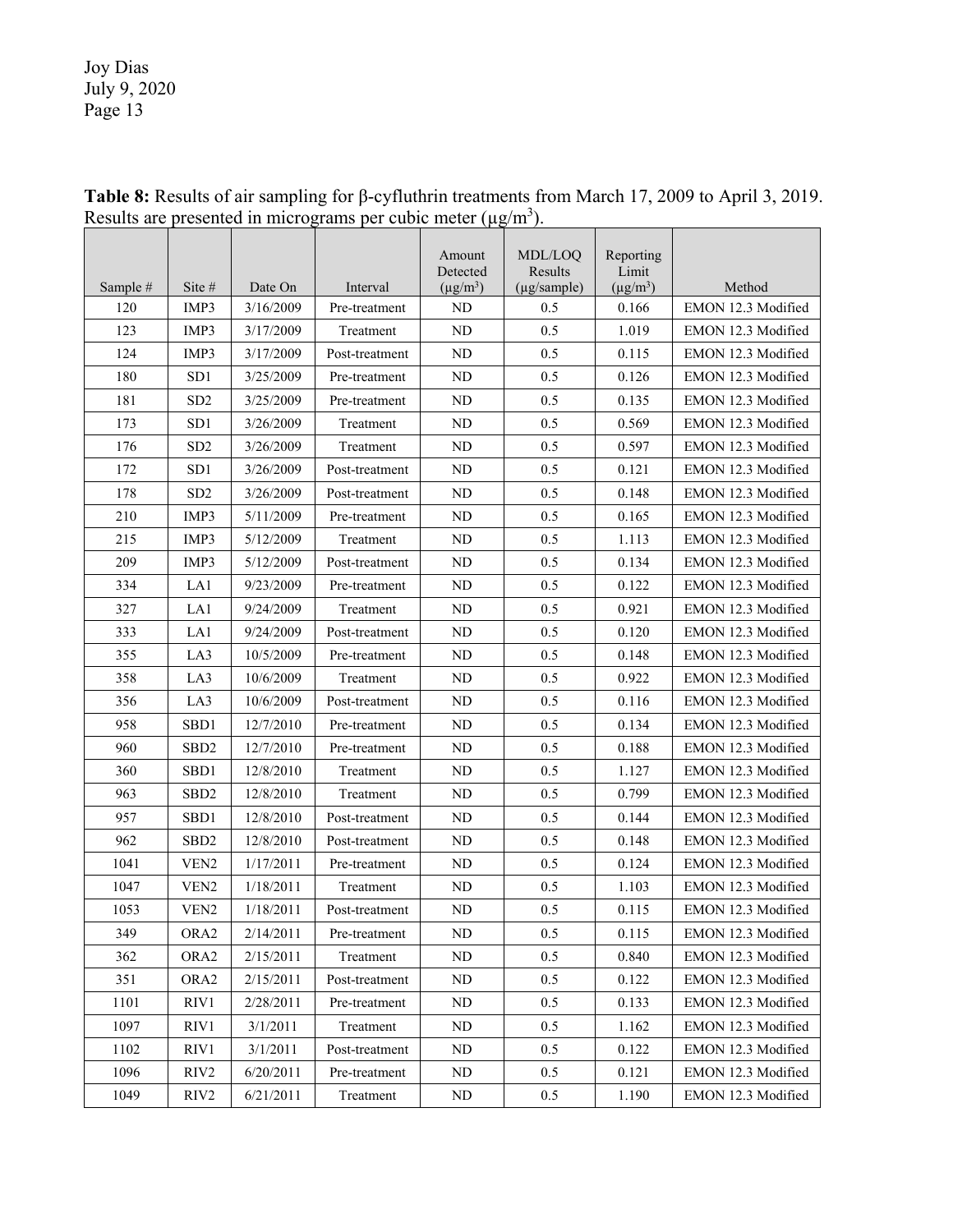|          |                               |           |                | Amount<br>Detected | MDL/LOO<br>Results | Reporting<br>Limit |                    |
|----------|-------------------------------|-----------|----------------|--------------------|--------------------|--------------------|--------------------|
| Sample # | Site #                        | Date On   | Interval       | $(\mu g/m^3)$      | $(\mu g/sample)$   | $(\mu g/m^3)$      | Method             |
| 361      | RIV <sub>2</sub>              | 6/21/2011 | Post-treatment | <b>ND</b>          | 0.5                | 0.134              | EMON 12.3 Modified |
| 1372     | VEN1                          | 7/11/2011 | Pre-treatment  | ND                 | 0.5                | 0.117              | EMON 12.3 Modified |
| 1371     | VEN1                          | 7/12/2011 | Treatment      | ND                 | 0.5                | 0.919              | EMON 12.3 Modified |
| 1376     | VEN1                          | 7/12/2011 | Post-treatment | <b>ND</b>          | 0.5                | 0.137              | EMON 12.3 Modified |
| 2136     | LA4                           | 4/9/2012  | Pre-treatment  | ND                 | 0.5                | 0.175              | EMON 12.3 Modified |
| 2138     | LA5                           | 4/9/2012  | Pre-treatment  | ND                 | 0.5                | 0.146              | EMON 12.3 Modified |
| 2140     | LA4                           | 4/10/2012 | Treatment      | ND                 | 0.5                | 0.581              | EMON 12.3 Modified |
| 2145     | LA5                           | 4/10/2012 | Treatment      | <b>ND</b>          | 0.5                | 0.607              | EMON 12.3 Modified |
| 2143     | LA5                           | 4/10/2012 | Post-treatment | <b>ND</b>          | 0.5                | 0.146              | EMON 12.3 Modified |
| 2146     | LA4                           | 4/10/2012 | Post-treatment | ND                 | 0.5                | 0.135              | EMON 12.3 Modified |
| 2148     | ORA3                          | 8/28/2012 | Pre-treatment  | ND                 | 0.5                | 0.266              | EMON 16.0 Modified |
| 2510     | ORA3                          | 8/29/2012 | Treatment      | ND                 | 0.5                | 1.115              | EMON 16.0 Modified |
| 2515     | ORA3                          | 8/29/2012 | Post-treatment | ND                 | 0.5                | 0.140              | EMON 16.0 Modified |
| 2621     | TUL2                          | 12/5/2012 | Pre-treatment  | ND                 | 0.5                | 0.145              | EMON 16.0 Modified |
| 2623     | $\ensuremath{\mathsf{TUL}} 1$ | 12/5/2012 | Pre-treatment  | ND                 | 0.5                | 0.167              | EMON 16.0 Modified |
| 2625     | TUL1                          | 12/6/2012 | Treatment      | ND                 | 0.5                | 0.573              | EMON 16.0 Modified |
| 2627     | TUL2                          | 12/6/2012 | Treatment      | ND                 | 0.5                | 0.574              | EMON 16.0 Modified |
| 2629     | TUL1                          | 12/6/2012 | Post-treatment | ND                 | 0.5                | 0.139              | EMON 16.0 Modified |
| 2631     | TUL2                          | 12/6/2012 | Post-treatment | ND                 | 0.5                | 0.126              | EMON 16.0 Modified |
| 2844     | SB <sub>1</sub>               | 3/4/2013  | Pre-treatment  | ND                 | 0.5                | 0.154              | EMON 16.0 Modified |
| 2845     | SB <sub>2</sub>               | 3/4/2013  | Pre-treatment  | ND                 | 0.5                | 0.154              | EMON 16.0 Modified |
| 2848     | SB1                           | 3/5/2013  | Treatment      | ND                 | 0.5                | 0.522              | EMON 16.0 Modified |
| 2850     | SB <sub>2</sub>               | 3/5/2013  | Treatment      | ND                 | 0.5                | 0.404              | EMON 16.0 Modified |
| 2852     | SB1                           | 3/5/2013  | Post-treatment | ND                 | 0.5                | 0.126              | EMON 16.0 Modified |
| 2853     | SB <sub>2</sub>               | 3/20/2013 | Post-treatment | ND                 | 0.5                | 0.133              | EMON 16.0 Modified |
| 3308     | SLO1                          | 4/14/2014 | Pre-treatment  | ND                 | 0.5                | 0.223              | EMON 16.0 Modified |
| 3310     | SLO <sub>2</sub>              | 4/14/2014 | Pre-treatment  | ND                 | 0.5                | 0.225              | EMON 16.0 Modified |
| 3311     | SLO1                          | 4/15/2014 | Treatment      | ND                 | 0.5                | 0.358              | EMON 16.0 Modified |
| 3313     | SLO <sub>2</sub>              | 4/15/2014 | Treatment      | ND                 | 0.5                | 0.897              | EMON 16.0 Modified |
| 3316     | SLO <sub>2</sub>              | 4/15/2014 | Post-treatment | ND                 | 0.5                | 0.157              | EMON 16.0 Modified |
| 3317     | SLO1                          | 4/15/2014 | Post-treatment | ND                 | 0.5                | 0.195              | EMON 16.0 Modified |
| 3625     | KER1                          | 9/21/2014 | Pre-treatment  | ND                 | 0.5                | 0.226              | EMON 12.3 Modified |
| 3627     | KER2                          | 9/21/2014 | Pre-treatment  | ND                 | 0.5                | 0.226              | EMON 12.3 Modified |
| 3630     | KER1                          | 9/22/2014 | Treatment      | ND                 | 0.5                | 0.342              | EMON 12.3 Modified |
| 3631     | KER <sub>2</sub>              | 9/22/2014 | Treatment      | ND                 | 0.5                | 0.388              | EMON 12.3 Modified |
| 3633     | KER1                          | 9/22/2014 | Post-treatment | ND                 | 0.5                | 0.159              | EMON 12.3 Modified |
| 3636     | KER2                          | 9/22/2014 | Post-treatment | $\rm ND$           | 0.5                | 0.159              | EMON 12.3 Modified |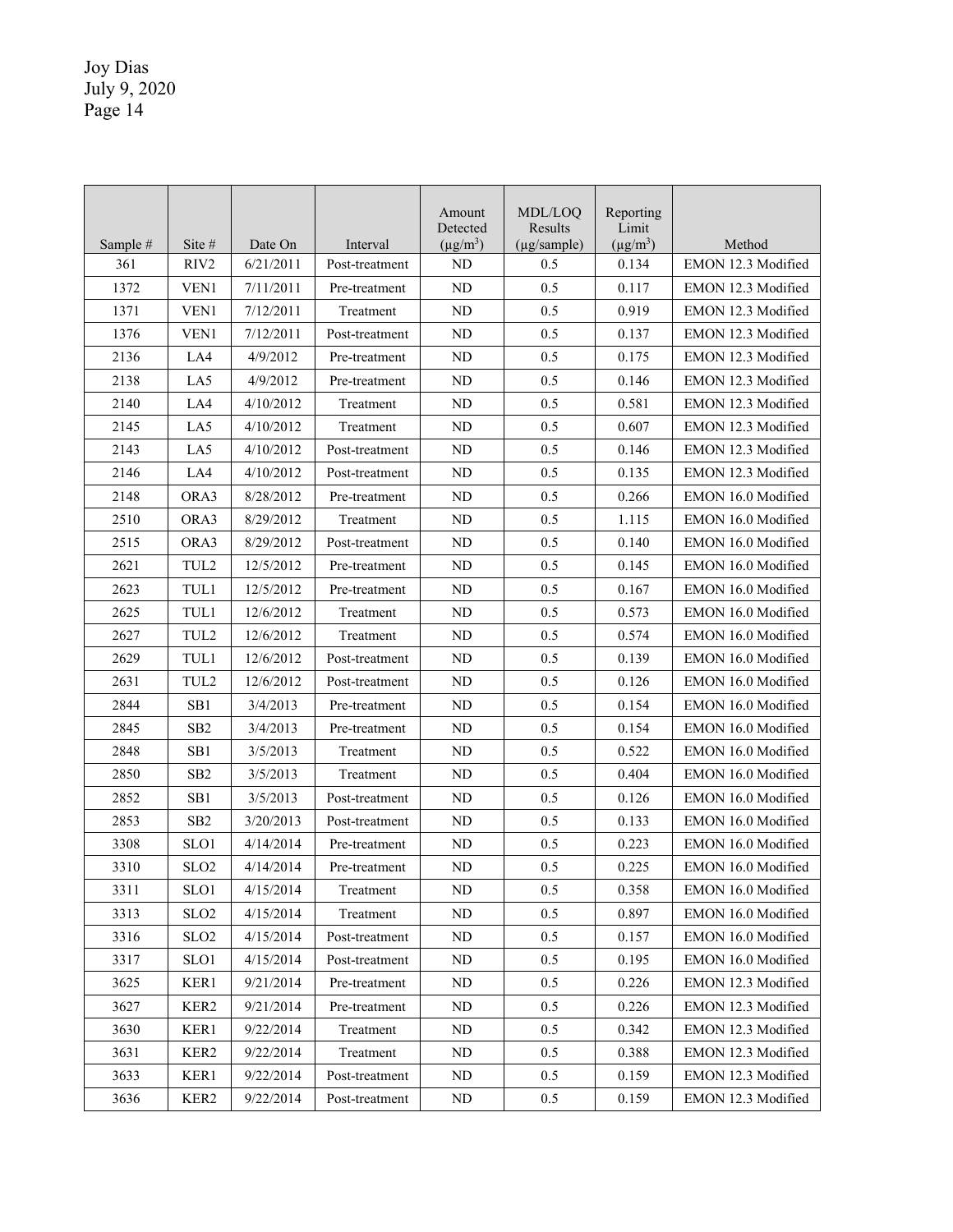|          |                  |            |                | Amount<br>Detected | MDL/LOO<br>Results | Reporting<br>Limit |                    |
|----------|------------------|------------|----------------|--------------------|--------------------|--------------------|--------------------|
| Sample # | Site #           | Date On    | Interval       | $(\mu g/m^3)$      | $(\mu$ g/sample)   | $(\mu g/m^3)$      | Method             |
| 3899     | SBT1             | 4/29/2015  | Pre-treatment  | <b>ND</b>          | 0.05               | 0.018              | EMON 12.3 Modified |
| 3901     | SBT <sub>2</sub> | 4/29/2015  | Pre-treatment  | ND                 | 0.05               | 0.019              | EMON 12.3 Modified |
| 3903     | SBT <sub>2</sub> | 4/30/2015  | Treatment      | ND                 | 0.05               | 0.038              | EMON 12.3 Modified |
| 3905     | SBT1             | 4/30/2015  | Treatment      | <b>ND</b>          | 0.05               | 0.038              | EMON 12.3 Modified |
| 3907     | SBT <sub>2</sub> | 4/30/2015  | Post-treatment | ND                 | 0.05               | 0.014              | EMON 12.3 Modified |
| 3909     | SBT <sub>1</sub> | 4/30/2015  | Post-treatment | ND                 | 0.05               | 0.014              | EMON 12.3 Modified |
| 4108     | STA <sub>2</sub> | 11/11/2015 | Pre-treatment  | ND                 | 0.05               | 0.017              | EMON 12.3 Modified |
| 4110     | STA1             | 11/11/2015 | Pre-treatment  | ND                 | 0.05               | 0.017              | EMON 12.3 Modified |
| 4112     | STA <sub>2</sub> | 11/12/2015 | Treatment      | ND                 | 0.05               | 0.035              | EMON 12.3 Modified |
| 4114     | STA1             | 11/12/2015 | Treatment      | ND                 | 0.05               | 0.032              | EMON 12.3 Modified |
| 4116     | STA <sub>2</sub> | 11/12/2015 | Post-treatment | ND                 | 0.05               | 0.016              | EMON 12.3 Modified |
| 4118     | STA1             | 11/12/2015 | Post-treatment | ND                 | 0.05               | 0.016              | EMON 12.3 Modified |
| 4138     | SM <sub>1</sub>  | 11/18/2015 | Pre-treatment  | ND                 | 0.5                | 0.190              | EMON 12.3 Modified |
| 4140     | SM <sub>2</sub>  | 11/18/2015 | Pre-treatment  | <b>ND</b>          | 0.05               | 0.019              | EMON 12.3 Modified |
| 4142     | SM <sub>1</sub>  | 11/19/2015 | Treatment      | ND                 | 0.05               | 0.035              | EMON 12.3 Modified |
| 4144     | SM <sub>2</sub>  | 11/19/2015 | Treatment      | ND                 | 0.05               | 0.033              | EMON 12.3 Modified |
| 4146     | SM <sub>1</sub>  | 11/19/2015 | Post-treatment | ND                 | 0.05               | 0.015              | EMON 12.3 Modified |
| 4148     | SM <sub>2</sub>  | 11/19/2015 | Post-treatment | ND                 | 0.05               | 0.016              | EMON 12.3 Modified |
| 4202     | FRE1             | 1/20/2016  | Pre-treatment  | ND                 | 0.5                | 0.190              | EMON 12.3 Modified |
| 4204     | FRE2             | 1/20/2016  | Pre-treatment  | ND                 | 0.5                | 0.175              | EMON 12.3 Modified |
| 4206     | FRE1             | 1/21/2016  | Treatment      | ND                 | 0.5                | 0.361              | EMON 12.3 Modified |
| 4208     | FRE <sub>2</sub> | 1/21/2016  | Treatment      | ND                 | 0.5                | 0.369              | EMON 12.3 Modified |
| 4210     | FRE <sub>2</sub> | 1/21/2016  | Post-treatment | ND                 | 0.5                | 0.186              | EMON 12.3 Modified |
| 4212     | FRE1             | 1/21/2016  | Post-treatment | ND                 | 0.5                | 0.181              | EMON 12.3 Modified |
| 4378     | KIN1             | 5/23/2016  | Pre-treatment  | ND                 | 0.5                | 0.220              | EMON 12.3 Modified |
| 4380     | KIN <sub>2</sub> | 5/23/2016  | Pre-treatment  | ND                 | 0.5                | 0.214              | EMON 12.3 Modified |
| 4382     | KIN1             | 5/24/2016  | Treatment      | ND                 | 0.5                | 0.326              | EMON 12.3 Modified |
| 4384     | KIN <sub>2</sub> | 5/24/2016  | Treatment      | ND                 | 0.5                | 0.337              | EMON 12.3 Modified |
| 4386     | KIN1             | 5/24/2016  | Post-treatment | ND                 | 0.5                | 0.166              | EMON 12.3 Modified |
| 4388     | KIN <sub>2</sub> | 5/24/2016  | Post-treatment | ND                 | $0.5\,$            | 0.166              | EMON 12.3 Modified |
| 4412     | MON1             | 6/28/2016  | Pre-treatment  | ND                 | 0.05               | 0.021              | EMON 12.3 Modified |
| 4414     | MON <sub>2</sub> | 6/28/2016  | Pre-treatment  | ND                 | 0.05               | 0.020              | EMON 12.3 Modified |
| 4416     | MON <sub>1</sub> | 6/29/2016  | Treatment      | ND                 | 0.05               | 0.037              | EMON 12.3 Modified |
| 4418     | MON <sub>2</sub> | 6/29/2016  | Treatment      | ND                 | 0.05               | 0.037              | EMON 12.3 Modified |
| 4420     | MON1             | 6/29/2016  | Post-treatment | ND                 | 0.05               | 0.016              | EMON 12.3 Modified |
| 4422     | MON <sub>2</sub> | 6/29/2016  | Post-treatment | ND                 | 0.05               | 0.017              | EMON 12.3 Modified |
| 4486     | PLA1             | 9/25/2016  | Pre-treatment  | ND                 | 0.05               | 0.020              | EMON 12.3 Modified |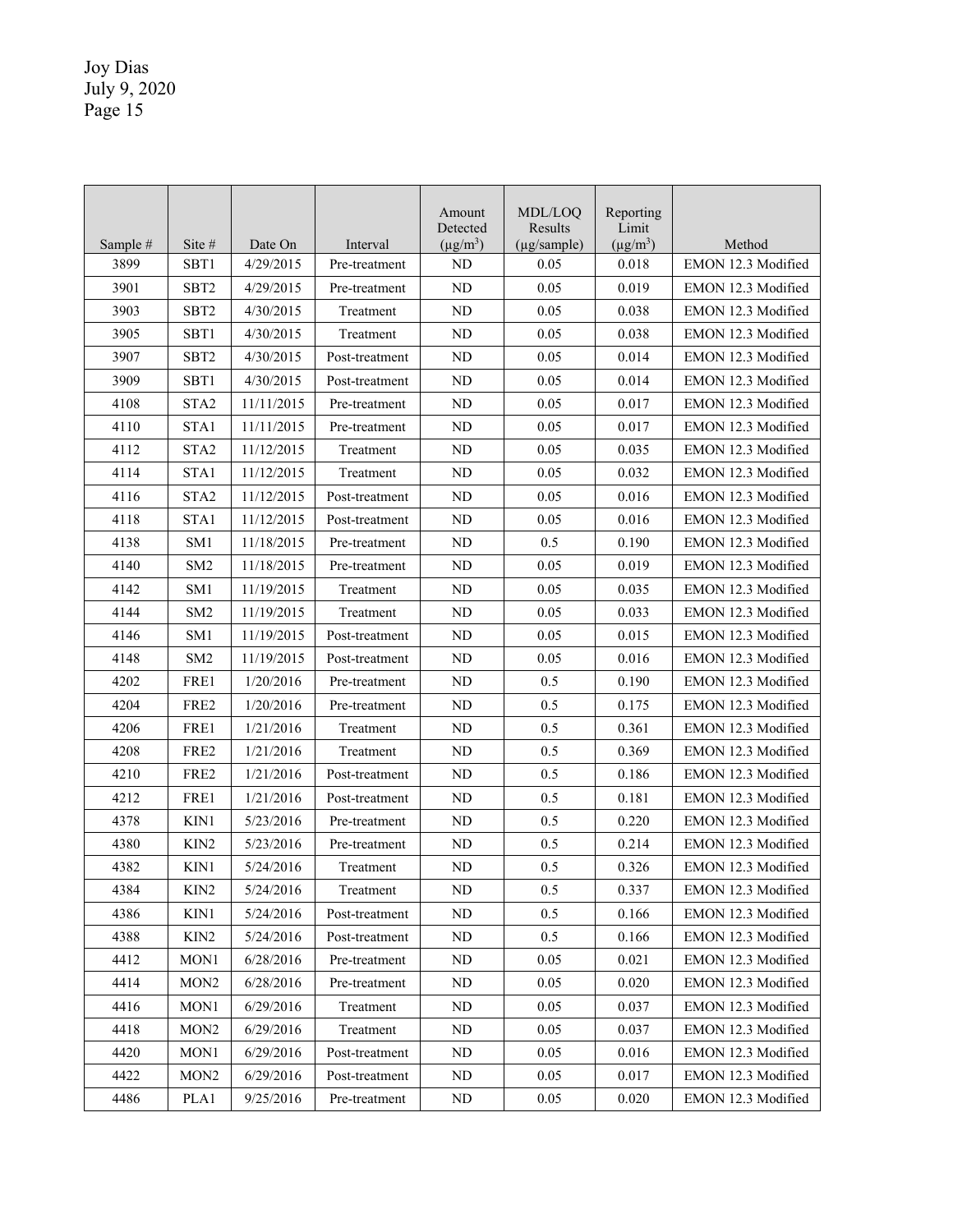|          |                  |            |                | Amount<br>Detected | MDL/LOO<br>Results | Reporting<br>Limit |                    |
|----------|------------------|------------|----------------|--------------------|--------------------|--------------------|--------------------|
| Sample # | Site #           | Date On    | Interval       | $(\mu g/m^3)$      | $(\mu g/sample)$   | $(\mu g/m^3)$      | Method             |
| 4492     | PLA <sub>2</sub> | 9/26/2016  | Pre-treatment  | <b>ND</b>          | 0.05               | 0.019              | EMON 12.3 Modified |
| 4489     | PLA1             | 9/26/2016  | Treatment      | ND                 | 0.05               | 0.037              | EMON 12.3 Modified |
| 4490     | PLA1             | 9/26/2016  | Post-treatment | ND                 | 0.05               | 0.015              | EMON 12.3 Modified |
| 4494     | PLA <sub>2</sub> | 9/27/2016  | Treatment      | <b>ND</b>          | 0.05               | 0.038              | EMON 12.3 Modified |
| 4496     | PLA <sub>2</sub> | 9/27/2016  | Post-treatment | ND                 | 0.05               | 0.014              | EMON 12.3 Modified |
| 4558     | MER1             | 11/21/2016 | Pre-treatment  | ND                 | 0.05               | 0.020              | EMON 12.3 Modified |
| 4560     | MER <sub>2</sub> | 11/21/2016 | Pre-treatment  | ND                 | 0.05               | 0.020              | EMON 12.3 Modified |
| 4562     | MER1             | 11/22/2016 | Treatment      | <b>ND</b>          | 0.05               | 0.032              | EMON 12.3 Modified |
| 4564     | MER <sub>2</sub> | 11/22/2016 | Treatment      | <b>ND</b>          | 0.05               | 0.033              | EMON 12.3 Modified |
| 4566     | MER1             | 11/22/2016 | Post-treatment | ND                 | 0.05               | 0.018              | EMON 12.3 Modified |
| 4568     | MER <sub>2</sub> | 11/22/2016 | Post-treatment | ND                 | 0.05               | 0.019              | EMON 12.3 Modified |
| 4588     | SOL1             | 1/25/2017  | Pre-treatment  | ND                 | 0.05               | 0.017              | EMON 12.3 Modified |
| 4594     | SOL <sub>2</sub> | 1/25/2017  | Pre-treatment  | ND                 | 0.05               | 0.017              | EMON 12.3 Modified |
| 4590     | SOL1             | 1/26/2017  | Treatment      | ND                 | 0.05               | 0.036              | EMON 12.3 Modified |
| 4596     | SOL2             | 1/26/2017  | Treatment      | ND                 | 0.05               | 0.032              | EMON 12.3 Modified |
| 4592     | SOL1             | 1/26/2017  | Post-treatment | ND                 | 0.05               | 0.014              | EMON 12.3 Modified |
| 4598     | SOL2             | 1/26/2017  | Post-treatment | ND                 | 0.05               | 0.015              | EMON 12.3 Modified |
| 4634     | YOL1             | 3/6/2017   | Pre-treatment  | ND                 | 0.05               | 0.016              | EMON 12.3 Modified |
| 4628     | ALA1             | 3/7/2017   | Pre-treatment  | ND                 | 0.05               | 0.016              | EMON 12.3 Modified |
| 4636     | YOL1             | 3/7/2017   | Treatment      | ND                 | 0.05               | 0.039              | EMON 12.3 Modified |
| 4638     | YOL1             | 3/7/2017   | Post-treatment | ND                 | 0.05               | 0.018              | EMON 12.3 Modified |
| 4630     | ALA1             | 3/8/2017   | Treatment      | <b>ND</b>          | 0.05               | 0.041              | EMON 12.3 Modified |
| 4633     | ALA1             | 3/8/2017   | Post-treatment | ND                 | 0.05               | 0.015              | EMON 12.3 Modified |
| 4692     | CC1              | 4/9/2017   | Pre-treatment  | ND                 | 0.05               | 0.018              | EMON 12.3 Modified |
| 4694     | CC1              | 4/10/2017  | Treatment      | ND                 | 0.05               | 0.034              | EMON 12.3 Modified |
| 4696     | CC <sub>1</sub>  | 4/10/2017  | Post-treatment | ND                 | 0.05               | 0.017              | EMON 12.3 Modified |
| 4904     | MRN1             | 12/26/2018 | Pre-treatment  | ND                 | 0.5                | 0.228              | EMON 12.3 Modified |
| 4909     | MRN <sub>2</sub> | 12/26/2018 | Pre-treatment  | ND                 | 0.5                | 0.231              | EMON 12.3 Modified |
| 4906     | MRN1             | 12/27/2018 | Treatment      | ND                 | 0.5                | 0.421              | EMON 12.3 Modified |
| 4912     | MRN <sub>2</sub> | 12/27/2018 | Treatment      | ND                 | 0.5                | 0.394              | EMON 12.3 Modified |
| 4907     | MRN1             | 12/27/2018 | Post-treatment | ND                 | 0.5                | 0.151              | EMON 12.3 Modified |
| 4914     | MRN <sub>2</sub> | 12/27/2018 | Post-treatment | ND                 | 0.5                | 0.161              | EMON 12.3 Modified |
| 4966     | SF1              | 2/6/2019   | Treatment      | ND                 | 0.5                | 0.609              | EMON 12.3 Modified |
| 4968     | SF1              | 2/6/2019   | Post-treatment | ND                 | $0.5\,$            | 0.157              | EMON 12.3 Modified |
| 5036     | SAC1             | 4/2/2019   | Pre-treatment  | ND                 | 0.05               | 0.023              | EMON 12.3 Modified |
| 5038     | SAC1             | 4/3/2019   | Treatment      | ND                 | 0.05               | 0.030              | EMON 12.3 Modified |
| 5042     | SAC <sub>2</sub> | 4/3/2019   | Treatment      | $\rm ND$           | 0.05               | 0.030              | EMON 12.3 Modified |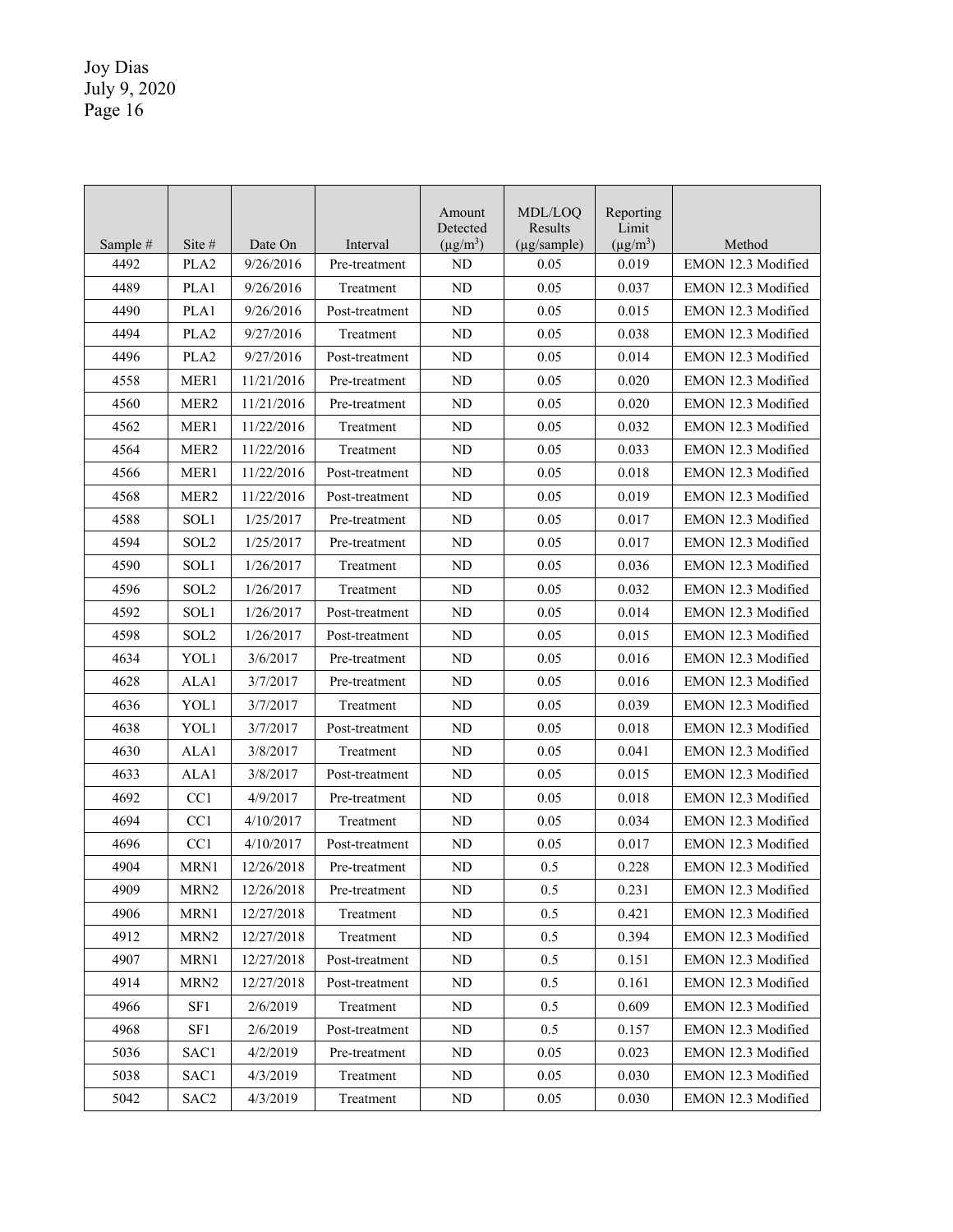|            |                  |          |                | Amount        | MDL/LOO          | Reporting     |                    |
|------------|------------------|----------|----------------|---------------|------------------|---------------|--------------------|
|            |                  |          |                | Detected      | Results          | Limit         |                    |
| Sample $#$ | Site $#$         | Date On  | Interval       | $(\mu g/m^3)$ | $(\mu$ g/sample) | $(\mu g/m^3)$ | Method             |
| 5044       | SAC <sub>2</sub> | 4/3/2019 | Treatment      | ND            | 0.05             | 0.033         | EMON 12.3 Modified |
| 5040       | SAC1             | 4/3/2019 | Post-treatment | ND            | 0.05             | 0.014         | EMON 12.3 Modified |
| 5046       | SAC <sub>2</sub> | 4/3/2019 | Post-treatment | ND            | 0.05             | 0.014         | EMON 12.3 Modified |

**Table 9:** Results of air sampling for imidacloprid treatments from March 17, 2009 to April 3, 2019. Results are presented in micrograms per cubic meter  $(\mu g/m^3)$ . 

|          |                   |           |                | Amount<br>Detected | MDL/LOQ<br>Results | Reporting<br>Limit |                    |
|----------|-------------------|-----------|----------------|--------------------|--------------------|--------------------|--------------------|
| Sample # | Site #            | Date      | Interval       | $(\mu g/m^3)$      | (µg/sample)        | $(\mu g/m^3)$      | Method             |
| 121      | IMP3              | 3/16/2009 | Pre-treatment  | ND                 | 0.05               | 0.017              | EMON 12.3 Modified |
| 122      | IMP3              | 3/17/2009 | Treatment      | N <sub>D</sub>     | 0.05               | 0.105              | EMON 12.3 Modified |
| 125      | IMP3              | 3/17/2009 | Post-treatment | N <sub>D</sub>     | 0.05               | 0.012              | EMON 12.3 Modified |
| 175      | SD1               | 3/25/2009 | Pre-treatment  | ND                 | 0.05               | 0.013              | EMON 12.3 Modified |
| 183      | SD <sub>2</sub>   | 3/25/2009 | Pre-treatment  | ND                 | 0.05               | 0.013              | EMON 12.3 Modified |
| 177      | SD <sub>2</sub>   | 3/26/2009 | Treatment      | <b>ND</b>          | 0.05               | 0.062              | EMON 12.3 Modified |
| 179      | SD <sub>1</sub>   | 3/26/2009 | Treatment      | ND                 | 0.05               | 0.059              | EMON 12.3 Modified |
| 174      | SD <sub>1</sub>   | 3/26/2009 | Post-treatment | <b>ND</b>          | 0.05               | 0.012              | EMON 12.3 Modified |
| 182      | SD <sub>2</sub>   | 3/26/2009 | Post-treatment | <b>ND</b>          | 0.05               | 0.015              | EMON 12.3 Modified |
| 206      | IMP3              | 5/11/2009 | Pre-treatment  | <b>ND</b>          | 0.05               | 0.017              | EMON 12.3 Modified |
| 220      | IMP3              | 5/12/2009 | Treatment      | <b>ND</b>          | 0.05               | 0.112              | EMON 12.3 Modified |
| 208      | IMP3              | 5/12/2009 | Post-treatment | ND                 | 0.05               | 0.090              | EMON 12.3 Modified |
| 330      | LA1               | 9/23/2009 | Pre-treatment  | <b>ND</b>          | 0.05               | 0.012              | EMON 12.3 Modified |
| 201      | LA1               | 9/24/2009 | Treatment      | ND                 | 0.05               | 0.092              | EMON 12.3 Modified |
| 326      | LA1               | 9/24/2009 | Post-treatment | ND                 | 0.05               | 0.012              | EMON 12.3 Modified |
| 354      | LA3               | 10/5/2009 | Pre-treatment  | <b>ND</b>          | 0.05               | 0.027              | EMON 12.3 Modified |
| 359      | LA3               | 10/6/2009 | Treatment      | ND                 | 0.05               | 0.092              | EMON 12.3 Modified |
| 357      | LA3               | 10/6/2009 | Post-treatment | <b>ND</b>          | 0.05               | 0.012              | EMON 12.3 Modified |
| 329      | SBD <sub>2</sub>  | 12/7/2010 | Pre-treatment  | <b>ND</b>          | 0.05               | 0.018              | EMON 12.3 Modified |
| 956      | SBD1              | 12/7/2010 | Pre-treatment  | ND                 | 0.05               | 0.014              | EMON 12.3 Modified |
| 331      | SBD1              | 12/8/2010 | Treatment      | 0.02               | 0.05               | 0.108              | EMON 12.3 Modified |
| 965      | SBD <sub>2</sub>  | 12/8/2010 | Treatment      | ND                 | 0.05               | 0.083              | EMON 12.3 Modified |
| 328      | SBD1              | 12/8/2010 | Post-treatment | <b>ND</b>          | 0.05               | 0.015              | EMON 12.3 Modified |
| 332      | SB <sub>D</sub> 2 | 12/8/2010 | Post-treatment | <b>ND</b>          | 0.05               | 0.015              | EMON 12.3 Modified |
| 363      | ORA <sub>2</sub>  | 2/14/2011 | Pre-treatment  | N <sub>D</sub>     | 0.05               | 0.013              | EMON 12.3 Modified |
| 353      | ORA2              | 2/15/2011 | Treatment      | <b>ND</b>          | 0.05               | 0.089              | EMON 12.3 Modified |
| 350      | ORA2              | 2/15/2011 | Post-treatment | ${\rm ND}$         | 0.05               | 0.012              | EMON 12.3 Modified |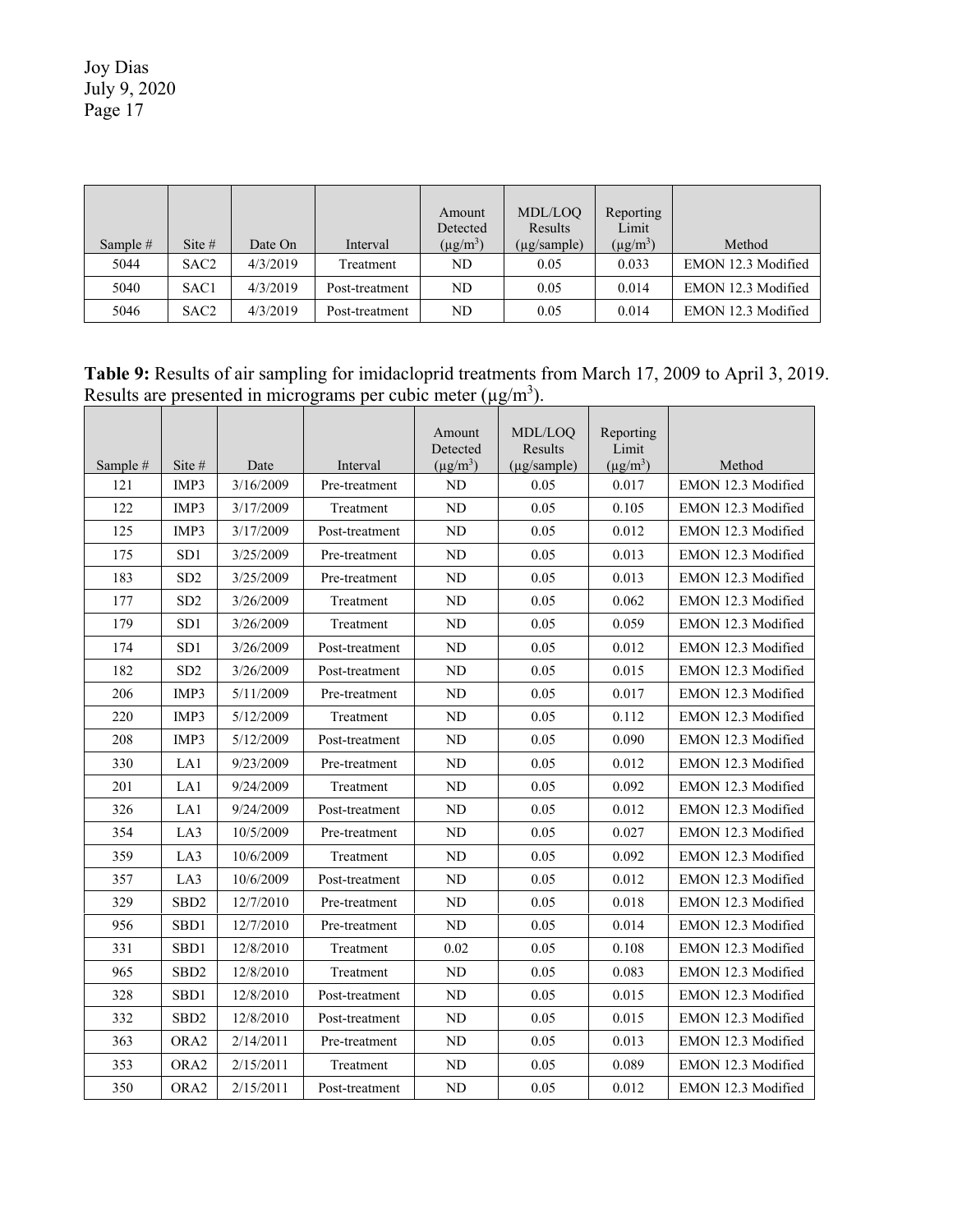|          |                  |           |                | Amount<br>Detected | MDL/LOO<br>Results | Reporting<br>Limit |                    |
|----------|------------------|-----------|----------------|--------------------|--------------------|--------------------|--------------------|
| Sample # | Site #           | Date      | Interval       | $(\mu g/m^3)$      | (µg/sample)        | $(\mu g/m^3)$      | Method             |
| 1098     | RIV1             | 2/28/2011 | Pre-treatment  | <b>ND</b>          | 0.05               | 0.023              | EMON 12.3 Modified |
| 1105     | RIV <sub>2</sub> | 6/20/2011 | Pre-treatment  | <b>ND</b>          | 0.05               | 0.012              | EMON 12.3 Modified |
| 1099     | RIV <sub>2</sub> | 6/21/2011 | Treatment      | ND                 | 0.05               | 0.123              | EMON 12.3 Modified |
| 1052     | RIV <sub>2</sub> | 6/21/2011 | Post-treatment | ND                 | 0.05               | 0.013              | EMON 12.3 Modified |
| 1380     | VEN1             | 7/11/2011 | Pre-treatment  | ND                 | 0.05               | 0.012              | EMON 12.3 Modified |
| 1373     | VEN1             | 7/12/2011 | Treatment      | ND                 | 0.05               | 0.088              | EMON 12.3 Modified |
| 1379     | VEN1             | 7/12/2011 | Post-treatment | ND                 | 0.05               | 0.014              | EMON 12.3 Modified |
| 2137     | LA4              | 4/9/2012  | Pre-treatment  | ND                 | 0.05               | 0.012              | EMON 12.3 Modified |
| 2139     | LA5              | 4/9/2012  | Pre-treatment  | ND                 | 0.05               | 0.015              | EMON 12.3 Modified |
| 2141     | LA4              | 4/10/2012 | Treatment      | <b>ND</b>          | 0.05               | 0.057              | EMON 12.3 Modified |
| 2144     | LA5              | 4/10/2012 | Treatment      | ND                 | 0.05               | 0.061              | EMON 12.3 Modified |
| 2142     | LA5              | 4/10/2012 | Post-treatment | ND                 | 0.05               | 0.014              | EMON 12.3 Modified |
| 2147     | LA4              | 4/10/2012 | Post-treatment | ND                 | 0.05               | 0.013              | EMON 12.3 Modified |
| 2624     | TUL1             | 12/5/2012 | Pre-treatment  | ND                 | 0.5                | 0.169              | EMON 12.3 Modified |
| 2622     | TUL <sub>2</sub> | 12/5/2012 | Pre-treatment  | <b>ND</b>          | 0.5                | 0.143              | EMON 12.3 Modified |
| 2626     | TUL1             | 12/6/2012 | Treatment      | <b>ND</b>          | 0.5                | 0.580              | EMON 12.3 Modified |
| 2628     | TUL <sub>2</sub> | 12/6/2012 | Treatment      | <b>ND</b>          | 0.5                | 0.558              | EMON 12.3 Modified |
| 2630     | TUL1             | 12/6/2012 | Post-treatment | ND                 | 0.5                | 0.130              | EMON 12.3 Modified |
| 2632     | TUL2             | 12/6/2012 | Post-treatment | ND                 | 0.5                | 0.131              | EMON 12.3 Modified |
| 2843     | SB <sub>1</sub>  | 3/4/2013  | Pre-treatment  | ND                 | 0.05               | 0.015              | EMON 12.3 Modified |
| 2847     | SB1              | 3/5/2013  | Treatment      | ND                 | 0.05               | 0.052              | EMON 12.3 Modified |
| 2851     | SB <sub>1</sub>  | 3/5/2013  | Post-treatment | ND                 | 0.05               | 0.012              | EMON 12.3 Modified |
| 2854     | SB <sub>3</sub>  | 4/17/2013 | Pre-treatment  | ND                 | 0.05               | 0.018              | EMON 12.3 Modified |
| 2979     | SB <sub>4</sub>  | 4/17/2013 | Pre-treatment  | ND                 | 0.05               | 0.018              | EMON 12.3 Modified |
| 2980     | SB <sub>3</sub>  | 4/18/2013 | Treatment      | ND                 | 0.05               | 0.091              | EMON 12.3 Modified |
| 2982     | SB4              | 4/18/2013 | Treatment      | ND                 | 0.05               | 0.114              | EMON 12.3 Modified |
| 2983     | SB <sub>3</sub>  | 4/18/2013 | Post-treatment | <b>ND</b>          | 0.05               | 0.012              | EMON 12.3 Modified |
| 2986     | SB4              | 4/18/2013 | Post-treatment | ND                 | 0.05               | 0.012              | EMON 12.3 Modified |
| 2987     | SB <sub>5</sub>  | 3/17/2014 | Pre-treatment  | ND                 | 0.05               | 0.016              | EMON 12.3 Modified |
| 3261     | SB6              | 3/17/2014 | Pre-treatment  | ND                 | 0.05               | 0.022              | EMON 12.3 Modified |
| 3262     | SB5              | 3/18/2014 | Treatment      | ND                 | 0.05               | 0.080              | EMON 12.3 Modified |
| 3265     | SB6              | 3/18/2014 | Treatment      | ND                 | 0.05               | 0.094              | EMON 12.3 Modified |
| 3264     | SB <sub>5</sub>  | 3/18/2014 | Post-treatment | ND                 | 0.05               | 0.014              | EMON 12.3 Modified |
| 3266     | SB <sub>6</sub>  | 3/18/2014 | Post-treatment | ND                 | 0.05               | 0.013              | EMON 12.3 Modified |
| 3309     | SLO <sub>2</sub> | 4/14/2014 | Pre-treatment  | ND                 | 0.05               | 0.022              | EMON 12.3 Modified |
| 3314     | SLO <sub>2</sub> | 4/15/2014 | Treatment      | ND                 | 0.05               | 0.088              | EMON 12.3 Modified |
| 3315     | SLO <sub>2</sub> | 4/15/2014 | Post-treatment | $\rm ND$           | 0.05               | 0.015              | EMON 12.3 Modified |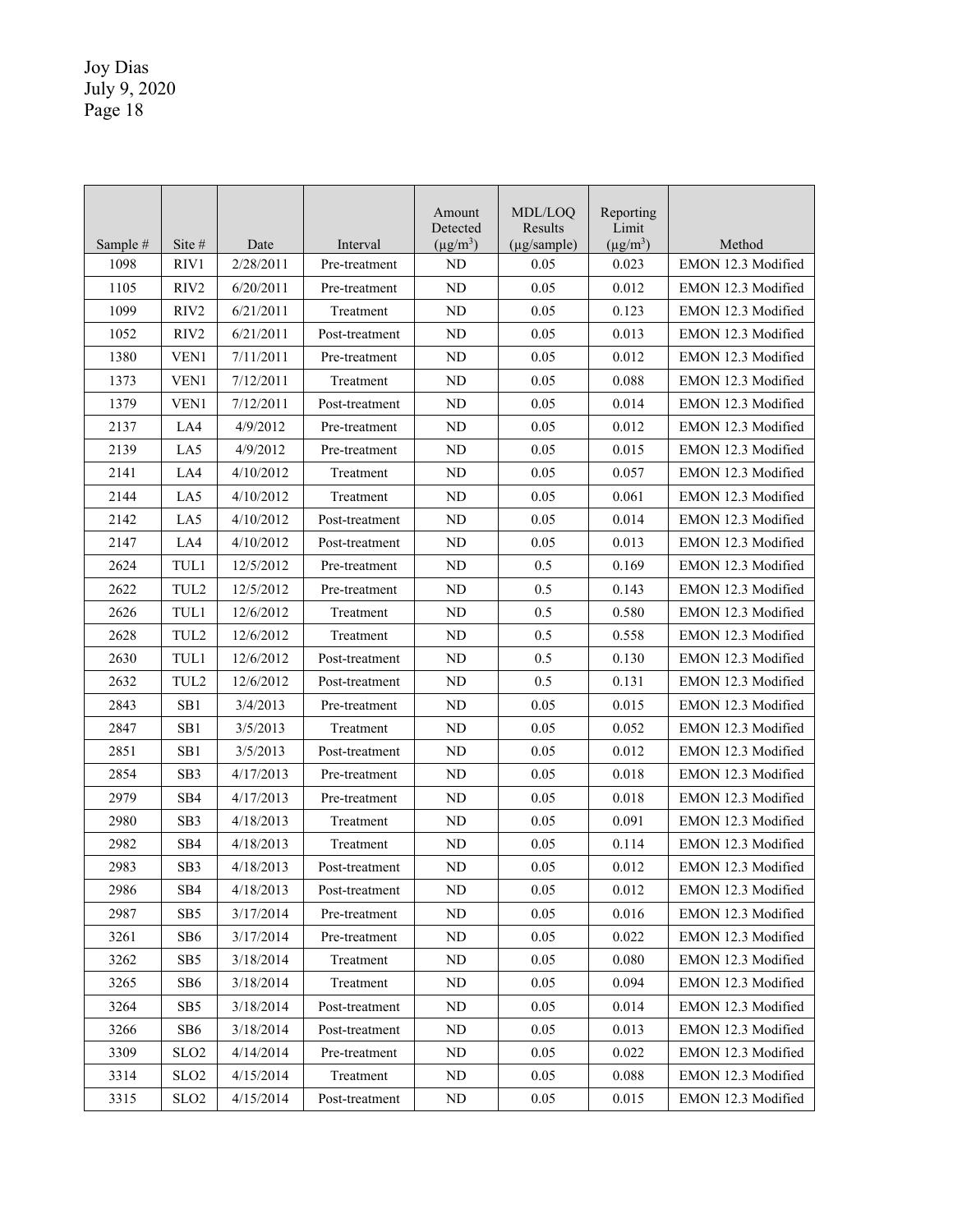|          |                  |            |                | Amount<br>Detected | MDL/LOQ<br>Results | Reporting<br>Limit |                    |
|----------|------------------|------------|----------------|--------------------|--------------------|--------------------|--------------------|
| Sample # | Site $#$         | Date       | Interval       | $(\mu g/m^3)$      | $(\mu g/sample)$   | $(\mu g/m^3)$      | Method             |
| 3626     | KER1             | 9/21/2014  | Pre-treatment  | ND                 | 0.05               | 0.022              | EMON 12.3 Modified |
| 3628     | KER <sub>2</sub> | 9/21/2014  | Pre-treatment  | ND                 | 0.05               | 0.023              | EMON 12.3 Modified |
| 3629     | KER1             | 9/22/2014  | Treatment      | ND                 | 0.05               | 0.036              | EMON 12.3 Modified |
| 3632     | KER <sub>2</sub> | 9/22/2014  | Treatment      | ND                 | 0.05               | 0.037              | EMON 12.3 Modified |
| 3634     | KER1             | 9/22/2014  | Post-treatment | ND                 | 0.05               | 0.016              | EMON 12.3 Modified |
| 3635     | KER <sub>2</sub> | 9/22/2014  | Post-treatment | <b>ND</b>          | 0.05               | 0.017              | EMON 12.3 Modified |
| 3743     | MAD1             | 12/29/2014 | Pre-treatment  | ND                 | 0.05               | 0.020              | EMON 12.3 Modified |
| 3747     | MAD1             | 12/30/2014 | Treatment      | ND                 | 0.05               | 0.038              | EMON 12.3 Modified |
| 3749     | MAD <sub>2</sub> | 12/30/2014 | Treatment      | <b>ND</b>          | 0.05               | 0.041              | EMON 12.3 Modified |
| 3751     | MAD1             | 12/30/2014 | Post-treatment | <b>ND</b>          | 0.05               | 0.018              | EMON 12.3 Modified |
| 3753     | MAD <sub>2</sub> | 12/30/2014 | Post-treatment | <b>ND</b>          | 0.05               | 0.018              | EMON 12.3 Modified |
| 3900     | SBT1             | 4/29/2015  | Pre-treatment  | <b>ND</b>          | 0.05               | 0.018              | EMON 12.3 Modified |
| 3902     | SBT <sub>2</sub> | 4/29/2015  | Pre-treatment  | <b>ND</b>          | 0.05               | 0.018              | EMON 12.3 Modified |
| 3904     | SBT <sub>2</sub> | 4/30/2015  | Treatment      | ND                 | 0.05               | 0.038              | EMON 12.3 Modified |
| 3906     | SBT <sub>1</sub> | 4/30/2015  | Treatment      | ND                 | 0.05               | 0.039              | EMON 12.3 Modified |
| 3908     | SBT <sub>2</sub> | 4/30/2015  | Post-treatment | ND                 | 0.05               | 0.014              | EMON 12.3 Modified |
| 3910     | SBT <sub>1</sub> | 4/30/2015  | Post-treatment | ND                 | 0.05               | 0.015              | EMON 12.3 Modified |
| 4109     | STA <sub>2</sub> | 11/11/2015 | Pre-treatment  | ND                 | 0.05               | 0.017              | EMON 12.3 Modified |
| 4111     | STA1             | 11/11/2015 | Pre-treatment  | <b>ND</b>          | 0.05               | 0.016              | EMON 12.3 Modified |
| 4113     | STA <sub>2</sub> | 11/12/2015 | Treatment      | <b>ND</b>          | 0.05               | 0.034              | EMON 12.3 Modified |
| 4115     | STA1             | 11/12/2015 | Treatment      | <b>ND</b>          | 0.05               | 0.029              | EMON 12.3 Modified |
| 4117     | STA <sub>2</sub> | 11/12/2015 | Post-treatment | N <sub>D</sub>     | 0.05               | 0.016              | EMON 12.3 Modified |
| 4119     | STA1             | 11/12/2015 | Post-treatment | ND                 | 0.05               | 0.017              | EMON 12.3 Modified |
| 4139     | SM <sub>1</sub>  | 11/18/2015 | Pre-treatment  | ND                 | 0.05               | 0.020              | EMON 12.3 Modified |
| 4141     | SM <sub>2</sub>  | 11/18/2015 | Pre-treatment  | <b>ND</b>          | 0.05               | 0.020              | EMON 12.3 Modified |
| 4143     | SM <sub>1</sub>  | 11/19/2015 | Treatment      | <b>ND</b>          | 0.05               | 0.034              | EMON 12.3 Modified |
| 4145     | SM <sub>2</sub>  | 11/19/2015 | Treatment      | <b>ND</b>          | 0.05               | 0.034              | EMON 12.3 Modified |
| 4147     | SM1              | 11/19/2015 | Post-treatment | ND                 | 0.05               | 0.015              | EMON 12.3 Modified |
| 4149     | SM <sub>2</sub>  | 11/19/2015 | Post-treatment | ND                 | 0.05               | 0.015              | EMON 12.3 Modified |
| 4203     | FRE1             | 1/20/2016  | Pre-treatment  | ND                 | 0.05               | 0.018              | EMON 12.3 Modified |
| 4205     | FRE2             | 1/20/2016  | Pre-treatment  | ND                 | 0.05               | 0.018              | EMON 12.3 Modified |
| 4207     | FRE1             | 1/21/2016  | Treatment      | ND                 | 0.05               | 0.034              | EMON 12.3 Modified |
| 4209     | FRE2             | 1/21/2016  | Treatment      | ND                 | 0.05               | 0.038              | EMON 12.3 Modified |
| 4211     | FRE2             | 1/21/2016  | Post-treatment | ND                 | 0.05               | 0.019              | EMON 12.3 Modified |
| 4213     | FRE1             | 1/21/2016  | Post-treatment | ND                 | 0.05               | 0.019              | EMON 12.3 Modified |
| 4377     | KIN1             | 5/23/2016  | Pre-treatment  | ND                 | 0.5                | 0.215              | EMON 12.3 Modified |
| 4379     | KIN <sub>2</sub> | 5/23/2016  | Pre-treatment  | ND                 | 0.5                | 0.217              | EMON 12.3 Modified |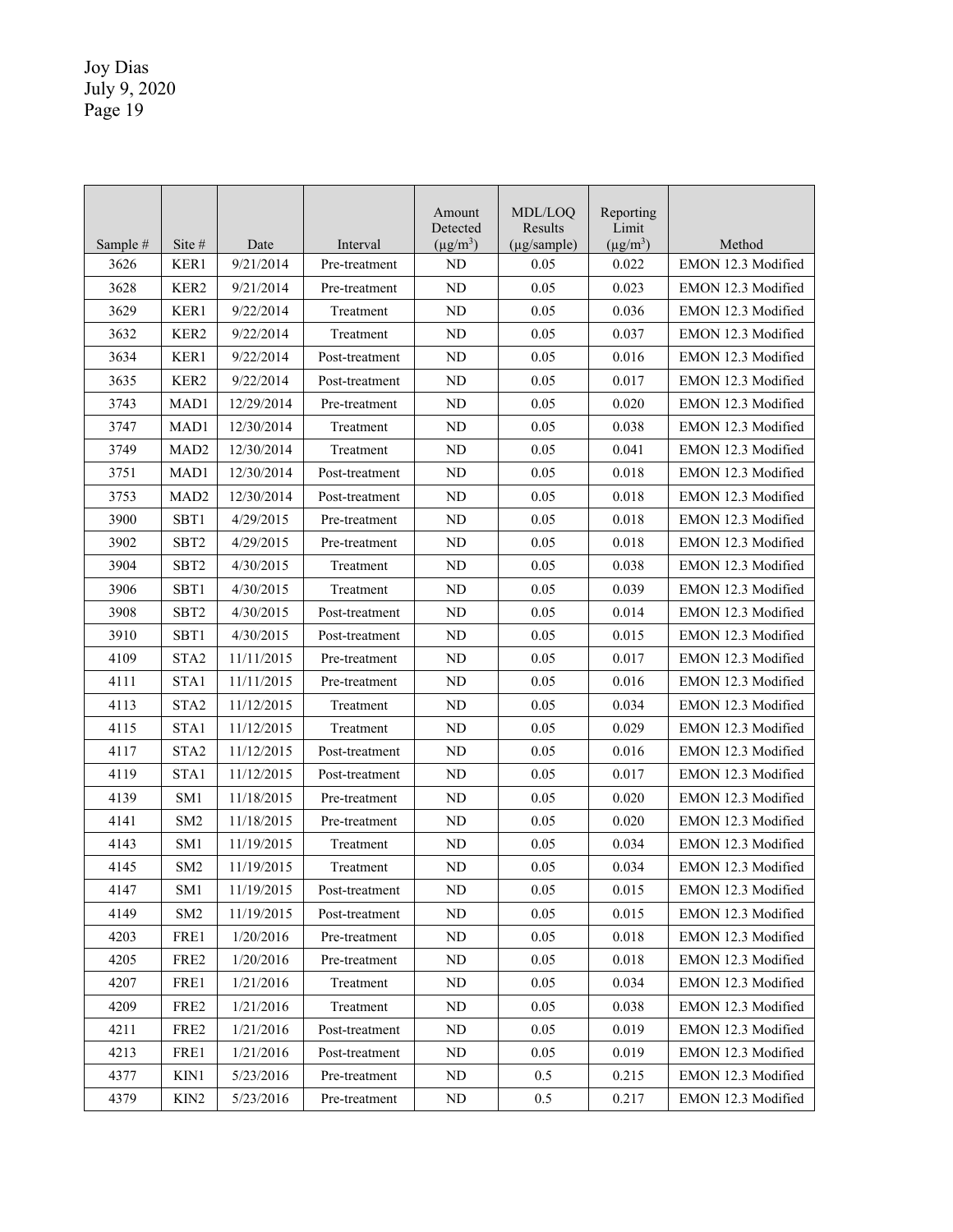|          |                  |            |                | Amount<br>Detected | MDL/LOO<br>Results | Reporting<br>Limit |                    |
|----------|------------------|------------|----------------|--------------------|--------------------|--------------------|--------------------|
| Sample # | Site #           | Date       | Interval       | $(\mu g/m^3)$      | (µg/sample)        | $(\mu g/m^3)$      | Method             |
| 4381     | KIN1             | 5/24/2016  | Treatment      | <b>ND</b>          | 0.5                | 0.336              | EMON 12.3 Modified |
| 4383     | KIN <sub>2</sub> | 5/24/2016  | Treatment      | <b>ND</b>          | 0.5                | 0.329              | EMON 12.3 Modified |
| 4385     | KIN1             | 5/24/2016  | Post-treatment | <b>ND</b>          | 0.5                | 0.374              | EMON 12.3 Modified |
| 4387     | KIN <sub>2</sub> | 5/24/2016  | Post-treatment | <b>ND</b>          | 0.5                | 0.160              | EMON 12.3 Modified |
| 4413     | MON1             | 6/28/2016  | Pre-treatment  | ND                 | 0.05               | 0.021              | EMON 12.3 Modified |
| 4415     | MON <sub>2</sub> | 6/28/2016  | Pre-treatment  | ND                 | 0.05               | 0.020              | EMON 12.3 Modified |
| 4417     | MON1             | 6/29/2016  | Treatment      | <b>ND</b>          | 0.05               | 0.036              | EMON 12.3 Modified |
| 4419     | MON <sub>2</sub> | 6/29/2016  | Treatment      | <b>ND</b>          | 0.05               | 0.036              | EMON 12.3 Modified |
| 4421     | MON1             | 6/29/2016  | Post-treatment | <b>ND</b>          | 0.05               | 0.016              | EMON 12.3 Modified |
| 4423     | MON <sub>2</sub> | 6/29/2016  | Post-treatment | <b>ND</b>          | 0.05               | 0.011              | EMON 12.3 Modified |
| 4487     | PLA1             | 9/25/2016  | Pre-treatment  | ND                 | 0.05               | 0.021              | EMON 12.3 Modified |
| 4493     | PLA <sub>2</sub> | 9/26/2016  | Pre-treatment  | <b>ND</b>          | 0.05               | 0.019              | EMON 12.3 Modified |
| 4488     | PLA1             | 9/26/2016  | Treatment      | <b>ND</b>          | 0.05               | 0.037              | EMON 12.3 Modified |
| 4491     | PLA1             | 9/26/2016  | Post-treatment | <b>ND</b>          | 0.05               | 0.015              | EMON 12.3 Modified |
| 4495     | PLA <sub>2</sub> | 9/27/2016  | Treatment      | <b>ND</b>          | 0.05               | 0.037              | EMON 12.3 Modified |
| 4497     | PLA <sub>2</sub> | 9/27/2016  | Post-treatment | <b>ND</b>          | 0.05               | 0.014              | EMON 12.3 Modified |
| 4559     | MER1             | 11/21/2016 | Pre-treatment  | <b>ND</b>          | 0.01               | 0.004              | EMON 12.3 Modified |
| 4561     | MER <sub>2</sub> | 11/21/2016 | Pre-treatment  | ND                 | 0.01               | 0.004              | EMON 12.3 Modified |
| 4563     | MER <sub>1</sub> | 11/22/2016 | Treatment      | ND                 | 0.01               | 0.007              | EMON 12.3 Modified |
| 4565     | MER <sub>2</sub> | 11/22/2016 | Treatment      | ND                 | 0.01               | 0.007              | EMON 12.3 Modified |
| 4567     | MER <sub>1</sub> | 11/22/2016 | Post-treatment | <b>ND</b>          | 0.01               | 0.004              | EMON 12.3 Modified |
| 4569     | MER <sub>2</sub> | 11/22/2016 | Post-treatment | ND                 | 0.01               | 0.004              | EMON 12.3 Modified |
| 4589     | SOL1             | 1/25/2017  | Pre-treatment  | ND                 | 0.01               | 0.003              | EMON 12.3 Modified |
| 4595     | SOL <sub>2</sub> | 1/25/2017  | Pre-treatment  | ND                 | 0.01               | 0.003              | EMON 12.3 Modified |
| 4591     | SOL1             | 1/26/2017  | Treatment      | <b>ND</b>          | 0.01               | 0.007              | EMON 12.3 Modified |
| 4597     | SOL <sub>2</sub> | 1/26/2017  | Treatment      | ND                 | 0.01               | 0.007              | EMON 12.3 Modified |
| 4593     | SOL1             | 1/26/2017  | Post-treatment | <b>ND</b>          | 0.01               | 0.003              | EMON 12.3 Modified |
| 4599     | SOL <sub>2</sub> | 1/26/2017  | Post-treatment | ND                 | 0.01               | 0.003              | EMON 12.3 Modified |
| 4635     | YOL1             | 3/6/2017   | Pre-treatment  | ND                 | 0.01               | 0.003              | EMON 12.3 Modified |
| 4629     | ALA1             | 3/7/2017   | Pre-treatment  | ND                 | $0.01\,$           | 0.003              | EMON 12.3 Modified |
| 4637     | YOL1             | 3/7/2017   | Treatment      | ND                 | 0.01               | 0.008              | EMON 12.3 Modified |
| 4639     | YOL1             | 3/7/2017   | Post-treatment | ND                 | 0.01               | 0.004              | EMON 12.3 Modified |
| 4631     | ALA1             | 3/8/2017   | Treatment      | ND                 | 0.01               | 0.008              | EMON 12.3 Modified |
| 4632     | ALA1             | 3/8/2017   | Post-treatment | ND                 | $0.01\,$           | 0.003              | EMON 12.3 Modified |
| 4693     | CC1              | 4/9/2017   | Pre-treatment  | ND                 | 0.01               | 0.003              | EMON 12.3 Modified |
| 4695     | CC1              | 4/10/2017  | Treatment      | ND                 | 0.01               | 0.007              | EMON 12.3 Modified |
| 4697     | CC <sub>1</sub>  | 4/10/2017  | Post-treatment | $\rm ND$           | 0.01               | 0.003              | EMON 12.3 Modified |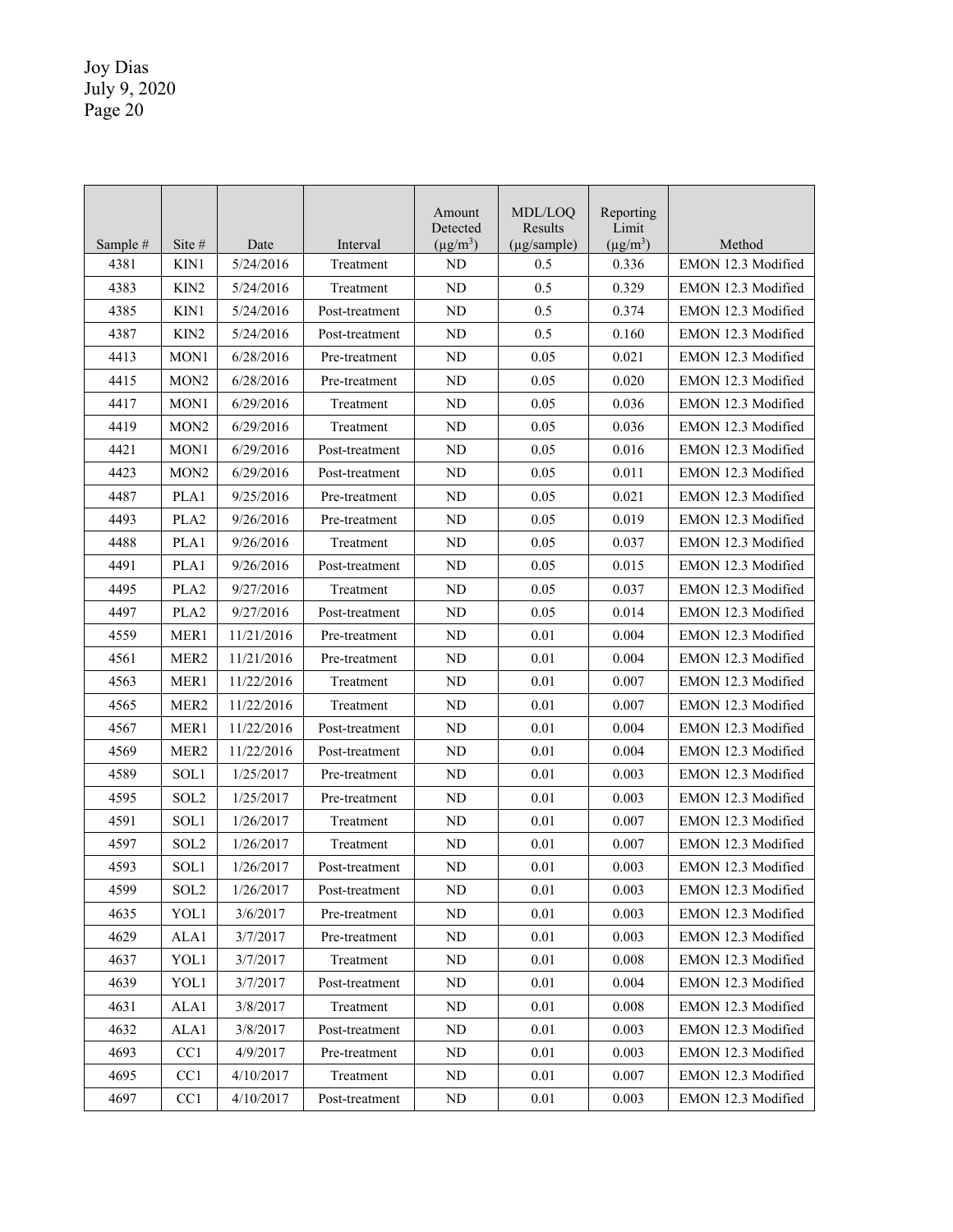|            |                  |            |                | Amount<br>Detected | MDL/LOO<br>Results | Reporting<br>Limit |                    |
|------------|------------------|------------|----------------|--------------------|--------------------|--------------------|--------------------|
| Sample $#$ | Site $#$         | Date       | Interval       | $(\mu g/m^3)$      | (µg/sample)        | $(\mu g/m^3)$      | Method             |
| 4910       | MRN <sub>2</sub> | 12/26/2018 | Pre-treatment  | ND                 | 0.01               | 0.004              | EMON 12.3 Modified |
| 4905       | MRN1             | 12/27/2018 | Treatment      | ND                 | 0.01               | 0.008              | EMON 12.3 Modified |
| 4911       | MRN <sub>2</sub> | 12/27/2018 | Treatment      | ND                 | 0.01               | 0.020              | EMON 12.3 Modified |
| 4908       | MRN1             | 12/27/2018 | Post-treatment | ND                 | 0.01               | 0.003              | EMON 12.3 Modified |
| 4967       | SF1              | 2/6/2019   | Treatment      | ND                 | 0.01               | 0.013              | EMON 12.3 Modified |
| 4969       | SF1              | 2/6/2019   | Post-treatment | ND                 | 0.01               | 0.003              | EMON 12.3 Modified |
| 5035       | SAC <sub>1</sub> | 4/2/2019   | Pre-treatment  | ND                 | 0.05               | 0.023              | EMON 12.3 Modified |
| 5041       | SAC <sub>2</sub> | 4/2/2019   | Pre-treatment  | ND                 | 0.05               | 0.020              | EMON 12.3 Modified |
| 5037       | SAC <sub>1</sub> | 4/3/2019   | Treatment      | ND                 | 0.05               | 0.030              | EMON 12.3 Modified |
| 5043       | SAC <sub>2</sub> | 4/3/2019   | Treatment      | ND                 | 0.05               | 0.038              | EMON 12.3 Modified |
| 5039       | SAC <sub>1</sub> | 4/3/2019   | Post-treatment | ND                 | 0.05               | 0.017              | EMON 12.3 Modified |
| 5045       | SAC <sub>2</sub> | 4/3/2019   | Post-treatment | ND                 | 0.05               | 0.014              | EMON 12.3 Modified |

**Table 10:** Results of leaf samples (surface only – dislodgeable) for β-cyfluthrin treatments from March 17, 2009 to April 3, 2019. Results are presented in parts per million wet weight (ppm) and microgram per centimeter squared ( $\mu$ g/cm<sup>2</sup>).

| Sample<br># | Site $#$          | Date On   | Interval       | Amount<br>detected<br>(ppm) | Amount<br>detected<br>$(\mu g/cm^2)$ | MDL/LOO | MDL/LOO<br>units | Reporting<br>Limit (ppm) |
|-------------|-------------------|-----------|----------------|-----------------------------|--------------------------------------|---------|------------------|--------------------------|
| 0165        | SD <sub>2</sub>   | 3/26/2009 | Pre-treatment  | ND                          | ND                                   | 10      | µg/sample        |                          |
| 0167        | SD <sub>1</sub>   | 3/26/2009 | Pre-treatment  | ND                          | ND.                                  | 10      | $\mu$ g/sample   |                          |
| 0168        | SD <sub>2</sub>   | 3/26/2009 | Post-treatment | <b>ND</b>                   | ND                                   | 10      | µg/sample        |                          |
| 0169        | SD <sub>1</sub>   | 3/26/2009 | Post-treatment | <b>ND</b>                   | ND                                   | 10      | µg/sample        |                          |
| 0262        | ORA1              | 9/9/2009  | Post-treatment | ND                          | ND                                   | 10      | $\mu$ g/sample   |                          |
| 0263        | ORA1              | 9/9/2009  | Pre-treatment  | ND                          | ND                                   | 10      | $\mu$ g/sample   |                          |
| 0364        | SB <sub>D</sub> 2 | 12/8/2010 | Post-treatment | ND                          | ND                                   | 5       | µg/sample        |                          |
| 0365        | SBD1              | 12/8/2010 | Post-treatment | ND                          | ND.                                  | 5       | $\mu$ g/sample   |                          |
| 0367        | SB <sub>D</sub> 2 | 12/8/2010 | Pre-treatment  | ND                          | ND.                                  | 5       | $\mu$ g/sample   |                          |
| 0369        | SBD1              | 12/8/2010 | Pre-treatment  | <b>ND</b>                   | ND                                   | 5       | µg/sample        |                          |
| 1062        | VEN <sub>2</sub>  | 1/18/2011 | Post-treatment | <b>ND</b>                   | ND                                   | 5       | µg/sample        |                          |
| 1070        | VEN <sub>2</sub>  | 1/18/2011 | Pre-treatment  | <b>ND</b>                   | ND                                   | 5       | µg/sample        |                          |
| 0164        | ORA <sub>2</sub>  | 2/15/2011 | Post-treatment | ND                          | <b>ND</b>                            | 0.5     | µg/sample        |                          |
| 1063        | ORA <sub>2</sub>  | 2/15/2011 | Pre-treatment  | <b>ND</b>                   | ND                                   | 0.5     | µg/sample        |                          |
| 1066        | VEN1              | 7/12/2011 | Pre-treatment  | <b>ND</b>                   | ND                                   | 1       | $\mu$ g/sample   | 0.043                    |
| 1381        | VEN1              | 7/14/2011 | Post-treatment | 0.63                        | 0.03                                 | 1       | $\mu$ g/sample   | 0.033                    |
| 1892        | IMP <sub>6</sub>  | 1/21/2012 | Pre-treatment  | <b>ND</b>                   | <b>ND</b>                            | 0.5     | $\mu$ g/sample   | 0.016                    |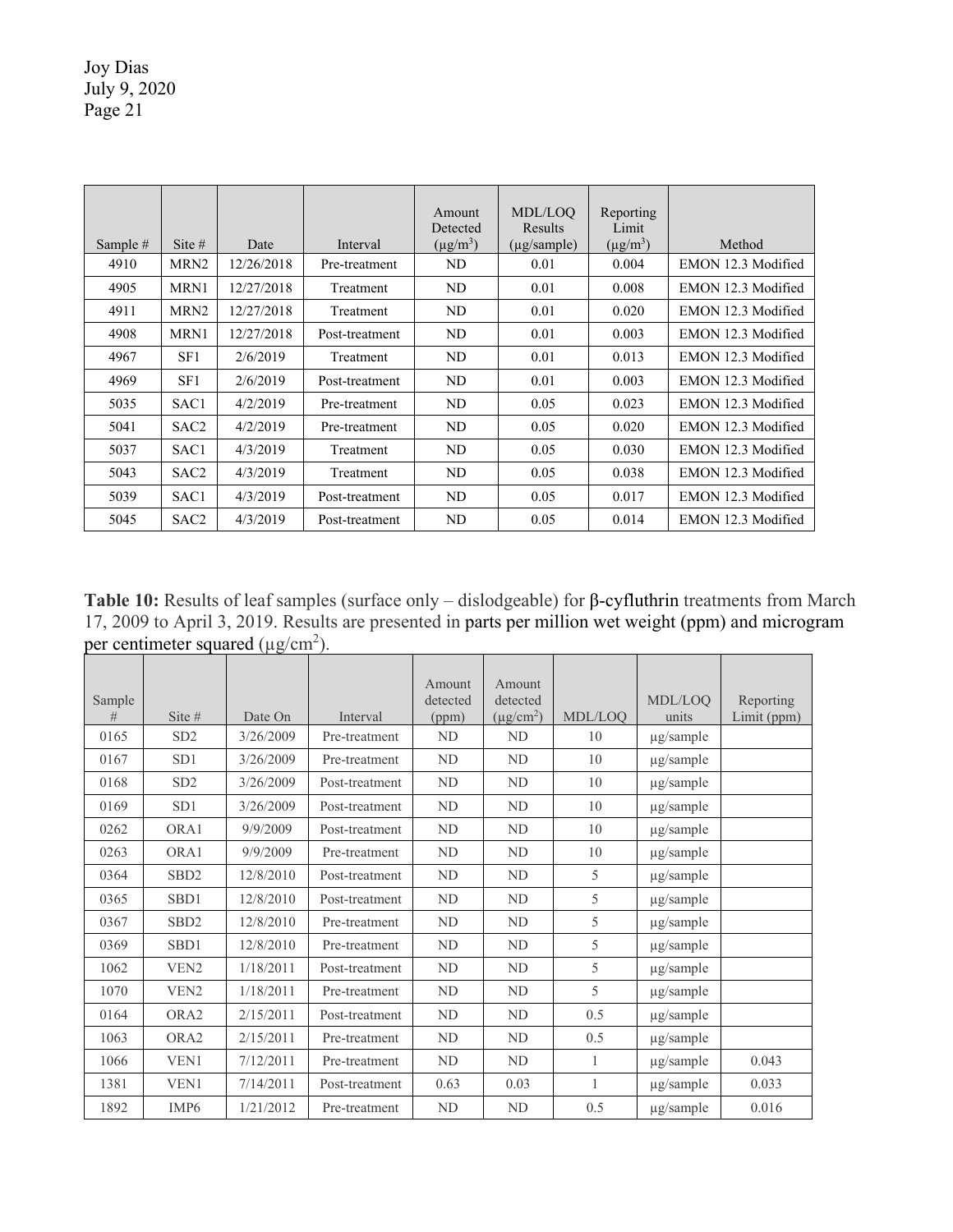|             |                  |            |                | Amount            | Amount                     |               |                  |                          |
|-------------|------------------|------------|----------------|-------------------|----------------------------|---------------|------------------|--------------------------|
| Sample<br># | Site #           | Date On    | Interval       | detected<br>(ppm) | detected<br>$(\mu g/cm^2)$ | MDL/LOQ       | MDL/LOO<br>units | Reporting<br>Limit (ppm) |
| 1893        | IMP7             | 1/21/2012  | Post-treatment | 0.10              | 0.004                      | 2.5           | µg/sample        | 0.066                    |
| 1897        | IMP <sub>6</sub> | 1/21/2012  | Post-treatment | 0.10              | 0.004                      | 2.5           | µg/sample        | 0.078                    |
| 1898        | IMP7             | 1/21/2012  | Pre-treatment  | ND                | ND                         | 0.5           | µg/sample        |                          |
| 0368        | LA4              | 4/10/2012  | Post-treatment | 0.50              | 0.02                       | 0.5           | µg/sample        | 0.019                    |
| 1068        | LA5              | 4/10/2012  | Pre-treatment  | ND                | ND                         | 0.5           | µg/sample        | 0.024                    |
| 1868        | LA4              | 4/10/2012  | Pre-treatment  | $\mbox{ND}$       | ${\rm ND}$                 | 0.5           | µg/sample        | 0.017                    |
| 1887        | LA5              | 4/10/2012  | Post-treatment | <b>ND</b>         | <b>ND</b>                  | 0.5           | µg/sample        | 0.021                    |
| 2637        | TUL1             | 12/6/2012  | Pre-treatment  | $\mbox{ND}$       | ND                         | 0.5           | µg/sample        | 0.038                    |
| 2638        | TUL2             | 12/6/2012  | Pre-treatment  | <b>ND</b>         | ND                         | 0.5           | µg/sample        | 0.038                    |
| 2639        | TUL1             | 12/6/2012  | Post-treatment | 3.35              | 0.10                       | 0.5           | µg/sample        | 0.050                    |
| 2640        | TUL2             | 12/6/2012  | Post-treatment | 3.74              | 0.15                       | 0.5           | µg/sample        | 0.036                    |
| 2861        | SB1              | 3/5/2013   | Pre-treatment  | ND                | ${\rm ND}$                 | 0.5           | $\mu$ g/sample   | 0.042                    |
| 2862        | SB <sub>2</sub>  | 3/5/2013   | Pre-treatment  | <b>ND</b>         | ND                         | 0.5           | µg/sample        | 0.071                    |
| 2863        | SB1              | 3/5/2013   | Post-treatment | 3.62              | 0.11                       | 0.5           | $\mu$ g/sample   | 0.050                    |
| 2864        | SB <sub>2</sub>  | 3/5/2013   | Post-treatment | 6.99              | 0.21                       | 0.5           | $\mu$ g/sample   | 0.042                    |
| 3257        | SLO1             | 4/14/2014  | Pre-treatment  | ${\rm ND}$        | ND                         | 0.5           | $\mu$ g/sample   | 0.038                    |
| 3258        | SLO <sub>2</sub> | 4/14/2014  | Pre-treatment  | <b>ND</b>         | ND                         | 0.5           | µg/sample        | 0.042                    |
| 3259        | SLO <sub>2</sub> | 4/15/2014  | Post-treatment | 2.20              | 0.07                       | 0.5           | µg/sample        | 0.083                    |
| 3260        | SLO1             | 4/15/2014  | Post-treatment | 1.63              | 0.05                       | 0.5           | µg/sample        | 0.050                    |
| 3664        | SCL1             | 10/28/2014 | Pre-treatment  | 0.02              | 0.000028                   | 10            | ppb              | 0.010                    |
| 3666        | SCL <sub>2</sub> | 10/28/2014 | Pre-treatment  | <b>ND</b>         | ND                         | 10            | ppb              | 0.010                    |
| 3668        | SCL1             | 10/28/2014 | Post-treatment | 0.24              | 0.35                       | 10            | ppb              | 0.010                    |
| 3669        | SCL <sub>2</sub> | 10/28/2014 | Post-treatment | 0.91              | 0.95                       | 10            | ppb              | 0.010                    |
| 3700        | SJ1              | 11/5/2014  | Pre-treatment  | ${\rm ND}$        | ND                         | 10            | ppb              | 0.010                    |
| 3702        | SJ <sub>2</sub>  | 11/5/2014  | Pre-treatment  | ND                | ${\rm ND}$                 | 10            | ppb              | 0.010                    |
| 3705        | SJ <sub>2</sub>  | 11/5/2014  | Post-treatment | 0.69              | 0.88                       | 10            | ppb              | 0.010                    |
| 3707        | SJ1              | 11/5/2014  | Post-treatment | 0.91              | 1.01                       | $10\,$        | ppb              | 0.010                    |
| 4390        | KIN1             | 5/24/2016  | Post-treatment | 0.79              | 0.00                       | 0.1           | ppm              | 0.100                    |
| 4392        | KIN1             | 5/24/2016  | Post-treatment | 1.71              | $0.00\,$                   | 0.1           | ppm              | 0.100                    |
| 4398        | KIN <sub>2</sub> | 5/24/2016  | Post-treatment | 3.70              | 0.01                       | 0.1           | ppm              | 0.100                    |
| 4400        | KIN2             | 5/24/2016  | Post-treatment | 2.19              | 0.01                       | 0.1           | ppm              | 0.100                    |
| 4429        | MON1             | 6/29/2016  | Post-treatment | 2.17              | 2.97                       | 0.5           | $\mu$ g          | 0.019                    |
| 4432        | MON <sub>2</sub> | 6/29/2016  | Post-treatment | 4.51              | 6.77                       | 0.5           | $\mu g$          | 0.019                    |
| 4462        | PLA1             | 9/26/2016  | Pre-treatment  | ${\rm ND}$        | ND                         | 5             | µg/sample        | 0.341                    |
| 4463        | PLA1             | 9/26/2016  | Post-treatment | 1.75              | 0.99                       | 5             | µg/sample        | 0.319                    |
| 4466        | PLA <sub>2</sub> | 9/27/2016  | Pre-treatment  | ND                | ND                         | 5             | µg/sample        | 0.531                    |
| 4467        | PLA <sub>2</sub> | 9/27/2016  | Post-treatment | 0.18              | 0.04                       | $\mathfrak s$ | µg/sample        | 0.592                    |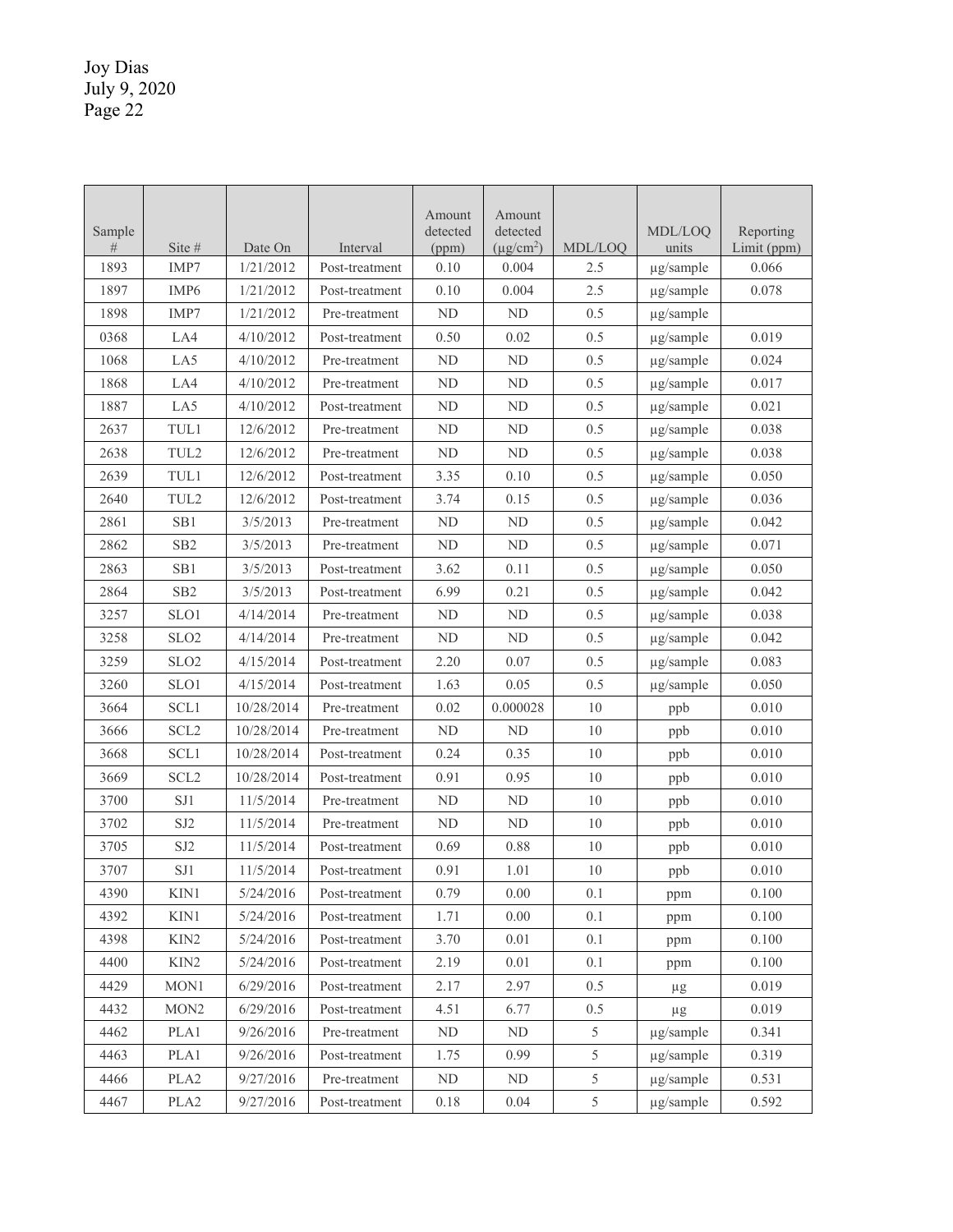| Sample<br># | Site $#$         | Date On    | Interval       | Amount<br>detected<br>(ppm) | Amount<br>detected<br>$(\mu$ g/cm <sup>2</sup> ) | MDL/LOQ       | MDL/LOO<br>units | Reporting<br>Limit (ppm) |
|-------------|------------------|------------|----------------|-----------------------------|--------------------------------------------------|---------------|------------------|--------------------------|
| 4574        | MER1             | 11/22/2016 | Pre-treatment  | ND                          | ND                                               | 0.5           | $\mu$ g/sample   | 0.037                    |
| 4575        | MER <sub>2</sub> | 11/22/2016 | Pre-treatment  | <b>ND</b>                   | <b>ND</b>                                        | 0.5           | $\mu$ g/sample   | 0.016                    |
| 4577        | MER1             | 11/22/2016 | Post-treatment | 0.96                        | 0.31                                             | 0.5           | µg/sample        | 0.046                    |
| 4578        | MER <sub>2</sub> | 11/22/2016 | Post-treatment | 0.47                        | 0.34                                             | 0.5           | $\mu$ g/sample   | 0.024                    |
| 4600        | SOL2             | 1/26/2017  | Pre-treatment  | ND                          | ND                                               | 5             | $\mu$ g/sample   | 0.326                    |
| 4601        | SOL2             | 1/26/2017  | Post-treatment | 1.32                        | 0.48                                             | $\mathfrak s$ | µg/sample        | 0.415                    |
| 4602        | SOL <sub>2</sub> | 1/26/2017  | Post-treatment | 7.09                        | 1.69                                             | 5             | $\mu$ g/sample   | 0.416                    |
| 4603        | SOL1             | 1/26/2017  | Pre-treatment  | <b>ND</b>                   | <b>ND</b>                                        | 5             | µg/sample        | 0.215                    |
| 4604        | SOL1             | 1/26/2017  | Post-treatment | 3.61                        | 1.59                                             | 5             | µg/sample        | 0.334                    |
| 4605        | SOL1             | 1/26/2017  | Post-treatment | 2.25                        | 1.06                                             | 5             | $\mu$ g/sample   | 0.325                    |
| 4640        | YOL1             | 3/7/2017   | Pre-treatment  | <b>ND</b>                   | ND                                               | 5             | µg/sample        | 0.407                    |
| 4641        | YOL1             | 3/7/2017   | Post-treatment | 6.87                        | 2.08                                             | 5             | µg/sample        | 0.449                    |
| 4643        | ALA1             | 3/8/2017   | Pre-treatment  | ND                          | ND                                               | 5             | $\mu$ g/sample   | 0.363                    |
| 4644        | ALA1             | 3/8/2017   | Post-treatment | 5.45                        | 2.60                                             | 5             | µg/sample        | 0.391                    |
| 4698        | CC1              | 4/10/2017  | Pre-treatment  | ND                          | ND                                               | 0.5           | µg/sample        | 0.026                    |
| 4699        | CC1              | 4/10/2017  | Post-treatment | 4.31                        | 3.59                                             | 0.5           | $\mu$ g/sample   | 0.025                    |
| 4915        | MRN1             | 12/27/2018 | Pre-treatment  | ND                          | ND                                               | 0.05          | $\mu$ g/sample   | 0.004                    |
| 4917        | MRN1             | 12/27/2018 | Post-treatment | 7.07                        | 2.87                                             | 0.05          | µg/sample        | 0.004                    |
| 4919        | MRN <sub>2</sub> | 12/27/2018 | Pre-treatment  | ND                          | ND                                               | 0.05          | µg/sample        | 0.004                    |
| 4921        | MRN <sub>2</sub> | 12/27/2018 | Post-treatment | 6.89                        | 3.46                                             | 0.05          | $\mu$ g/sample   | 0.003                    |
| 4972        | SF1              | 2/6/2019   | Pre-treatment  | ND                          | ND                                               | 0.5           | µg/sample        | 0.039                    |
| 4974        | SF1              | 2/6/2019   | Post-treatment | 4.78                        | 1.58                                             | 0.5           | $\mu$ g/sample   | 0.048                    |
| 5047        | SAC1             | 4/3/2019   | Pre-treatment  | <b>ND</b>                   | <b>ND</b>                                        | 0.05          | µg/sample        | 0.004                    |
| 5049        | SAC1             | 4/3/2019   | Post-treatment | 0.31                        | 0.08                                             | 0.05          | $\mu$ g/sample   | 0.006                    |
| 5051        | SAC <sub>2</sub> | 4/3/2019   | Pre-treatment  | ND                          | ND                                               | 0.05          | $\mu$ g/sample   | 0.008                    |
| 5053        | SAC <sub>2</sub> | 4/3/2019   | Post-treatment | 0.19                        | 0.04                                             | 0.05          | $\mu$ g/sample   | 0.007                    |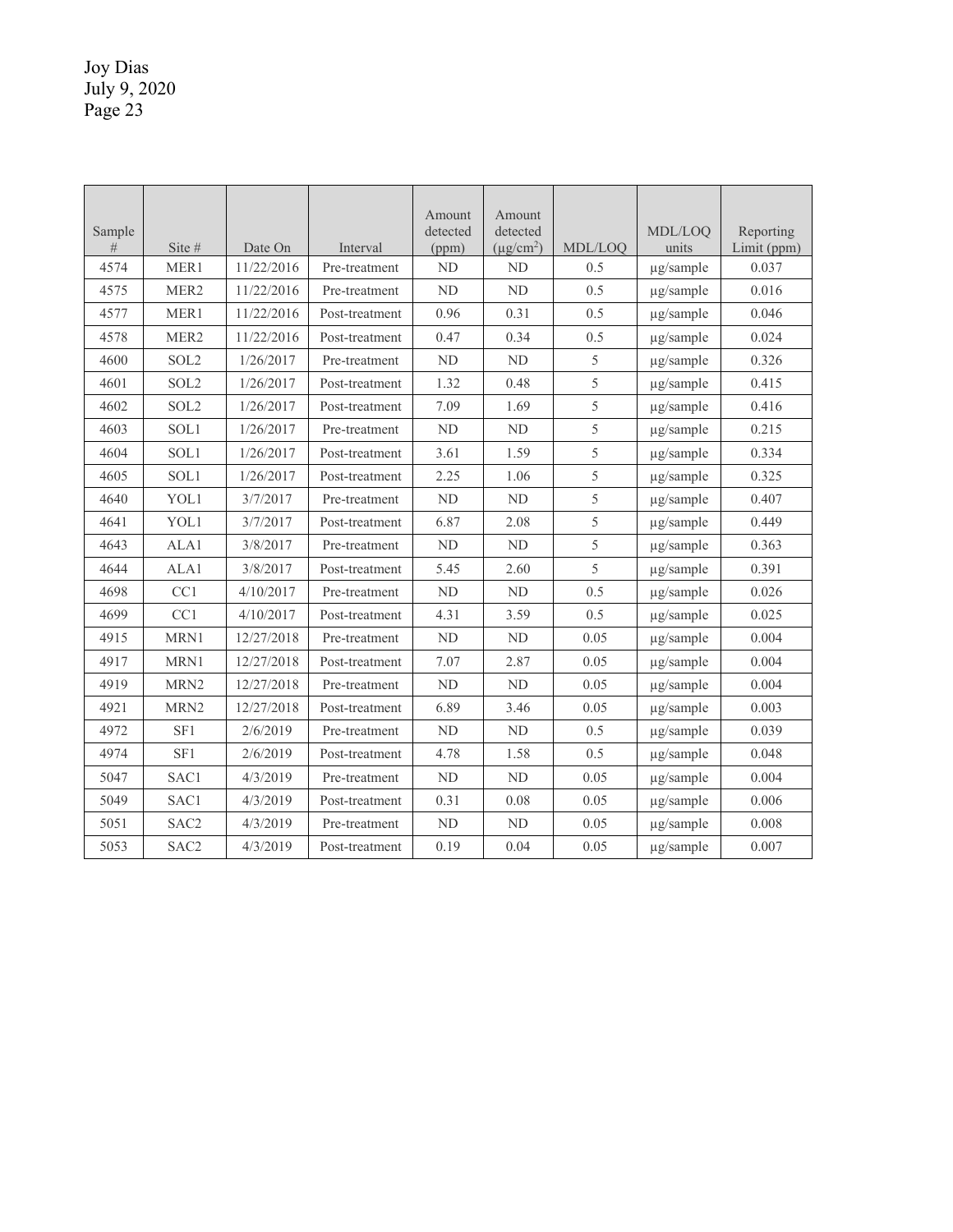|          |                  |            | $\frac{1}{2}$ $\frac{1}{2}$ $\frac{1}{2}$ , $\frac{1}{2}$ $\frac{1}{2}$ $\frac{1}{2}$ $\frac{1}{2}$ $\frac{1}{2}$ $\frac{1}{2}$ $\frac{1}{2}$ $\frac{1}{2}$ $\frac{1}{2}$ $\frac{1}{2}$ $\frac{1}{2}$ $\frac{1}{2}$ $\frac{1}{2}$ $\frac{1}{2}$ $\frac{1}{2}$ $\frac{1}{2}$ $\frac{1}{2}$ $\frac{1}{2}$ $\frac{1}{2}$ |                          |                  |
|----------|------------------|------------|-----------------------------------------------------------------------------------------------------------------------------------------------------------------------------------------------------------------------------------------------------------------------------------------------------------------------|--------------------------|------------------|
| Sample # | Site #           | Date On    | Interval                                                                                                                                                                                                                                                                                                              | Amount detected<br>(ppm) | MDL/LOQ<br>(ppm) |
| 0133     | IMP3             | 3/17/2009  | Post-treatment                                                                                                                                                                                                                                                                                                        | 0.06                     | 0.05             |
| 0161     | SD1              | 3/25/2009  | Pre-treatment                                                                                                                                                                                                                                                                                                         | ND                       | 0.05             |
| 0163     | SD <sub>2</sub>  | 3/25/2009  | Pre-treatment                                                                                                                                                                                                                                                                                                         | ND                       | 0.05             |
| 0189     | SD1              | 3/26/2009  | Post-treatment                                                                                                                                                                                                                                                                                                        | 0.06                     | 0.05             |
| 0191     | SD <sub>2</sub>  | 3/26/2009  | Post-treatment                                                                                                                                                                                                                                                                                                        | ND                       | 0.05             |
| 1093     | RIV2             | 6/21/2011  | Pre-treatment                                                                                                                                                                                                                                                                                                         | <b>ND</b>                | 0.1              |
| 1095     | RIV2             | 6/21/2011  | Post-treatment                                                                                                                                                                                                                                                                                                        | 2.31                     | 0.1              |
| 3637     | KER1             | 9/22/2014  | Pre-treatment                                                                                                                                                                                                                                                                                                         | ND                       | 0.1              |
| 3639     | KER1             | 9/22/2014  | Post-treatment                                                                                                                                                                                                                                                                                                        | 1.51                     | 1.0              |
| 3638     | KER2             | 9/22/2014  | Pre-treatment                                                                                                                                                                                                                                                                                                         | ND                       | 0.1              |
| 3640     | KER2             | 9/22/2014  | Post-treatment                                                                                                                                                                                                                                                                                                        | 0.443                    | 0.2              |
| 3756     | MAD1             | 12/30/2014 | Post-treatment                                                                                                                                                                                                                                                                                                        | 3.6                      | 0.01             |
| 3757     | MAD <sub>2</sub> | 12/30/2014 | Pre-treatment                                                                                                                                                                                                                                                                                                         | ND                       | 0.01             |
| 3761     | MAD <sub>2</sub> | 12/30/2014 | Post-treatment                                                                                                                                                                                                                                                                                                        | 9.1                      | 0.01             |
| 3921     | SBT1             | 4/30/2015  | Pre-treatment                                                                                                                                                                                                                                                                                                         | ND                       | 0.1              |
| 3923     | SBT1             | 4/30/2015  | Post-treatment                                                                                                                                                                                                                                                                                                        | 9.57                     | 0.1              |
| 3922     | SBT2             | 4/30/2015  | Pre-treatment                                                                                                                                                                                                                                                                                                         | ND                       | 0.1              |
| 3924     | SBT2             | 4/30/2015  | Post-treatment                                                                                                                                                                                                                                                                                                        | 1.59                     | 0.1              |
| 4120     | STA1             | 11/12/2015 | Pre-treatment                                                                                                                                                                                                                                                                                                         | ND                       | 0.2              |
| 4121     | STA1             | 11/12/2015 | Pre-treatment                                                                                                                                                                                                                                                                                                         | ND                       | 0.2              |
| 4126     | STA <sub>1</sub> | 11/12/2015 | Post-treatment                                                                                                                                                                                                                                                                                                        | 9.42                     | 0.2              |
| 4127     | STA1             | 11/12/2015 | Post-treatment                                                                                                                                                                                                                                                                                                        | 2.38                     | 0.2              |
| 4124     | STA <sub>2</sub> | 11/12/2015 | Pre-treatment                                                                                                                                                                                                                                                                                                         | 0.498                    | 0.2              |
| 4125     | STA <sub>2</sub> | 11/12/2015 | Pre-treatment                                                                                                                                                                                                                                                                                                         | ND                       | 0.2              |
| 4129     | STA <sub>2</sub> | 11/12/2015 | Post-treatment                                                                                                                                                                                                                                                                                                        | 5.02                     | 0.2              |
| 4130     | STA <sub>2</sub> | 11/12/2015 | Post-treatment                                                                                                                                                                                                                                                                                                        | 4.43                     | 0.2              |
| 4152     | SM1              | 11/19/2015 | Pre-treatment                                                                                                                                                                                                                                                                                                         | 0.636                    | 0.2              |
| 4154     | SM1              | 11/19/2015 | Post-treatment                                                                                                                                                                                                                                                                                                        | ND                       | 0.2              |
| 4150     | SM <sub>2</sub>  | 11/19/2015 | Pre-treatment                                                                                                                                                                                                                                                                                                         | ND.                      | 0.2              |
| 4156     | SM <sub>2</sub>  | 11/19/2015 | Post-treatment                                                                                                                                                                                                                                                                                                        | 0.275                    | 0.2              |
| 4215     | FRE1             | 1/21/2016  | Pre-treatment                                                                                                                                                                                                                                                                                                         | 0.282                    | 0.1              |
| 4217     | FRE1             | 1/21/2016  | Post-treatment                                                                                                                                                                                                                                                                                                        | 1.62                     | 0.1              |
| 4216     | FRE2             | 1/21/2016  | Post-treatment                                                                                                                                                                                                                                                                                                        | 1.8                      | 0.1              |
| 4222     | FRE2             | 1/21/2016  | Pre-treatment                                                                                                                                                                                                                                                                                                         | 0.242                    | 0.1              |
| 4403     | KIN1             | 5/23/2016  | Pre-treatment                                                                                                                                                                                                                                                                                                         | ND                       | 0.1              |
| 4402     | KIN <sub>2</sub> | 5/23/2016  | Pre-treatment                                                                                                                                                                                                                                                                                                         | ND                       | 0.1              |

**Table 11:** Results of leaf samples (whole leaf – total) for β-cyfluthrin treatments from March 17, 2009 to April 3, 2019. Results are presented in parts per million wet weight (ppm).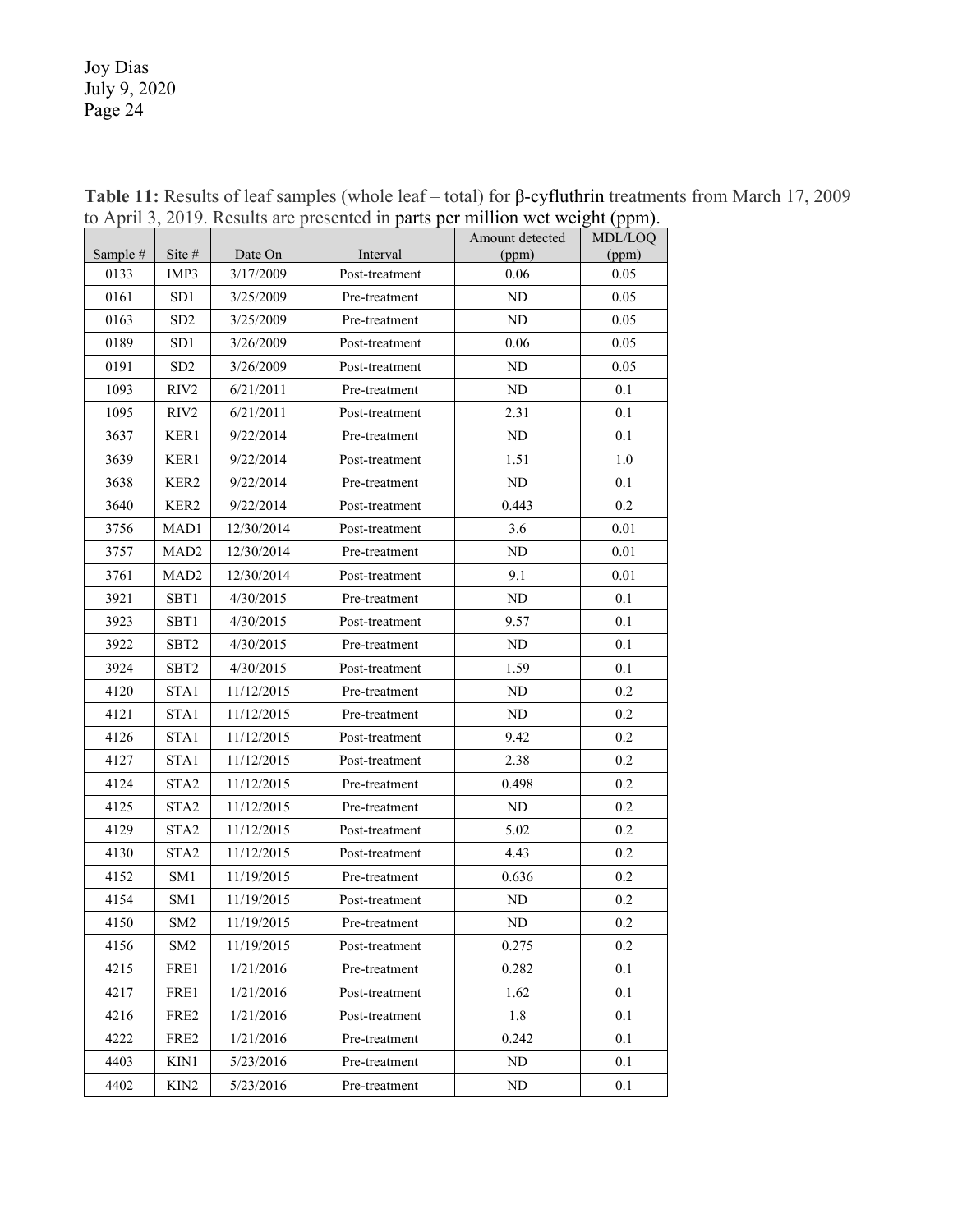| Sample # | Site $#$         | Date On    | Interval       | Amount detected<br>(ppm) | MDL/LOO<br>(ppm) |
|----------|------------------|------------|----------------|--------------------------|------------------|
| 4389     | KIN1             | 5/24/2016  | Post-treatment | 1.47                     | 0.1              |
| 4391     | KIN1             | 5/24/2016  | Post-treatment | 2.21                     | 0.1              |
| 4397     | KIN <sub>2</sub> | 5/24/2016  | Post-treatment | 2.87                     | 0.1              |
| 4399     | KIN <sub>2</sub> | 5/24/2016  | Post-treatment | 2.71                     | 0.1              |
| 4424     | MON1             | 6/29/2016  | Pre-treatment  | <b>ND</b>                | 0.1              |
| 4428     | MON1             | 6/29/2016  | Post-treatment | 4.06                     | 0.1              |
| 4426     | MON <sub>2</sub> | 6/29/2016  | Pre-treatment  | ND                       | 0.1              |
| 4431     | MON <sub>2</sub> | 6/29/2016  | Post-treatment | 1.78                     | 0.1              |
| 4461     | PLA1             | 9/26/2016  | Pre-treatment  | ND                       | 0.1              |
| 4464     | PLA1             | 9/26/2016  | Post-treatment | 3.49                     | 0.1              |
| 4465     | PLA <sub>2</sub> | 9/27/2016  | Pre-treatment  | ND.                      | 0.1              |
| 4468     | PLA <sub>2</sub> | 9/27/2016  | Post-treatment | 1.2                      | 0.1              |
| 4576     | MER1             | 11/22/2016 | Post-treatment | 1.05                     | 0.1              |
| 4579     | MER <sub>2</sub> | 11/22/2016 | Post-treatment | 0.583                    | 0.1              |
| 4642     | YOL1             | 3/7/2017   | Post-treatment | 0.494                    | 0.1              |
| 4645     | ALA1             | 3/8/2017   | Post-treatment | 5.62                     | 0.1              |
| 4700     | CC1              | 4/10/2017  | Post-treatment | 5.85                     | 0.1              |
| 4916     | MRN1             | 12/27/2018 | Pre-treatment  | 1.10                     |                  |
| 4918     | MRN1             | 12/27/2018 | Post-treatment | 1.16                     |                  |
| 4920     | MRN <sub>2</sub> | 12/27/2018 | Pre-treatment  | <b>ND</b>                | 0.1              |
| 4922     | MRN <sub>2</sub> | 12/27/2018 | Post-treatment | 1.27                     |                  |
| 4973     | SF1              | 2/6/2019   | Pre-treatment  | ND                       | 0.1              |
| 4975     | SF1              | 2/6/2019   | Post-treatment | 0.678                    | 0.1              |
| 5048     | SAC1             | 4/3/2019   | Pre-treatment  | ND                       | 0.1              |
| 5050     | SAC1             | 4/3/2019   | Post-treatment | 0.178                    | 0.1              |
| 5052     | SAC <sub>2</sub> | 4/3/2019   | Pre-treatment  | ND                       | 0.1              |
| 5054     | SAC <sub>2</sub> | 4/3/2019   | Post-treatment | ND                       | 0.1              |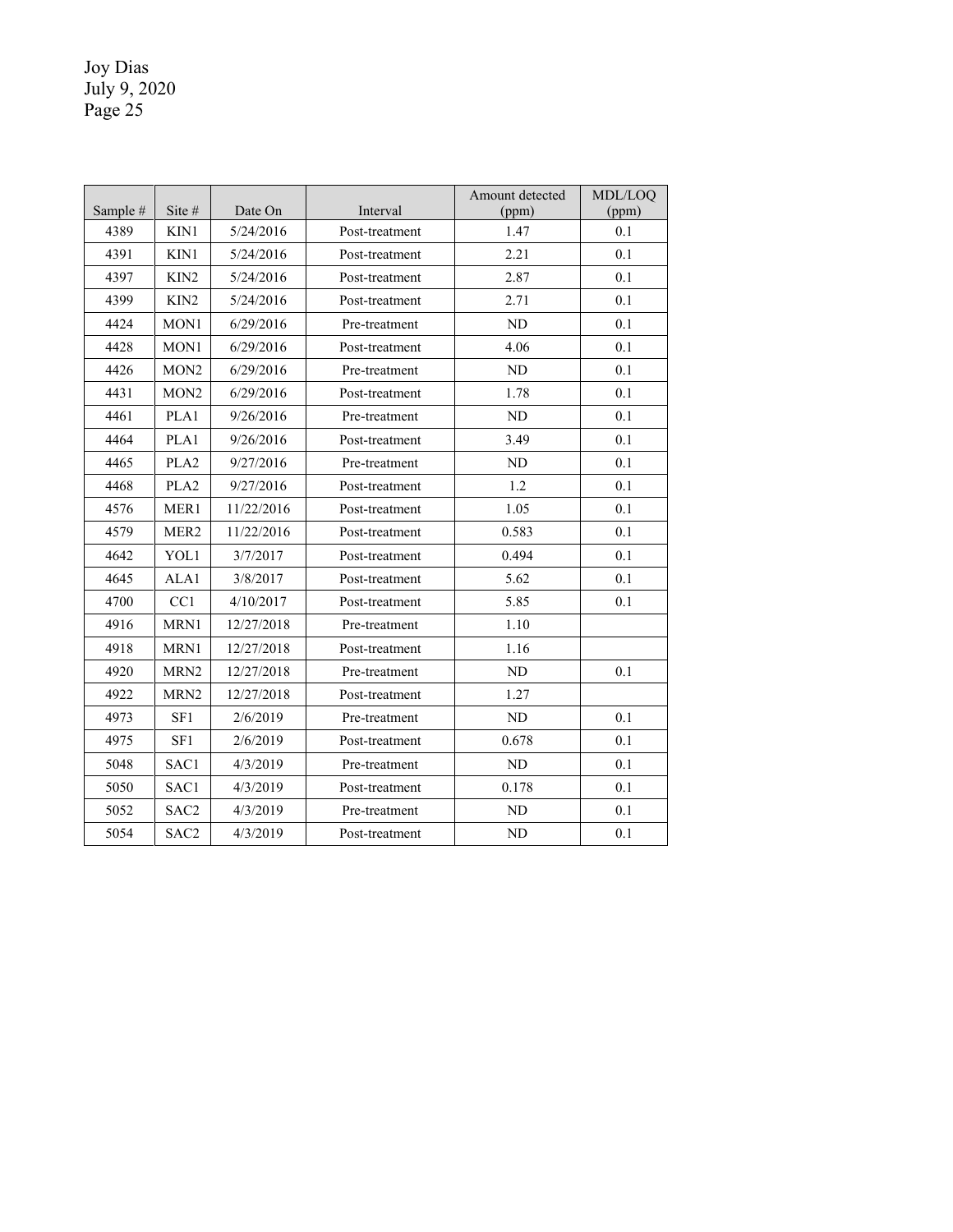|          |                   |            | $\frac{1}{2}$ , $\frac{1}{2}$ $\frac{1}{2}$ $\frac{1}{2}$ $\frac{1}{2}$ $\frac{1}{2}$ $\frac{1}{2}$ $\frac{1}{2}$ $\frac{1}{2}$ $\frac{1}{2}$ $\frac{1}{2}$ $\frac{1}{2}$ $\frac{1}{2}$ $\frac{1}{2}$ $\frac{1}{2}$ $\frac{1}{2}$ $\frac{1}{2}$ $\frac{1}{2}$ $\frac{1}{2}$ $\frac{1}{2}$ $\frac{1}{2}$ $\frac{1}{2}$ |                          | $v_{\rm gme}$    |
|----------|-------------------|------------|-----------------------------------------------------------------------------------------------------------------------------------------------------------------------------------------------------------------------------------------------------------------------------------------------------------------------|--------------------------|------------------|
| Sample # | Site #            | Date On    | Interval                                                                                                                                                                                                                                                                                                              | Amount<br>detected (ppm) | MDL/LOQ<br>(ppm) |
| 0143     | IMP3              | 3/17/2009  | Pre-treatment                                                                                                                                                                                                                                                                                                         | ND                       | 0.05             |
| 0142     | IMP3              | 3/17/2009  | Post-treatment                                                                                                                                                                                                                                                                                                        | 0.08                     | 0.05             |
| 0137     | IMP <sub>2</sub>  | 3/17/2009  | Pre-treatment                                                                                                                                                                                                                                                                                                         | ND                       | 0.05             |
| 0138     | IMP <sub>2</sub>  | 3/17/2009  | Post-treatment                                                                                                                                                                                                                                                                                                        | ND                       | 0.05             |
| 0184     | SD1               | 3/25/2009  | Pre-treatment                                                                                                                                                                                                                                                                                                         | ND                       | 0.05             |
| 0185     | SD2               | 3/25/2009  | Pre-treatment                                                                                                                                                                                                                                                                                                         | ND                       | 0.05             |
| 0186     | SD <sub>1</sub>   | 3/26/2009  | Post-treatment                                                                                                                                                                                                                                                                                                        | ND                       | 0.05             |
| 0187     | SD <sub>1</sub>   | 3/26/2009  | Post-treatment                                                                                                                                                                                                                                                                                                        | 0.11                     | 0.05             |
| 0192     | SD <sub>2</sub>   | 3/26/2009  | Post-treatment                                                                                                                                                                                                                                                                                                        | 0.11                     | 0.05             |
| 0193     | SD <sub>2</sub>   | 3/26/2009  | Post-treatment                                                                                                                                                                                                                                                                                                        | ND                       | 0.05             |
| 0729     | SBD1              | 12/7/2010  | Pre-treatment                                                                                                                                                                                                                                                                                                         | ND                       | 0.01             |
| 0735     | SB <sub>D</sub> 2 | 12/7/2010  | Pre-treatment                                                                                                                                                                                                                                                                                                         | ND                       | 0.01             |
| 0730     | SBD <sub>1</sub>  | 12/8/2010  | Post-treatment                                                                                                                                                                                                                                                                                                        | ND                       | 0.01             |
| 0974     | VEN <sub>2</sub>  | 1/10/2011  | Post-treatment                                                                                                                                                                                                                                                                                                        | ND                       | 0.01             |
| 0973     | VEN <sub>2</sub>  | 1/17/2011  | Pre-treatment                                                                                                                                                                                                                                                                                                         | ND                       | 0.01             |
| 0975     | VEN <sub>2</sub>  | 1/18/2011  | Post-treatment                                                                                                                                                                                                                                                                                                        | 0.02                     | 0.01             |
| 0966     | VEN1              | 7/12/2011  | Pre-treatment                                                                                                                                                                                                                                                                                                         | ND.                      | 0.01             |
| 0967     | VEN1              | 7/12/2011  | Post-treatment                                                                                                                                                                                                                                                                                                        | 0.027                    | 0.01             |
| 2634     | TUL1              | 12/5/2012  | Pre-treatment                                                                                                                                                                                                                                                                                                         | ND.                      | 0.01             |
| 2633     | TUL <sub>2</sub>  | 12/5/2012  | Pre-treatment                                                                                                                                                                                                                                                                                                         | ND                       | 0.01             |
| 2635     | TUL1              | 12/6/2012  | Post-treatment                                                                                                                                                                                                                                                                                                        | 0.113                    | 0.01             |
| 2636     | TUL <sub>2</sub>  | 12/6/2012  | Post-treatment                                                                                                                                                                                                                                                                                                        | 0.079                    | 0.01             |
| 2855     | SB <sub>1</sub>   | 3/5/2013   | Pre-treatment                                                                                                                                                                                                                                                                                                         | ND                       | 0.1              |
| 2856     | SB1               | 3/5/2013   | Pre-treatment                                                                                                                                                                                                                                                                                                         | ND                       | 0.1              |
| 2858     | SB1               | 3/5/2013   | Post-treatment                                                                                                                                                                                                                                                                                                        | ND                       | 0.1              |
| 2859     | SB <sub>1</sub>   | 3/5/2013   | Post-treatment                                                                                                                                                                                                                                                                                                        | ND                       | 0.1              |
| 2857     | SB2               | 3/5/2013   | Pre-treatment                                                                                                                                                                                                                                                                                                         | ND                       | 0.1              |
| 2860     | SB <sub>2</sub>   | 3/5/2013   | Post-treatment                                                                                                                                                                                                                                                                                                        | ND                       | 0.1              |
| 3289     | SLO1              | 4/14/2014  | Pre-treatment                                                                                                                                                                                                                                                                                                         | ${\rm ND}$               | $0.01\,$         |
| 3290     | SLO <sub>2</sub>  | 4/14/2014  | Pre-treatment                                                                                                                                                                                                                                                                                                         | ND                       | 0.01             |
| 3291     | SLO <sub>2</sub>  | 4/15/2014  | Post-treatment                                                                                                                                                                                                                                                                                                        | 0.021                    | 0.01             |
| 3712     | SJ1               | 11/5/2014  | Pre-treatment                                                                                                                                                                                                                                                                                                         | ND                       | 0.01             |
| 3715     | SJ1               | 11/5/2014  | Post-treatment                                                                                                                                                                                                                                                                                                        | ND.                      | 0.01             |
| 3713     | SJ2               | 11/5/2014  | Pre-treatment                                                                                                                                                                                                                                                                                                         | ND                       | 0.01             |
| 3714     | SJ2               | 11/5/2014  | Post-treatment                                                                                                                                                                                                                                                                                                        | ND                       | 0.01             |
| 3762     | MAD1              | 12/30/2014 | Pre-treatment                                                                                                                                                                                                                                                                                                         | ND                       | 0.01             |

**Table 12:** Results of fruit samples (whole fruit – pulp and rind) for β-cyfluthrin treatments from March 17, 2009 to April 3, 2019. Results are presented in parts per million wet weight (ppm).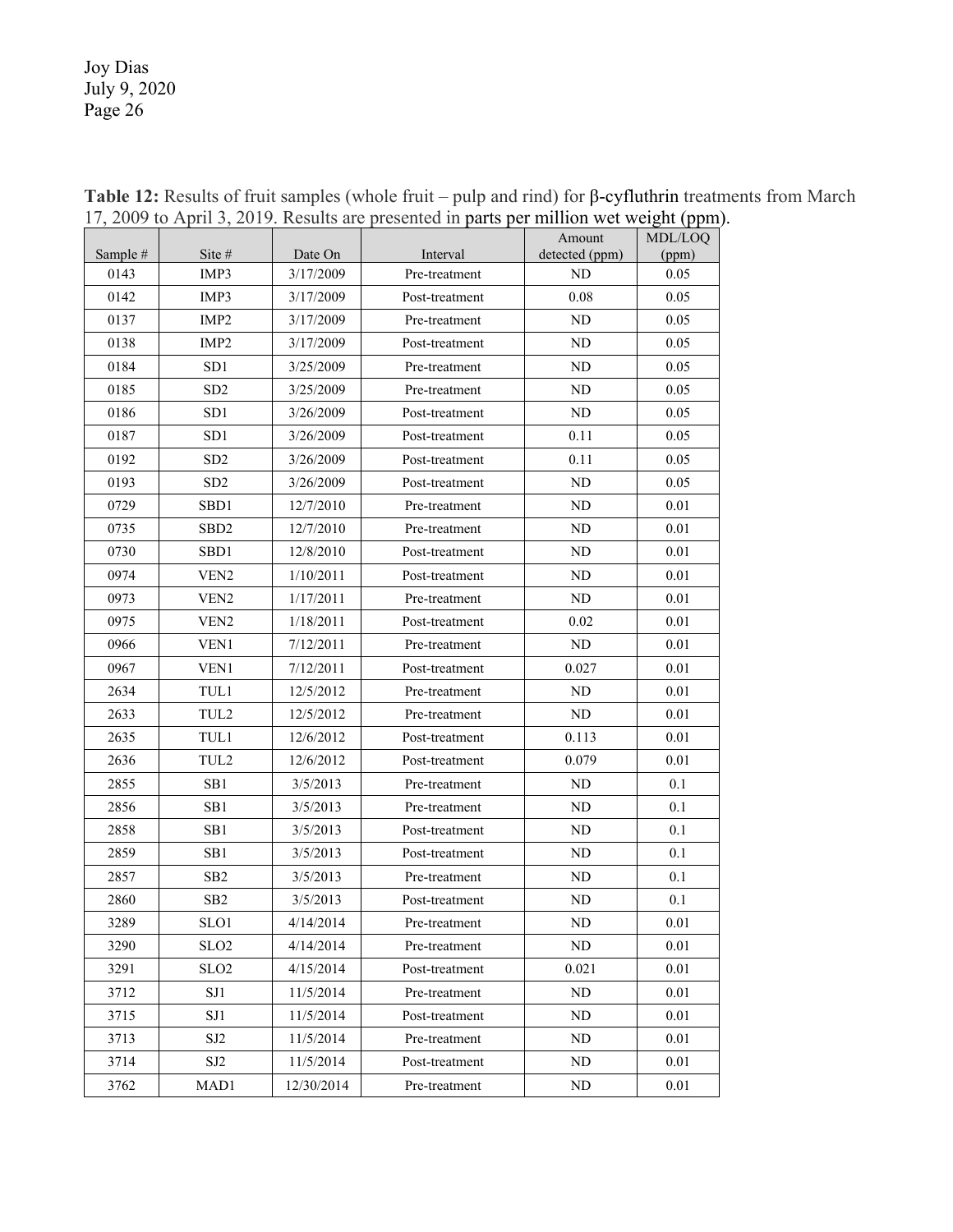| Sample # | Site #           | Date On    | Interval       | Amount<br>detected (ppm) | MDL/LOQ<br>(ppm) |
|----------|------------------|------------|----------------|--------------------------|------------------|
| 3772     | MAD1             | 12/30/2014 | Post-treatment | 0.04                     | 0.01             |
| 3763     | MAD <sub>2</sub> | 12/30/2014 | Pre-treatment  | ND                       | 0.01             |
| 3773     | MAD <sub>2</sub> | 12/30/2014 | Post-treatment | 0.14                     | 0.01             |
| 4232     | FRE1             | 1/21/2016  | Pre-treatment  | ND                       | 0.01             |
| 4234     | FRE1             | 1/21/2016  | Post-treatment | 0.04                     | 0.01             |
| 4233     | FRE <sub>2</sub> | 1/21/2016  | Pre-treatment  | ND                       | 0.01             |
| 4235     | FRE2             | 1/21/2016  | Post-treatment | 0.012                    | 0.01             |
| 4437     | MON1             | 6/29/2016  | Pre-treatment  | ND                       | 0.1              |
| 4438     | MON1             | 6/29/2016  | Post-treatment | ND                       | 0.1              |
| 4439     | MON1             | 6/29/2016  | Post-treatment | ND                       | 0.1              |
| 4436     | MON <sub>2</sub> | 6/29/2016  | Pre-treatment  | ND                       | 0.1              |
| 4435     | MON <sub>2</sub> | 6/29/2016  | Post-treatment | ND                       | 0.1              |
| 4584     | MER1             | 11/22/2016 | Pre-treatment  | ND                       | 0.1              |
| 4586     | MER1             | 11/22/2016 | Post-treatment | ND                       | 0.1              |
| 4608     | SOL1             | 1/26/2017  | Pre-treatment  | ND                       | 0.1              |
| 4609     | SOL1             | 1/26/2017  | Pre-treatment  | ND                       | 0.1              |
| 4618     | SOL1             | 1/26/2017  | Post-treatment | ND                       | 0.1              |
| 4619     | SOL1             | 1/26/2017  | Post-treatment | ND                       | 0.1              |
| 4610     | SOL <sub>2</sub> | 1/26/2017  | Pre-treatment  | ND                       | 0.1              |
| 4611     | SOL <sub>2</sub> | 1/26/2017  | Pre-treatment  | N <sub>D</sub>           | 0.1              |
| 4612     | SOL <sub>2</sub> | 1/26/2017  | Post-treatment | ND                       | 0.1              |
| 4613     | SOL <sub>2</sub> | 1/26/2017  | Post-treatment | ${\rm ND}$               | 0.1              |
| 4650     | YOL1             | 3/7/2017   | Pre-treatment  | ND                       | 0.1              |
| 4651     | YOL1             | 3/7/2017   | Post-treatment | ND                       | 0.1              |
| 4652     | ALA1             | 3/8/2017   | Pre-treatment  | ND                       | 0.1              |
| 4653     | ALA1             | 3/8/2017   | Post-treatment | ND                       | 0.1              |
| 4703     | CC1              | 4/10/2017  | Pre-treatment  | ND                       | 0.1              |
| 4704     | CC1              | 4/10/2017  | Post-treatment | ND                       | 0.1              |
| 4931     | MRNI             | 12/27/2018 | Pre-treatment  | ND.                      | 0.1              |
| 4932     | MRN1             | 12/27/2018 | Post-treatment | ND                       | 0.1              |
| 4933     | MRN <sub>2</sub> | 12/27/2018 | Pre-treatment  | ND                       | 0.1              |
| 4934     | MRN <sub>2</sub> | 12/27/2018 | Post-treatment | ND                       | 0.1              |
| 5061     | SAC <sub>2</sub> | 4/3/2019   | Pre-treatment  | ND                       | 0.1              |
| 5062     | SAC <sub>2</sub> | 4/3/2019   | Post-treatment | ND                       | 0.1              |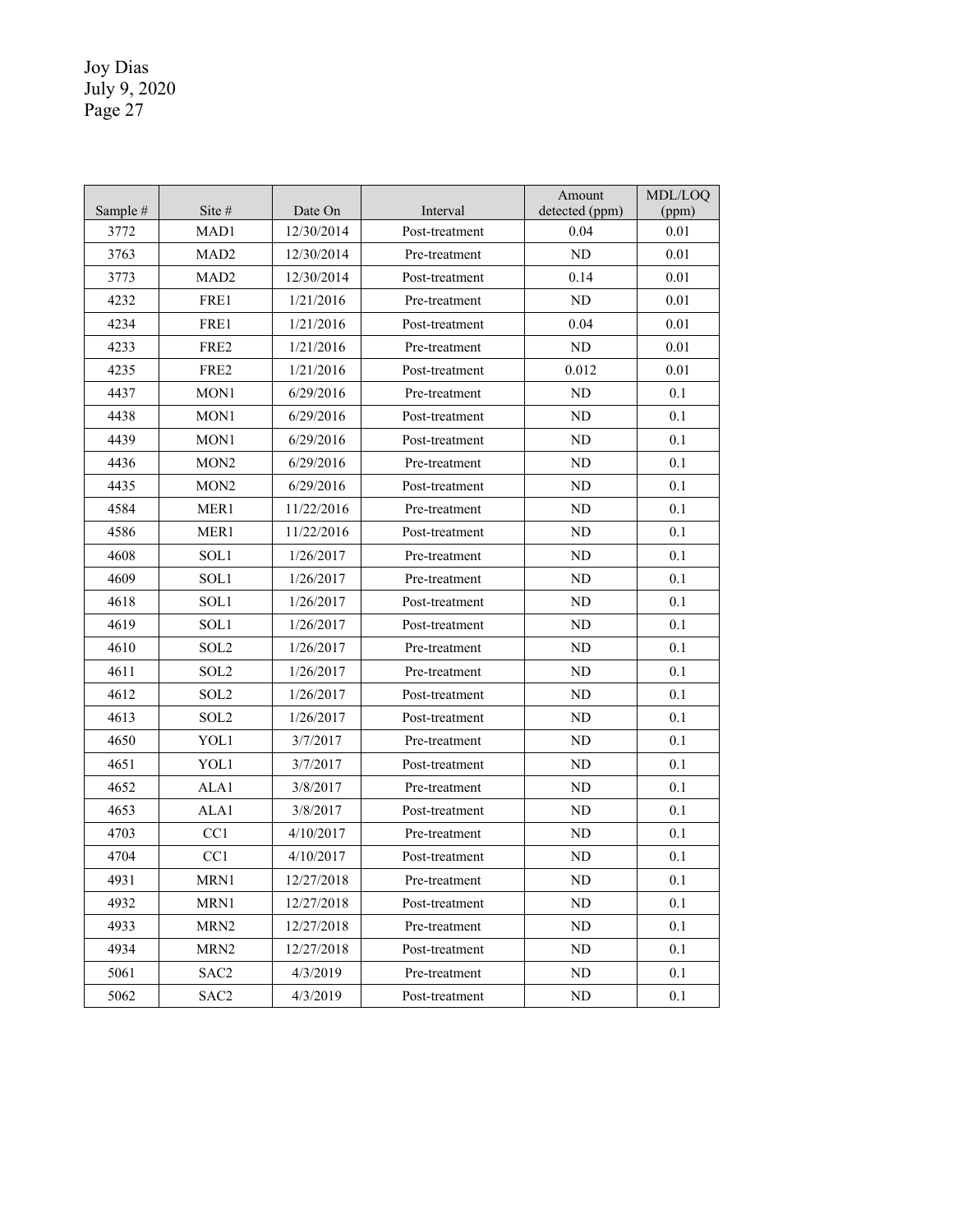| Sample # | Site #           | Date On   | Interval       | Amount detected<br>(ppm) | MDL/LOQ<br>(ppm) |
|----------|------------------|-----------|----------------|--------------------------|------------------|
| 0126     | IMP3             | 3/17/2009 | Pre-treatment  | ND                       | 0.01             |
| 0132     | IMP3             | 3/17/2009 | Post-treatment | 26.89                    | 0.01             |
| 0131     | IMP <sub>2</sub> | 3/17/2009 | Pre-treatment  | ND                       | 0.01             |
| 0134     | IMP <sub>2</sub> | 3/17/2009 | Post-treatment | 46.57                    | 0.01             |
| 0160     | SD <sub>1</sub>  | 3/25/2009 | Pre-treatment  | ND                       | 0.01             |
| 0162     | SD2              | 3/25/2009 | Pre-treatment  | ND                       | 0.01             |
| 0190     | SD1              | 3/26/2009 | Post-treatment | 12.2                     | 0.01             |
| 0188     | SD <sub>2</sub>  | 3/26/2009 | Post-treatment | 22.4                     | 0.01             |
| 0336     | LA1              | 9/24/2009 | Pre-treatment  | ND                       | 0.01             |
| 0340     | LA1              | 9/24/2009 | Post-treatment | 119                      | 0.01             |
| 0346     | LA3              | 10/6/2009 | Pre-treatment  | ND                       | 0.01             |
| 0343     | LA3              | 10/6/2009 | Post-treatment | 20.67                    | 0.01             |
| 0200     | SBD1             | 12/7/2010 | Pre-treatment  | ND                       | 0.01             |
| 0205     | SBD <sub>2</sub> | 12/7/2010 | Pre-treatment  | 0.0193                   | 0.01             |
| 0203     | SBD1             | 12/8/2010 | Post-treatment | 1.32                     | 0.01             |
| 0199     | SBD2             | 12/8/2010 | Post-treatment | 178.3                    | 0.01             |
| 1074     | ORA <sub>2</sub> | 2/14/2011 | Pre-treatment  | ND                       | 0.01             |
| 1071     | ORA <sub>2</sub> | 2/15/2011 | Post-treatment | 18.4                     | 0.01             |
| 1072     | RIV1             | 2/28/2011 | Pre-treatment  | ND                       | 0.01             |
| 1067     | RIV1             | 3/1/2011  | Post-treatment | 31.7                     | 0.01             |
| 1073     | RIV <sub>2</sub> | 6/20/2011 | Pre-treatment  | ND                       | 0.01             |
| 0198     | RIV1             | 6/21/2011 | Post-treatment | 17.2                     | 0.01             |
| 1092     | VEN1             | 7/11/2011 | Pre-treatment  | ND                       | 0.01             |
| 1094     | VEN1             | 7/12/2011 | Post-treatment | 35.4                     | 0.01             |
| 1896     | IMP <sub>6</sub> | 1/21/2012 | Post-treatment | 7.25                     | 0.01             |
| 1895     | IMP7             | 1/21/2012 | Pre-treatment  | ND                       | 0.01             |
| 1899     | IMP7             | 1/21/2012 | Pre-treatment  | ND                       | 0.01             |
| 1894     | IMP7             | 1/21/2012 | Post-treatment | 18.4                     | 0.01             |
| 1867     | LA4              | 4/10/2012 | Pre-treatment  | 0.034                    | 0.01             |
| 1064     | LA5              | 4/10/2012 | Pre-treatment  | ND                       | 0.01             |
| 2512     | ORA3             | 8/28/2012 | Pre-treatment  | ND                       | 0.01             |
| 2514     | ORA3             | 8/28/2012 | Pre-treatment  | ND                       | 0.01             |
| 2517     | ORA3             | 8/29/2012 | Post-treatment | 16.4                     | 0.01             |
| 2518     | ORA3             | 8/29/2012 | Post-treatment | 59.8                     | 0.01             |
| 2616     | TUL1             | 12/5/2012 | Pre-treatment  | 0.01                     | 0.01             |
| 2618     | TUL2             | 12/5/2012 | Pre-treatment  | ND                       | 0.01             |

**Table 13:** Results of soil samples for imidacloprid treatments from March 17, 2009 to April 3, 2019. Results are presented in parts per million wet weight (ppm).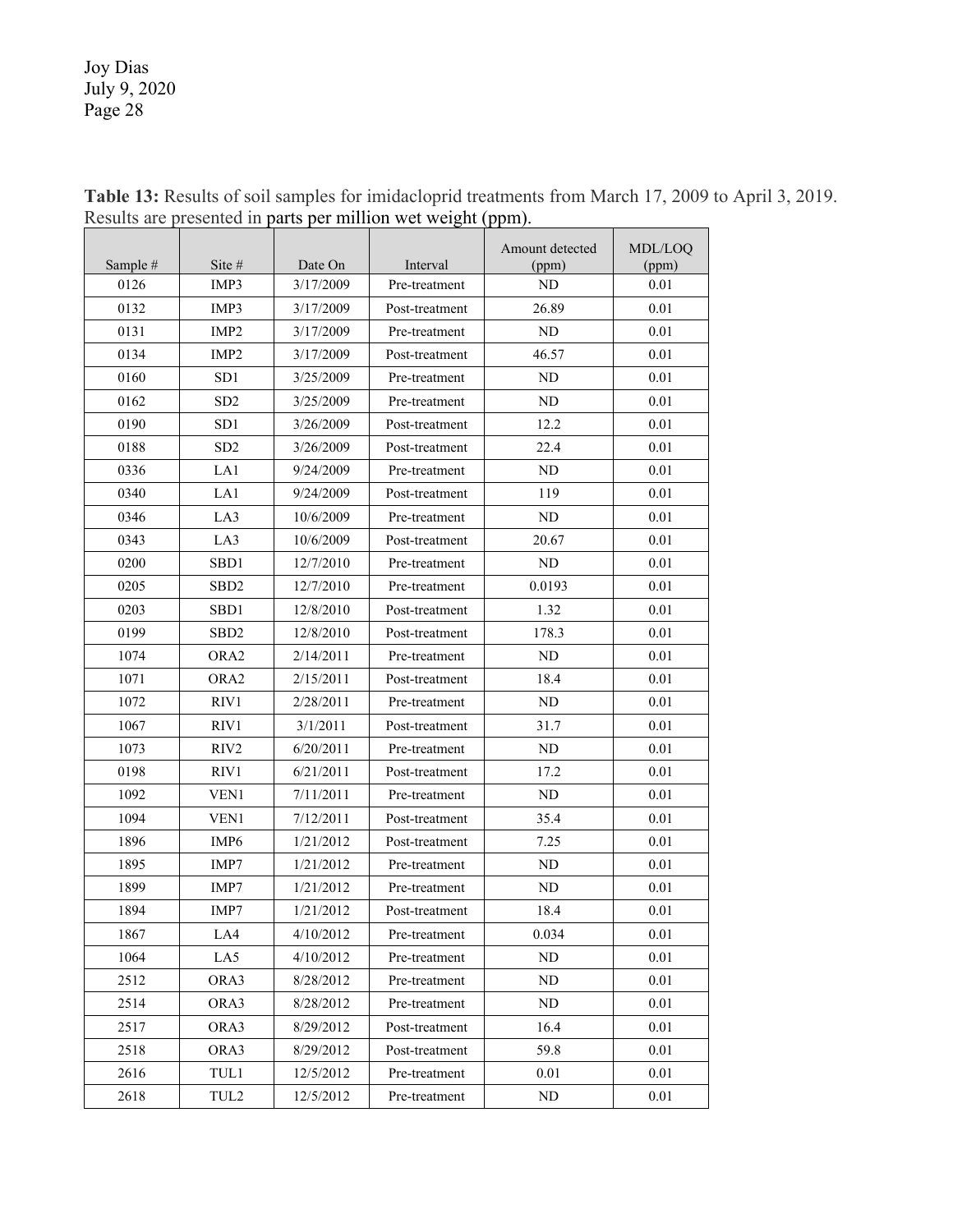| Sample # | Site #           | Date On    | Interval       | Amount detected<br>(ppm) | MDL/LOQ<br>(ppm) |
|----------|------------------|------------|----------------|--------------------------|------------------|
| 2617     | TUL1             | 12/6/2012  | Post-treatment | 62.6                     | 0.01             |
| 2619     | TUL <sub>2</sub> | 12/6/2012  | Post-treatment | 14.5                     | 0.01             |
| 2865     | SB1              | 3/5/2013   | Pre-treatment  | ND                       | 0.01             |
| 2866     | SB <sub>2</sub>  | 3/5/2013   | Pre-treatment  | ND                       | 0.01             |
| 2867     | SB2              | 3/5/2013   | Post-treatment | 90.4                     | 0.01             |
| 2868     | SB <sub>2</sub>  | 3/5/2013   | Post-treatment | 17.9                     | 0.01             |
| 2975     | SB3              | 4/18/2013  | Pre-treatment  | ND                       | 0.01             |
| 2977     | SB3              | 4/18/2013  | Post-treatment | 48.6                     | 0.01             |
| 2976     | SB4              | 4/18/2013  | Pre-treatment  | ND                       | 0.01             |
| 2978     | SB <sub>4</sub>  | 4/18/2013  | Post-treatment | 32.9                     | 0.01             |
| 3273     | SB <sub>5</sub>  | 3/18/2014  | Pre-treatment  | ND                       | 0.01             |
| 3283     | SB <sub>5</sub>  | 3/18/2014  | Post-treatment | 37.5                     | 0.01             |
| 3276     | SB <sub>6</sub>  | 3/18/2014  | Pre-treatment  | ND                       | 0.01             |
| 3284     | SB <sub>6</sub>  | 3/18/2014  | Post-treatment | 24.3                     | 0.01             |
| 3293     | SLO1             | 4/14/2014  | Pre-treatment  | ND                       | 0.01             |
| 3294     | SLO <sub>2</sub> | 4/14/2014  | Pre-treatment  | ND                       | 0.01             |
| 3296     | SLO1             | 4/15/2014  | Post-treatment | 77.2                     | 0.01             |
| 3295     | SLO2             | 4/15/2014  | Post-treatment | 484                      | 0.01             |
| 3641     | KER1             | 9/22/2014  | Pre-treatment  | ND                       | 0.01             |
| 3643     | KER1             | 9/22/2014  | Post-treatment | 81.5                     | 0.01             |
| 3642     | KER2             | 9/22/2014  | Pre-treatment  | ND                       | 0.01             |
| 3644     | KER <sub>2</sub> | 9/22/2014  | Post-treatment | 39.9                     | 0.01             |
| 3754     | MAD1             | 12/30/2014 | Pre-treatment  | 0.483                    | 0.01             |
| 3758     | MAD1             | 12/30/2014 | Post-treatment | 64.4                     | 0.01             |
| 3759     | MAD <sub>2</sub> | 12/30/2014 | Pre-treatment  | ND                       | 0.01             |
| 3760     | MAD <sub>2</sub> | 12/30/2014 | Post-treatment | 112                      | 0.01             |
| 3917     | SBT1             | 4/30/2015  | Pre-treatment  | ND                       | 0.01             |
| 3919     | SBT1             | 4/30/2015  | Post-treatment | 42.1                     | 0.01             |
| 3918     | SBT <sub>2</sub> | 4/30/2015  | Pre-treatment  | ND                       | 0.01             |
| 3920     | SBT <sub>2</sub> | 4/30/2015  | Post-treatment | 64.5                     | 0.01             |
| 4122     | STA1             | 11/12/2015 | Pre-treatment  | ND                       | 0.01             |
| 4128     | STA1             | 11/12/2015 | Post-treatment | 199                      | 0.01             |
| 4123     | STA <sub>2</sub> | 11/12/2015 | Pre-treatment  | ND                       | 0.01             |
| 4131     | STA2             | 11/12/2015 | Post-treatment | 737                      | 0.01             |
| 4153     | SM1              | 11/19/2015 | Pre-treatment  | ND                       | 0.01             |
| 4155     | SM1              | 11/19/2015 | Post-treatment | 7.98                     | 0.01             |
| 4151     | SM <sub>2</sub>  | 11/19/2015 | Pre-treatment  | ND                       | 0.01             |
| 4157     | SM <sub>2</sub>  | 11/19/2015 | Post-treatment | 1.56                     | 0.01             |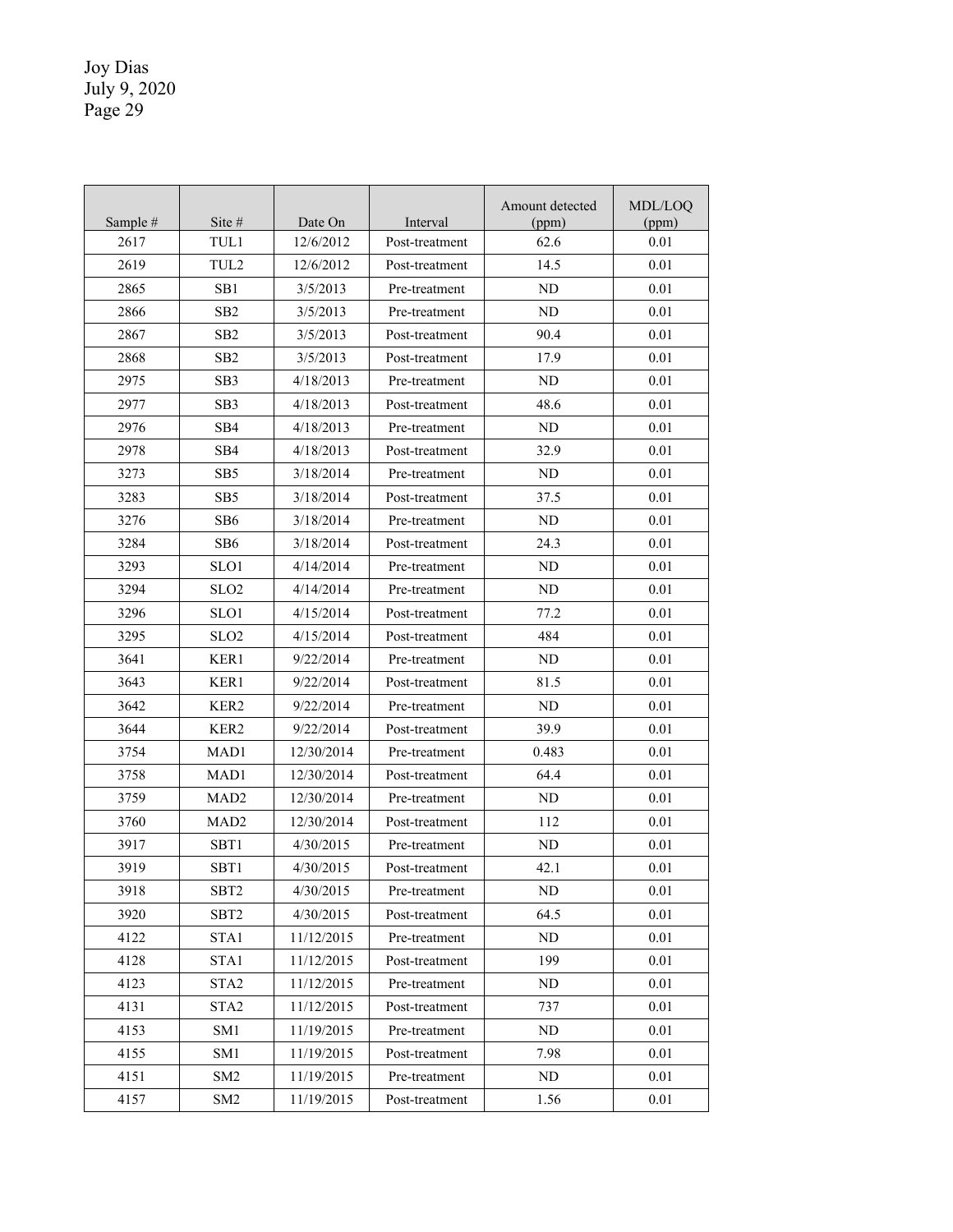| Sample # | Site $#$         | Date On    | Interval       | Amount detected<br>(ppm) | MDL/LOQ<br>(ppm) |
|----------|------------------|------------|----------------|--------------------------|------------------|
| 4214     | FRE1             | 1/21/2016  | Pre-treatment  | ND                       | 0.01             |
| 4225     | FRE <sub>1</sub> | 1/21/2016  | Post-treatment | 0.802                    | 0.01             |
| 4223     | FRE2             | 1/21/2016  | Pre-treatment  | ND                       | 0.01             |
| 4224     | FRE <sub>2</sub> | 1/21/2016  | Post-treatment | 2.99                     | 0.01             |
| 4394     | KIN1             | 5/23/2016  | Pre-treatment  | ND                       | 0.01             |
| 4393     | KIN <sub>2</sub> | 5/23/2016  | Pre-treatment  | ND                       | 0.01             |
| 4395     | KIN1             | 5/24/2016  | Post-treatment | 20.3                     | 0.01             |
| 4396     | KIN <sub>2</sub> | 5/24/2016  | Post-treatment | 33.5                     | 0.01             |
| 4425     | MON1             | 6/29/2016  | Pre-treatment  | ND                       | 0.01             |
| 4430     | MON1             | 6/29/2016  | Post-treatment | 70.2                     | 0.01             |
| 4427     | MON2             | 6/29/2016  | Pre-treatment  | ND                       | 0.01             |
| 4433     | MON <sub>2</sub> | 6/29/2016  | Post-treatment | 29.9                     | 0.01             |
| 4471     | PLA1             | 9/26/2016  | Pre-treatment  | ND                       | 0.01             |
| 4472     | PLA1             | 9/26/2016  | Post-treatment | 37                       | 0.01             |
| 4473     | PLA <sub>2</sub> | 9/27/2016  | Pre-treatment  | ND                       | 0.01             |
| 4474     | PLA <sub>2</sub> | 9/27/2016  | Post-treatment | 27.9                     | 0.01             |
| 4570     | MER1             | 11/22/2016 | Pre-treatment  | ND                       | 0.01             |
| 4572     | MER1             | 11/22/2016 | Post-treatment | 30                       | 0.01             |
| 4571     | MER <sub>2</sub> | 11/22/2016 | Pre-treatment  | ND                       | 0.01             |
| 4573     | MER <sub>2</sub> | 11/22/2016 | Post-treatment | 4.09                     | 0.01             |
| 4606     | SOL <sub>2</sub> | 1/26/2017  | Pre-treatment  | ND                       | 0.01             |
| 4607     | SOL <sub>2</sub> | 1/26/2017  | Post-treatment | 40.6                     | 0.01             |
| 4646     | YOL1             | 3/7/2017   | Pre-treatment  | ND                       | 0.01             |
| 4647     | YOL1             | 3/7/2017   | Post-treatment | 90                       | 0.01             |
| 4648     | ALA1             | 3/8/2017   | Pre-treatment  | ND                       | 0.01             |
| 4649     | ALA1             | 3/8/2017   | Post-treatment | 145                      | 0.01             |
| 4701     | CC1              | 4/10/2017  | Pre-treatment  | ND                       | 0.01             |
| 4702     | CC1              | 4/10/2017  | Post-treatment | 0.239241593              | 0.01             |
| 4923     | MRN1             | 12/27/2018 | Pre-treatment  | ND                       | 0.01             |
| 4924     | MRN1             | 12/27/2018 | Post-treatment | 1.48                     | 0.01             |
| 4925     | MRN2             | 12/27/2018 | Pre-treatment  | ND                       | 0.01             |
| 4926     | MRN2             | 12/27/2018 | Post-treatment | 0.328                    | 0.01             |
| 4976     | SF1              | 2/6/2019   | Pre-treatment  | ND                       | 0.01             |
| 4977     | SF1              | 2/7/2019   | Post-treatment | 9.71                     | 0.01             |
| 5055     | SAC1             | 4/3/2019   | Pre-treatment  | ND                       | 0.01             |
| 5056     | SAC1             | 4/3/2019   | Post-treatment | 32.2                     | 0.01             |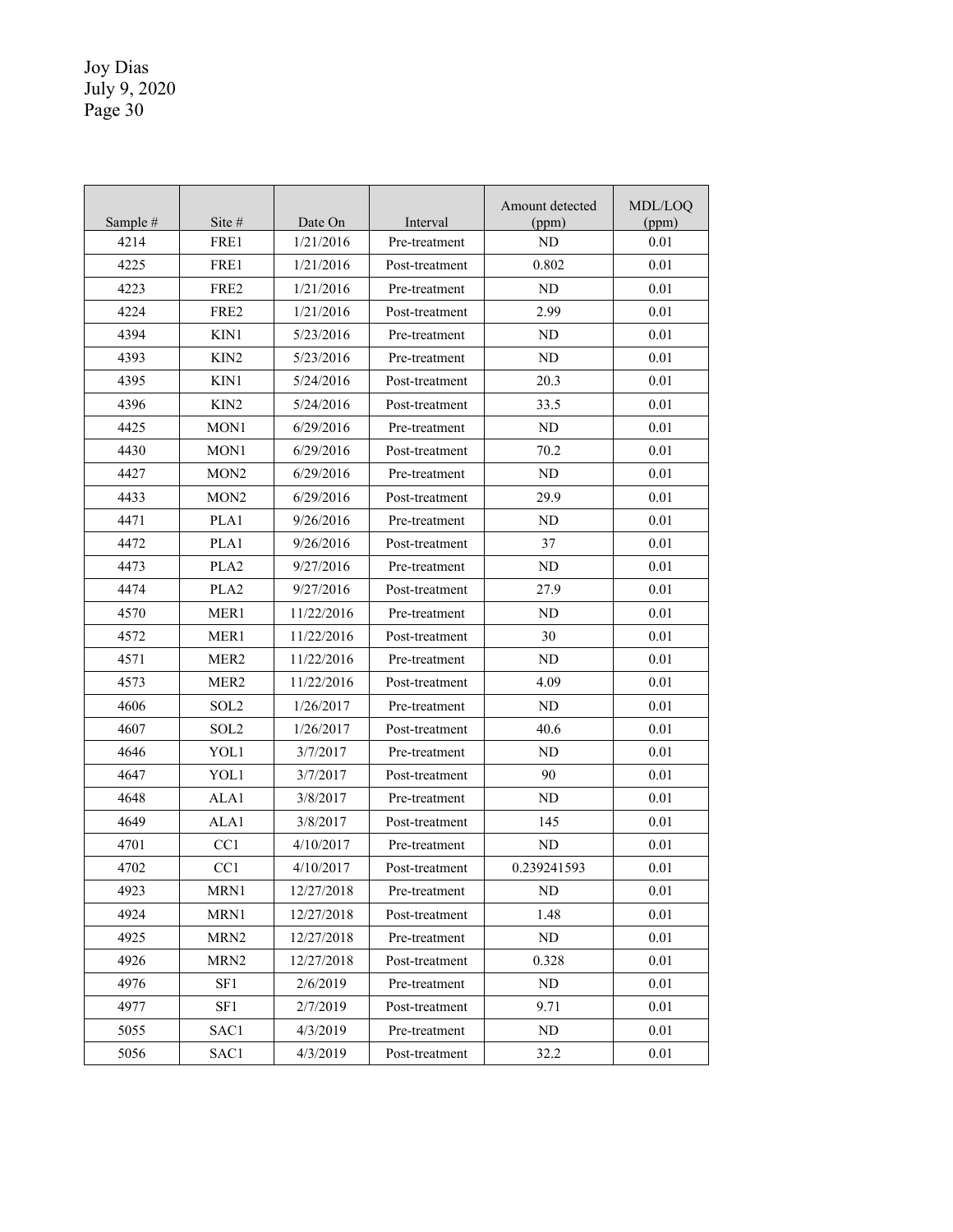| Sample # | Site #           | Date On    | Amount Detected (%) |
|----------|------------------|------------|---------------------|
| 0170     | SD1              | 3/26/2009  | 0.0026              |
| 0214     | LA1              | 9/24/2009  | 0.0014              |
| 0371     | LA3              | 10/6/2009  | 0.0011              |
| 0374     | LA3              | 10/6/2009  | 0.0016              |
| 0383     | SBD1             | 12/8/2010  | 0.00069             |
| 0467     | SBD <sub>2</sub> | 12/8/2010  | 0.00064             |
| 1056     | RIV2             | 6/21/2011  | 0.0013              |
| 1058     | VEN <sub>2</sub> | 1/18/2011  | 0.00063             |
| 1059     | RIV1             | 3/1/2011   | 0.0025              |
| 1060     | VEN <sub>2</sub> | 1/18/2011  | 0.00085             |
| 1091     | ORA <sub>2</sub> | 2/15/2011  | 0.0008              |
| 1359     | VEN1             | 7/12/2011  | 0.00097             |
| 1901     | LA4              | 4/10/2012  | 0.00032             |
| 2641     | TUL1             | 12/6/2012  | 0.002               |
| 3288     | SLO <sub>2</sub> | 4/15/2014  | 0.00143             |
| 3298     | SLO1             | 4/15/2014  | 0.00099             |
| 3645     | KER1             | 9/22/2014  | 0.00071             |
| 3647     | KER2             | 9/22/2014  | 0.0052              |
| 3708     | SJ <sub>2</sub>  | 11/5/2014  | 0.00044             |
| 3710     | SJ1              | 11/5/2014  | 0.0001              |
| 3716     | SJ2              | 11/5/2014  | 0.00042             |
| 3718     | SJ1              | 11/5/2014  | 0.000094            |
| 3765     | MAD1             | 12/30/2014 | 0.00123             |
| 3767     | MAD1             | 12/30/2014 | 0.00236             |
| 3769     | MAD1             | 12/30/2014 | 0.00092             |
| 3770     | MAD1             | 12/30/2014 | 0.00123             |
| 4105     | STA1             | 11/12/2015 | 0.00596             |
| 4106     | STA <sub>2</sub> | 11/12/2015 | 0.00515             |
| 4135     | SM1              | 11/19/2015 | 0.00111             |
| 4229     | FRE1             | 1/21/2016  | 0.0011              |
| 4230     | FRE2             | 1/21/2016  | 0.0013              |
| 4434     | MON <sub>2</sub> | 6/29/2016  | 0.00094             |
| 4480     | PLA1             | 9/26/2016  | 0.00072             |
| 4483     | PLA1             | 9/26/2016  | 0.001               |
| 4484     | PLA <sub>2</sub> | 9/27/2016  | 0.00062             |
| 4581     | MER1             | 11/22/2016 | 0.00058             |
| 4583     | MER <sub>2</sub> | 11/22/2016 | 0.00033             |

**Table 14:** Results of tank sampling for Tempo® SC Ultra (β-cyfluthrin A.I.) treatments from March 17, 2009 to April 3, 2019.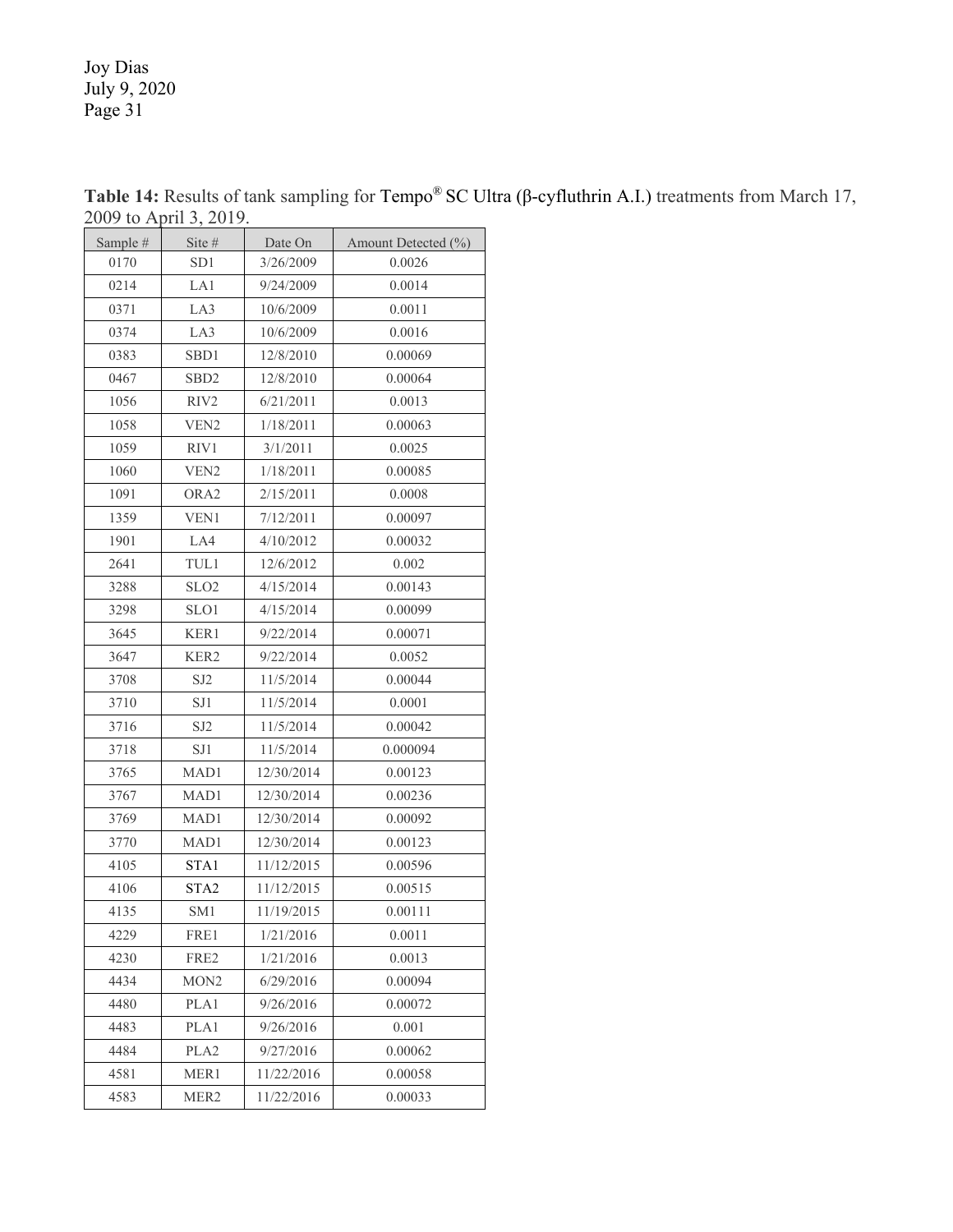| Sample $#$ | Site $#$         | Date On    | Amount Detected (%) |
|------------|------------------|------------|---------------------|
| 4615       | SOL <sub>2</sub> | 1/26/2017  | 0.0018              |
| 4617       | SOL1             | 1/26/2017  | 0.0015              |
| 4655       | YOL1             | 3/7/2017   | 0.0014              |
| 4656       | ALA1             | 3/8/2017   | 0.0055              |
| 4706       | CC1              | 4/10/2017  | 0.0016              |
| 4928       | MRN <sub>2</sub> | 12/27/2018 | 0.001               |
| 4980       | SF1              | 2/6/2019   | 0.00054             |
| 5064       | SAC <sub>1</sub> | 4/3/2019   | 0.00074             |
| 5066       | SAC <sub>2</sub> | 4/3/2019   | 0.0012              |

Table 15: Results of tank sampling for Merit<sup>®</sup> 2F (imidacloprid A.I.) treatments from March 17, 2009 to April 3, 2019.

| Sample # | Site #           | Date On    | Amount Detected (%) |
|----------|------------------|------------|---------------------|
| 0171     | SD <sub>1</sub>  | 3/26/2009  | 0.028               |
| 0211     | LA1              | 9/24/2009  | 0.024               |
| 0372     | LA3              | 10/6/2009  | 0.031               |
| 0375     | LA3              | 10/6/2009  | 0.022               |
| 0466     | SBD1             | 12/8/2010  | 0.032               |
| 0604     | SB <sub>D2</sub> | 12/8/2010  | 0.032               |
| 1086     | ORA2             | 2/15/2011  | 0.026               |
| 1050     | RIV1             | 3/1/2011   | 0.03                |
| 1090     | RIV12            | 6/21/2011  | 0.028               |
| 1355     | VEN1             | 7/12/2011  | 0.036               |
| 1900     | LA4              | 4/10/2012  | 0.015               |
| 2642     | TUL1             | 12/6/2012  | 0.027               |
| 3277     | SB <sub>6</sub>  | 3/18/2014  | 0.028               |
| 3297     | SLO1             | 4/15/2014  | 0.031               |
| 3287     | SLO <sub>2</sub> | 4/15/2014  | 0.038               |
| 3646     | KER1             | 9/22/2014  | 0.046               |
| 3648     | KER <sub>2</sub> | 9/22/2014  | 0.057               |
| 3711     | SJ1              | 11/5/2014  | 0.0274              |
| 3719     | SJ1              | 11/5/2014  | 0.0276              |
| 3709     | SJ2              | 11/5/2014  | 0.0259              |
| 3717     | SJ <sub>2</sub>  | 11/5/2014  | 0.0259              |
| 3764     | MAD1             | 12/30/2014 | 0.043               |
| 3766     | MAD1             | 12/30/2014 | 0.046               |
| 3768     | MAD1             | 12/30/2014 | 0.032               |
| 3771     | MAD1             | 12/30/2014 | 0.031               |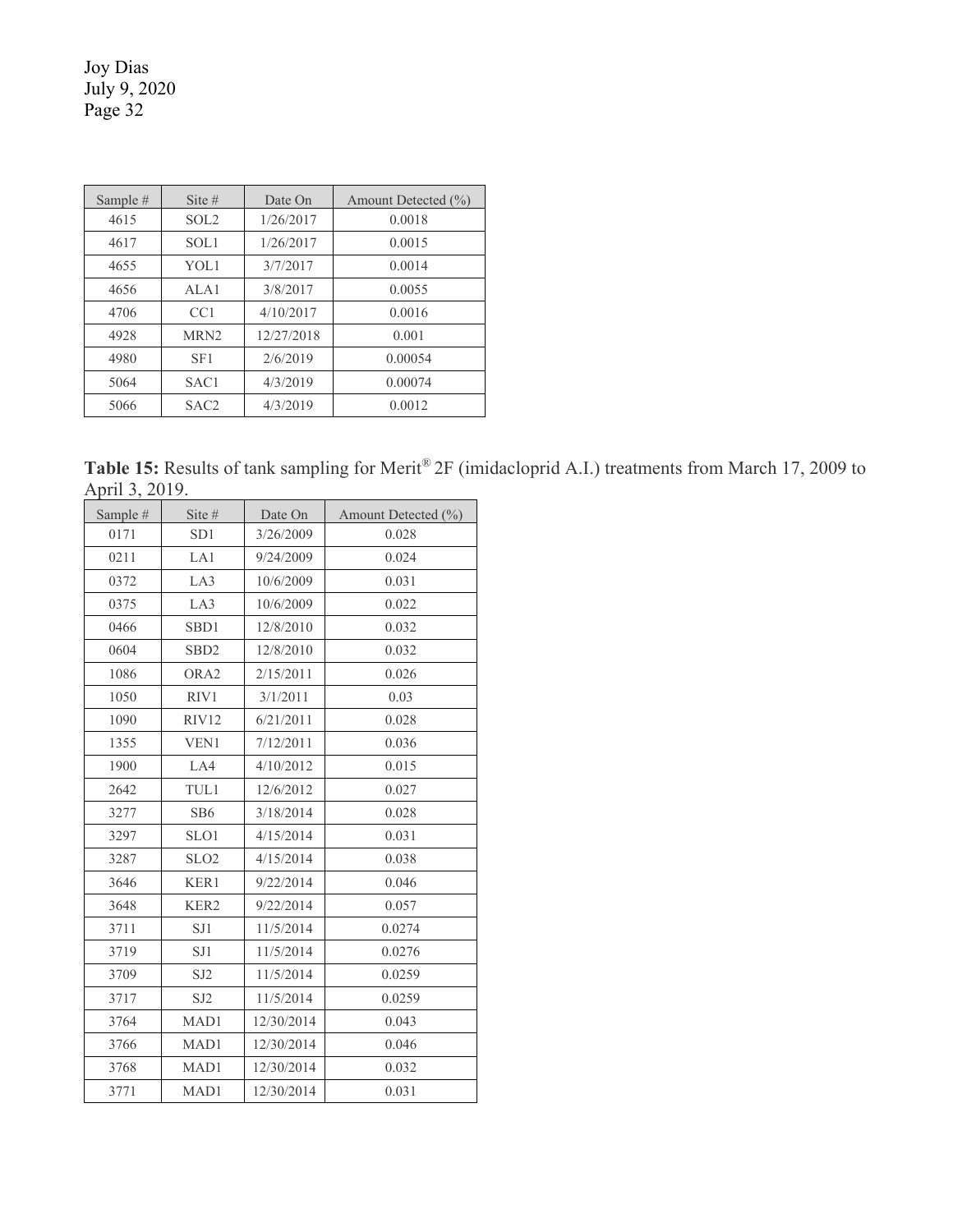| 4104 | STA <sub>1</sub> | 11/12/2015 | 0.126  |
|------|------------------|------------|--------|
| 4107 | STA <sub>2</sub> | 11/12/2015 | 0.134  |
| 4134 | SM <sub>1</sub>  | 11/19/2015 | 0.0315 |
| 4228 | FRE1             | 1/21/2016  | 0.028  |
| 4231 | FRE <sub>2</sub> | 1/21/2016  | 0.029  |
| 4411 | MON <sub>2</sub> | 6/29/2016  | 0.02   |
| 4481 | PLA1             | 9/26/2016  | 0.025  |
| 4482 | PLA1             | 9/26/2016  | 0.028  |
| 4485 | PLA <sub>2</sub> | 9/27/2016  | 0.029  |
| 4580 | MER <sub>1</sub> | 11/22/2016 | 0.026  |
| 4582 | MER <sub>2</sub> | 11/22/2016 | 0.026  |
| 4616 | SOL1             | 1/26/2017  | 0.049  |
| 4614 | SOL <sub>2</sub> | 1/26/2017  | 0.046  |
| 4654 | YOL1             | 3/7/2017   | 0.027  |
| 4657 | ALA1             | 3/8/2017   | 0.054  |
| 4705 | CC1              | 4/10/2017  | 0.026  |
| 4927 | MRN <sub>2</sub> | 12/27/2018 | 0.027  |
| 4981 | SF1              | 2/6/2019   | 0.0059 |
| 5063 | SAC1             | 4/3/2019   | 0.029  |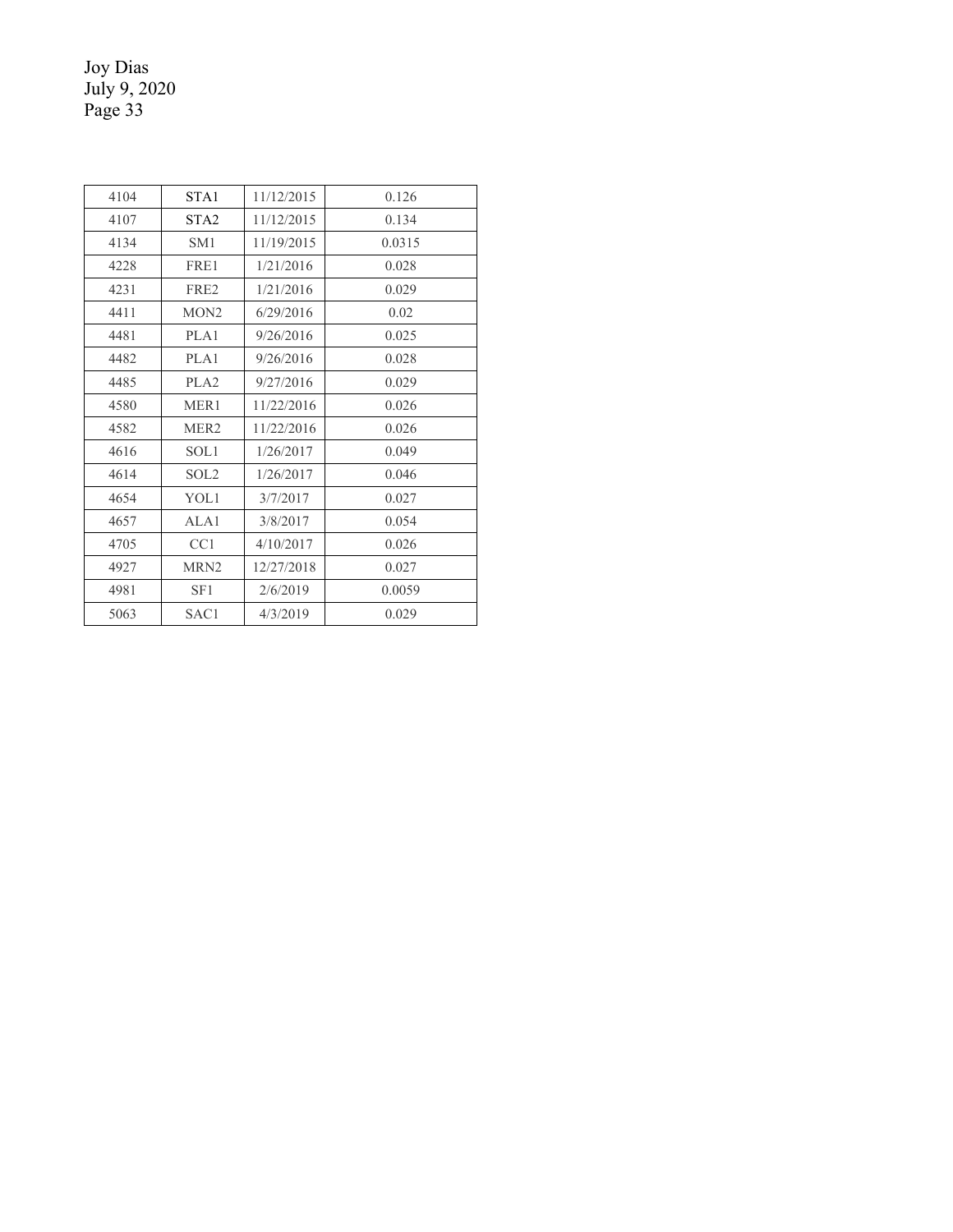**APPENDIX II**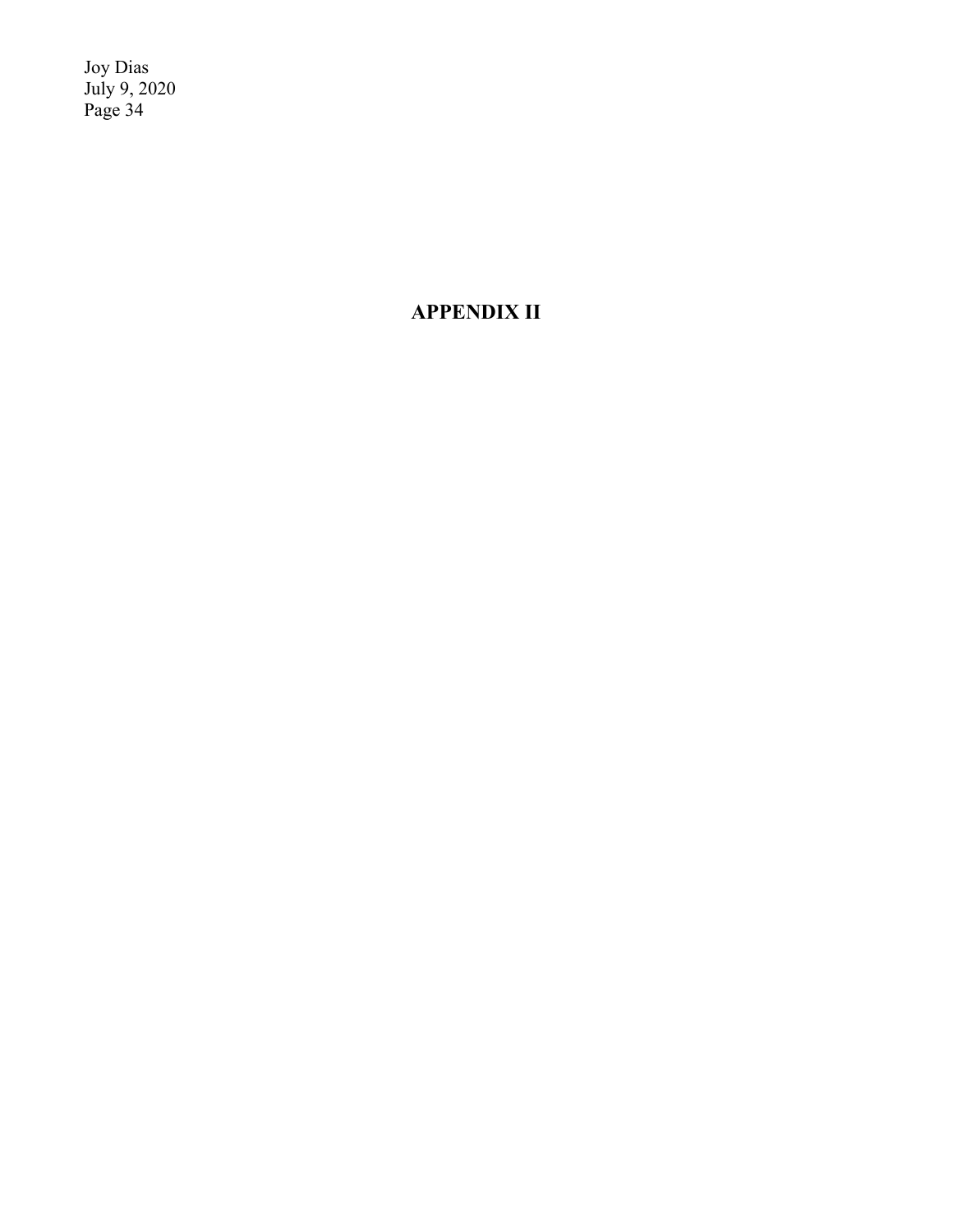# PROTOCOL FOR MONITORING IMIDACLOPRID AND CYFLUTHRIN IN THE ASIAN CITRUS PSYLLID ERADICATION PROGRAM

# May 15, 2009

# **I. INTRODUCTION**

The Asian citrus psyllid (ACP) is an invasive pest that can vector "Huanglongbing" (HLB), a disease of citrus trees. The California Department of Food and Agriculture (CDFA) Pest Detection/Emergency Projects Branch (PDEP) has detected the ACP in San Diego and Imperial counties (initial find in August 2008), and started an eradication program in September 2008. Extensive ACP detections in Mexico, along the California border, have prompted a similar eradication program in Mexico.

Current treatment includes soil applied systemic, and foliar applied contact insecticide treatments. Imidacloprid is applied as a soil drench around each host plant followed by a foliar application of cyfluthrin.

At the request of CDFA, the Environmental Monitoring Branch (EM) of the Department of Pesticide Regulation (DPR) has developed this protocol to monitor the imidacloprid and cyfluthrin pesticide treatments in San Diego and Imperial counties. Monitoring may be expanded to additional counties if requested by CDFA. Monitoring will provide information about the concentrations of imidacloprid and cyfluthrin in air, fruit and/or foliage, soil, and if obtainable, surface water runoff.

### **II. PERSONNEL**

This study will be conducted by the Environmental Monitoring Branch, under the general direction of Lisa Ross (Environmental Program Manager I). Key personnel are listed below.

Project Leader: David Kim Field Coordinator: Laura Petro (CDFA) Senior Scientist: Randy Segawa Laboratory Liaison: Sue Peoples

Analyzing Laboratory: CDFA, Center for Analytical Chemistry. All questions from the media should be directed to Lea Brooks, (916) 445-3974, e-mail [lbrooks@cdpr.ca.gov.](mailto:lbrooks@cdpr.ca.gov)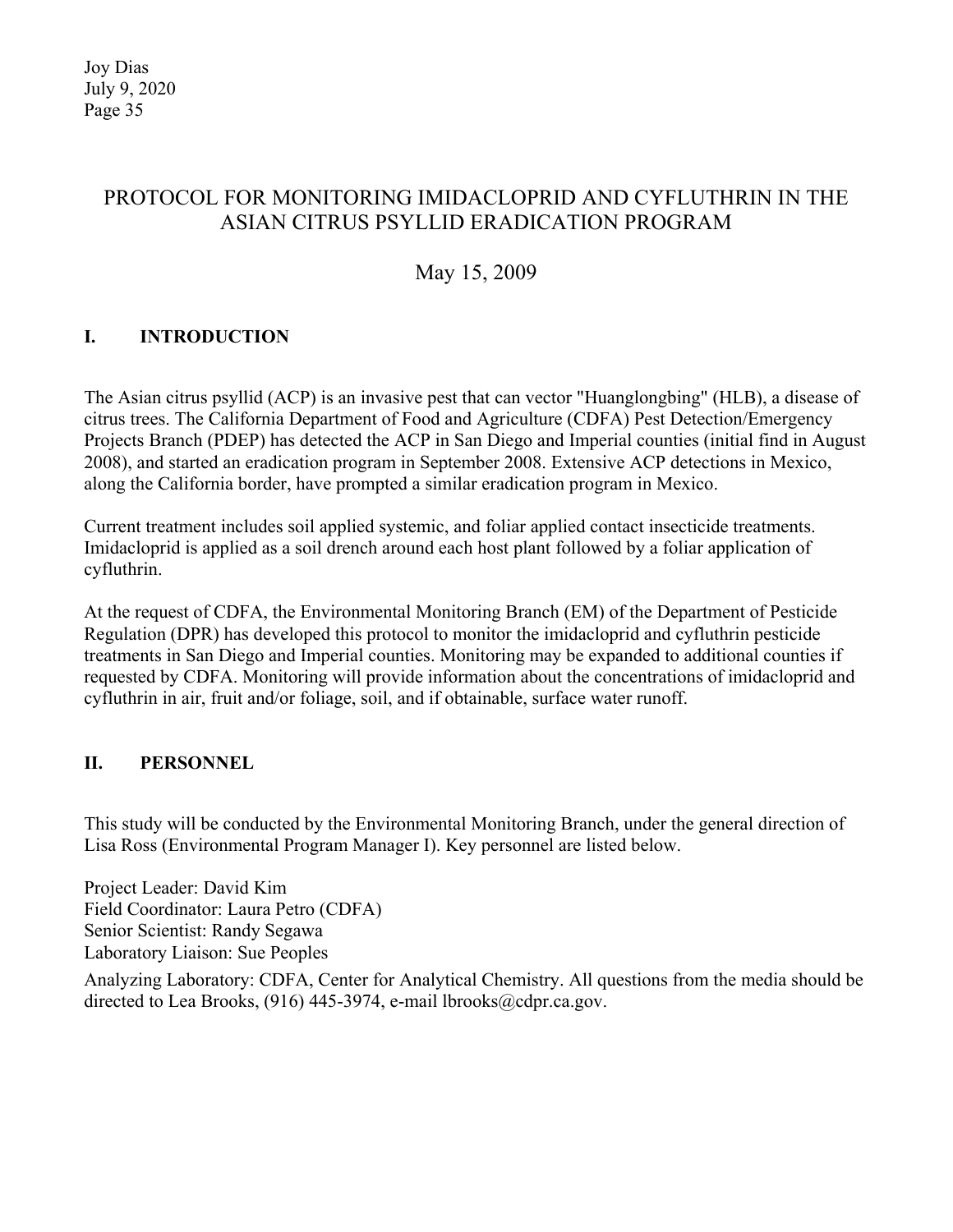### **III. OBJECTIVES**

The objectives of this monitoring are to: 1) Measure the amount of imidacloprid and cyfluthrin in outdoor ambient air; 2) Characterize the concentrations of imidacloprid and cyfluthrin residue in ripe fruit and/or foliage before and after application; 3) Measure the concentrations of imidacloprid and cyfluthrin in soil; 4) Measure the concentrations of imidacloprid and cyfluthrin in surface runoff water following application and storm events; 5) Measure the amount of imidacloprid and cyfluthrin in the spray material.

### **IV. MONITORING PLAN**

Sampling sites will be located within the ACP treatment area of San Diego and Imperial counties, additional counties may be included if the treatment area expands to additional counties. Air sampling site selection is based on the following criteria: sites must be (1) located in the treatment area and contain ACP host plants; (2) accessible the day before, during, and after the application; and (3) located in a secure area where any disturbance of the air sampling equipment would be unlikely. Soil and foliage sampling sites require access to property only on the day of application. Fruit sampling sites require ripe fruit and access during sampling. Permission from owner or tenant to access private property must be granted before any samples are collected. Soil, foliage and fruit (if ripe) will be collected at all air sampling sites.

OBJECTIVE 1: To measure the amount of imidacloprid and cyfluthrin in outdoor ambient air. DPR uses screening levels to evaluate the possible health effects of exposure to a chemical, based on a chemical's toxicity. A concentration that is below the screening level is not considered to represent a significant health concern and would not generally undergo further evaluation, but also should not automatically be considered "safe."

Air Samples - Imidacloprid and cyfluthrin are relatively non-volatile pesticides, so little or no material is anticipated in air once the spray settles. Four to six sites located in San Diego and Imperial counties will be sampled to measure outdoor air concentrations of imidacloprid and cyfluthrin. Sites must be accessible at all hours, protected from any direct spray. Based on previous monitoring (Kim 2007, Segawa 2004) a personal air sample pump (SKC#224-PCXR), calibrated to 3 liters/min, mounted with a XAD-2 resin tube as the trapping medium, will be used at each site. The samples will be collected for a period prior to application (background, 12-24 hr), during application (1-4 hr), and for 1 day after application (post application, about 24 hr).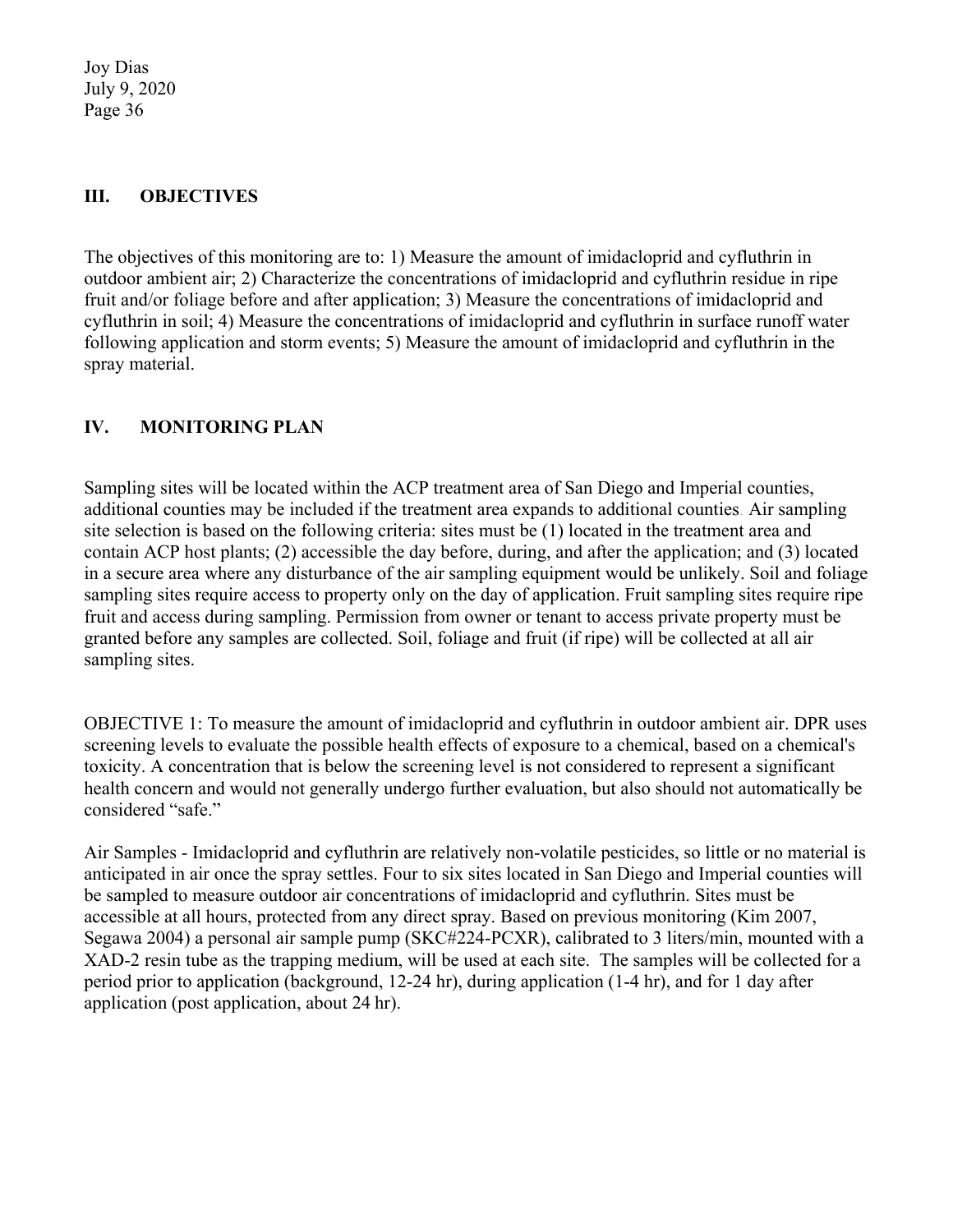All air samples are stored and transported frozen (dry ice or freezer) until received by CDFA Center for Analytical Chemistry laboratory staff for analysis. DPR and/or CDFA staff will collect the following number of samples.

4 sites x 3 sample periods x 2 chemicals/site = 24 samples

OBJECTIVE 2: To characterize the concentrations of imidacloprid and cyfluthrin residue in ripe fruit and/or foliage before and after application. These results will be used to determine if legal and effective concentrations are achieved. The maximum allowable concentration (tolerance) for imidacloprid in mature citrus fruit is 0.7 ppm and 0.2 ppm for cyfluthrin. This tolerance is based on analysis of the entire fruit, rind included.

Fruit– Fruit samples will be collected from one or two species (e.g., lemon and orange) at multiple sites within the two-county treatment area to confirm that tolerances are not exceeded. Background samples will be collected prior to application, and application samples will be collected after application residue has dried. Post application (interval) samples will be collected from selected sites treated at various intervals prior to citrus fruit harvest. The air sampling sites may be used at a later time as interval sampling if immature fruit is present at time of application. Suggested intervals between treatment and harvest range from 2 to 40 weeks, other intervals may be added depending on the pattern of concentrations observed.

Each sample is a composite of several fruit collected in a paper bag from a single property or tree. Samples are stored and transported refrigerated (wet or blue ice) until received by CDFA Center for Analytical Chemistry laboratory staff for analysis. DPR and/or CDFA staff will collect the following number of samples.

> Application Site: 4 sites x 2 periods/site x 2 samples/period = 16 samples Interval sampling sites: 6 to 24 sites x 1 sample/period = 6 to 24 samples

Foliage – Foliage samples will be collected from one or two species (e.g., lemon and orange) at multiple sites within the two county treatment area to determine efficacy of the spray program. Background samples will be collected prior to application, and post- application samples will be collected after application residue has dried. Leaf Punches will be collected and analyzed for dislodgeable cyfluthryn residues. Whole leaf samples will be collected and analyzed for imidacloprid total residues. CDFA-PDEP is also collecting whole leaf samples to monitor imidacloprid residues over time.

Dislodgeable residue samples consist of 40 one-inch-diameter leaf punches collected into a 4-ounce glass jar and sealed with a Teflon®-lined lid. Samples are stored refrigerated (wet or blue ice) and delivered within 24 hours to CDFA Center for Analytical Chemistry staff. DPR and/or CDFA staff will collect the following number of samples.

4 sites x 2 periods/site  $= 8$  samples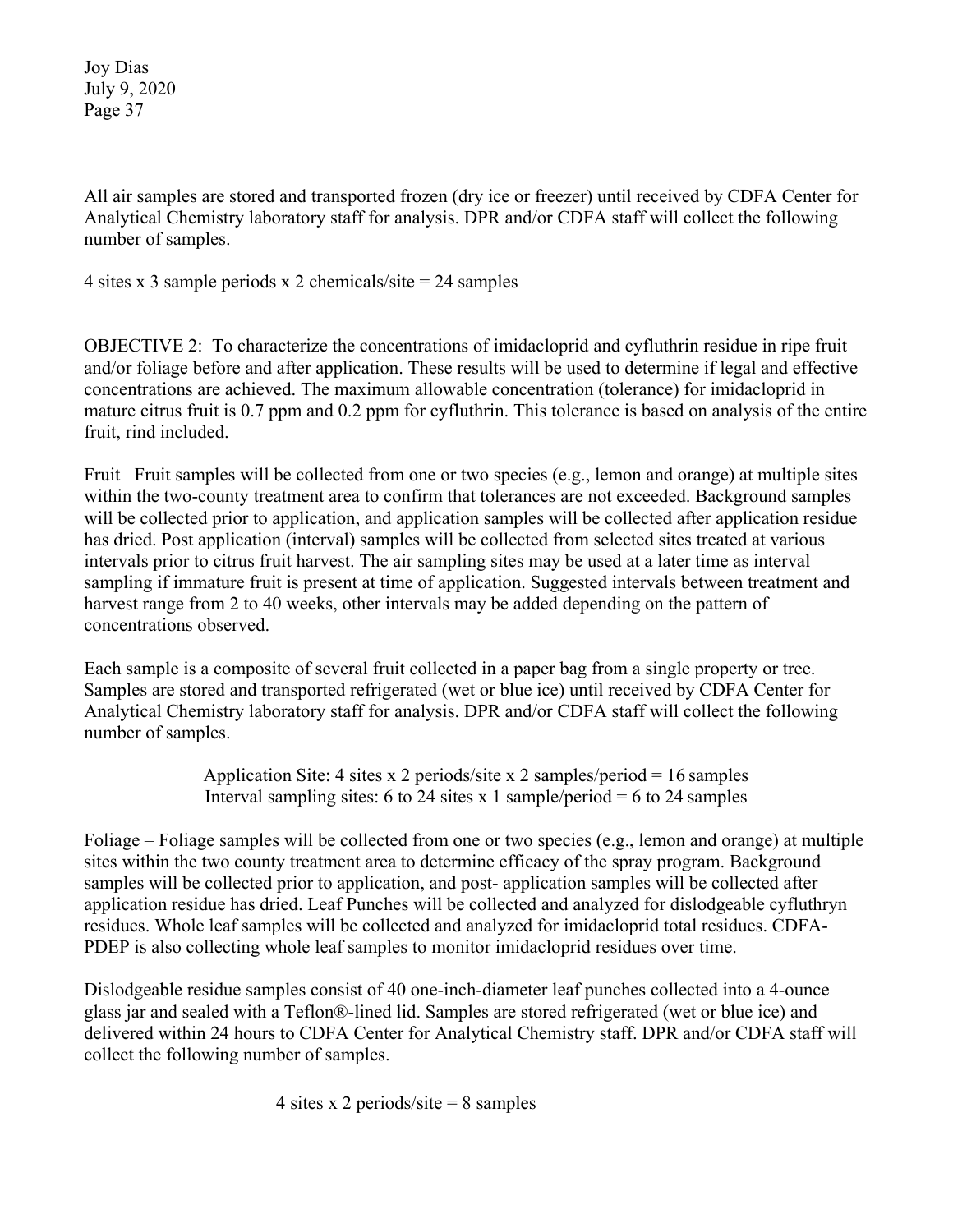Whole leaf samples consist of a minimum of 25 grams of whole leaves collected into a quart mason jar with a foil lined lid. Samples are stored and transported refrigerated or frozen (wet, blue or dry ice) until received by CDFA Center for Analytical Chemistry laboratory staff for analysis. DPR and/or CDFA staff will collect the following number of samples.

4 sites x 2 periods/site  $= 8$  samples

OBJECTIVE 3: To measure the concentrations of imidacloprid and cyfluthrin in soil before and after treatment. These results will be used to determine if effective concentrations (imidacloprid) are achieved, and measure drift to the ground (cyfluthrin) after treatment.

Soil Samples - Samples will be collected using a 2-1/2 inch stainless steel tube, 28.56cm<sup>2</sup>. Each sample will consist of three randomly selected soil cores, 1 inch deep. The background sample will be collected within 24-hours before treatment. The post treatment sample will be collected 1 to 5 hours after treatment.

Soil cores are composited into wide mouth Mason jars with aluminum foil lined lids. Samples are stored and transported refrigerated or frozen (wet, blue or dryice) until received by CDFA Center for Analytical Chemistry laboratory staff for analysis. DPR and/or CDFA staff will collect the following number of samples.

4 sites x 2 sample periods/site  $= 8$  samples

OBJECTIVE 4: To measure the concentrations of imidacloprid and cyfluthrin in surface water and or runoff water following application or storm events. These results will be used to determine if imidacloprid and cyfluthrin may adversely affect sensitive habitat or aquatic organisms.

Surface Water Samples – Surface water may be monitored during storm or irrigation runoff events to determine imidacloprid and cyfluthrin concentrations due to wash off from exposed surfaces. Surface water samples will be collected at sensitive sites and runoff water samples at a common discharge point from treated properties. If rain or irrigation runoff is not present when sampling personnel are available, runoff samples will not be collected.

Water samples are collected and stored in one liter amber glass bottles with Teflon® lined lids. Samples are stored and transported refrigerated (wet or blue ice) until received by CDFA Center for Analytical Chemistry laboratory staff for analysis. DPR and/or CDFA staff will collect the following number of samples.

If runoff present: 4 sites x 2 collections/site  $= 8$  samples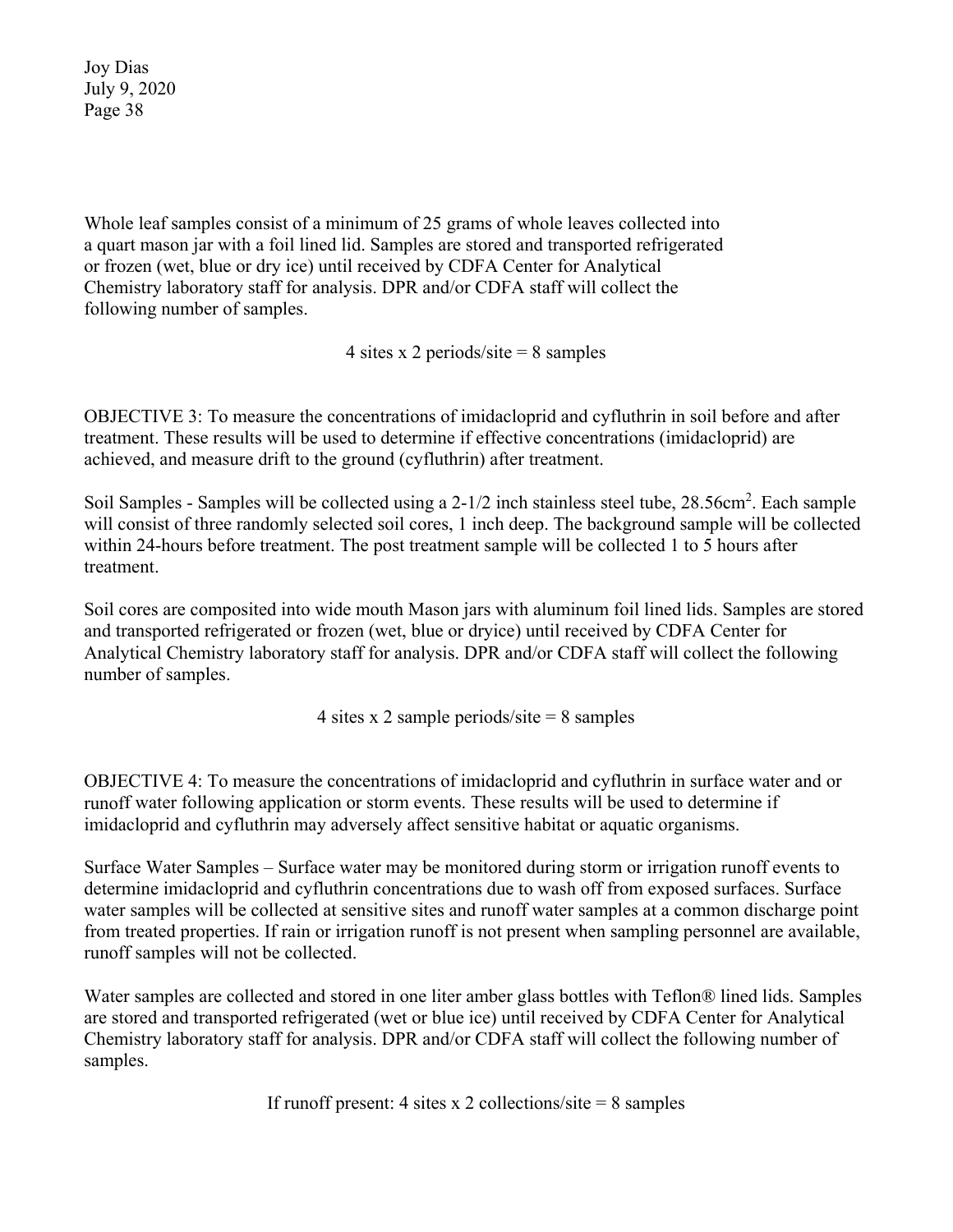OBJECTIVE 5: To measure the amount of imidacloprid and cyfluthrin in the spray material. The results will be compared to the amount and/or rate specified on the pesticide product label to ensure that the pesticide is mixed properly.

Tank Mixture samples - DPR or CDFA staff will collect tank mixture samples. Samples will be collected, from the treatment spray guns, in plastic bottles.

Samples are stored and transported refrigerated (wet or blue ice) until received by CDFA Center for Analytical Chemistry laboratory staff for analysis. DPR or CDFA staff will collect the following number of samples.

4 sites x 2 chemicals/site  $= 8$  samples

All movement of plant material outside the quarantine area will be transported in accordance with the CDFA issued permit #2618 (see attachment).

This monitoring plan includes current treatment areas of Imperial and San Diego counties. The number of samples and sites may increase if the treatment area expands into other counties or additional pesticides are used to retreat existing areas.

# **V. CHEMICAL ANALYSIS/QUALITY CONTROL**

CDFA's Center for Analytical Chemistry will perform the laboratory analysis for imidacloprid and cyfluthrin in all media. Quality control measures will include analysis of spikes, (samples with known amounts of imidacloprid and cyfluthrin), to verify the accuracy and precision of the methods, and sample blanks, (samples with no imidacloprid or cyfluthrin), to check for contamination, as described in Segawa et al. (1995). The quality control samples will comprise approximately 10% of the field samples.

All plant material will be frozen for at least 24 hours before disposal.

### **VI. DATA ANALYSIS**

Concentrations of imidacloprid and cyfluthrin in air will be reported in micrograms per cubic meter  $(\mu g/m3)$  and parts per trillion (ppt), water concentrations will be reported as both micrograms per liter ( $\mu$ g/L) and parts per billion (ppb), fruit samples will be reported as parts per million (ppm), foliage samples will be reported as micrograms per gram (ug/g) or micrograms per square meter  $(ug/m^2)$ . When sample size permits, means, percentiles and frequency histograms will be presented. Tank sample results will be reported in percent active ingredient and compared to the target application rate. Air concentrations will be compared to the screening